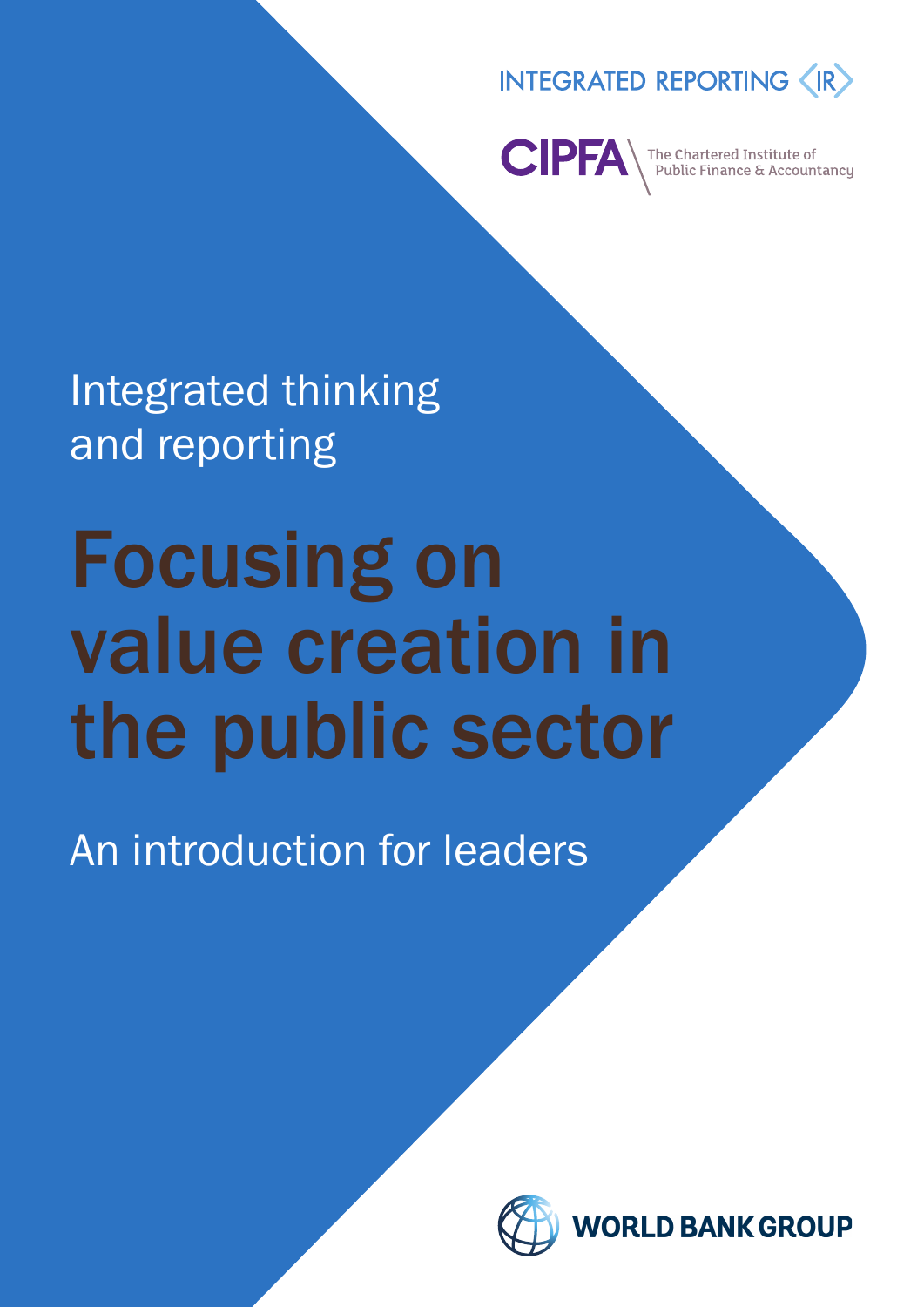## "The pillars of Integrated Reporting resonate with what the World Bank Group is aiming to achieve. We believe that better information can help to improve governance, accountability, and rebuild trust in a post-crisis global economy where raising capital and promoting sustainable growth are essential.

Bertrand Badré, Former Managing Director and Group CFO, World Bank

"Integrated Reporting gives a much clearer view of how and where public resources are used. As more and more public sector organizations from across the world take up the transformational challenge of <IR>, the understanding and trust of citizens can only increase.

Rob Whiteman, CEO, CIPFA

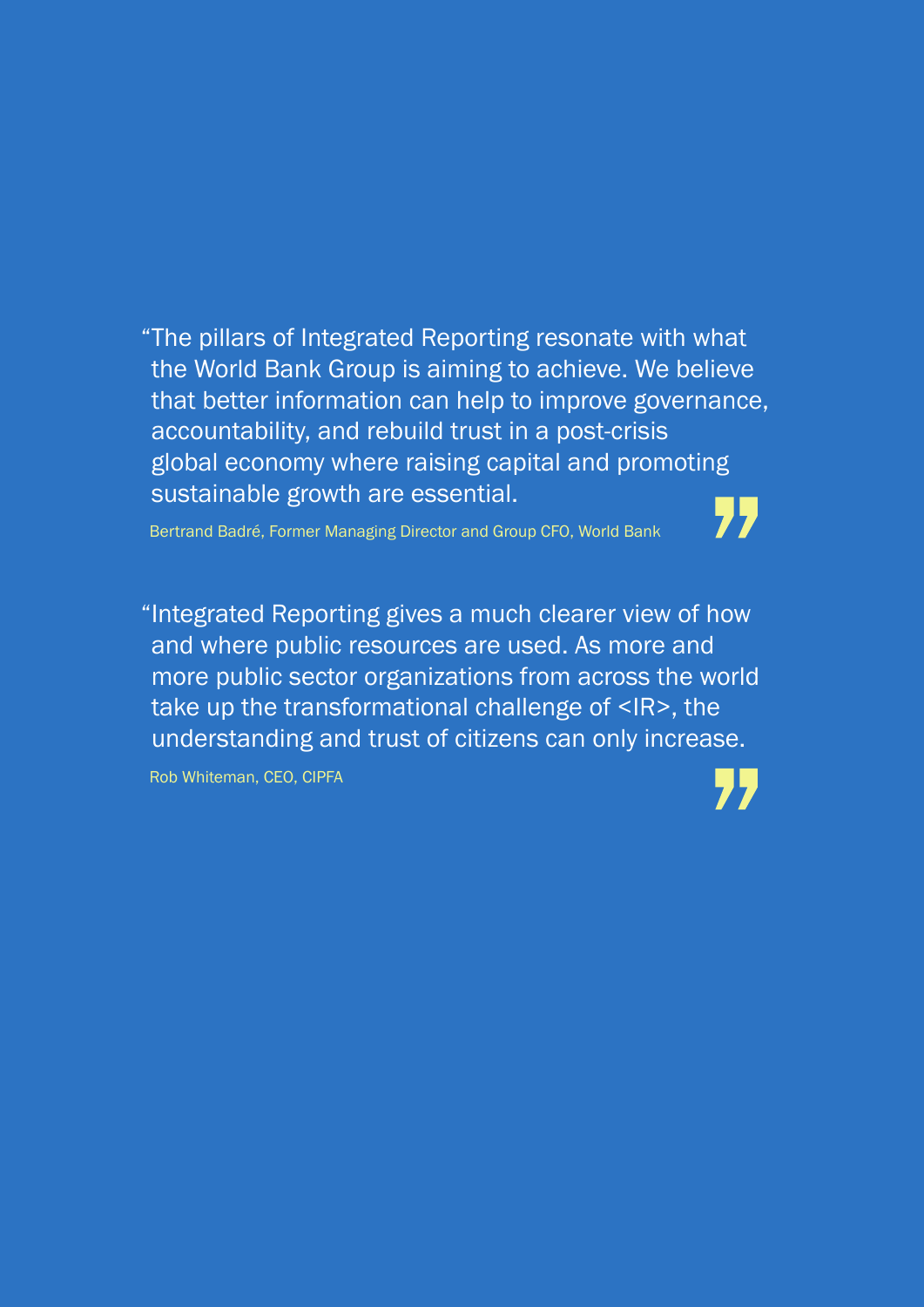# **Contents**

| <b>Introduction</b>                                                                                                   |           |
|-----------------------------------------------------------------------------------------------------------------------|-----------|
| <b>Overview</b>                                                                                                       | 05        |
| <b>Section 1: Why Integrated Reporting for</b><br>the public sector?                                                  | <b>10</b> |
| <b>Section 2: What is Integrated Reporting?</b>                                                                       | <b>18</b> |
| <b>Section 3: The Integrated Reporting journey</b><br>Case studies of organizations implementing Integrated Reporting | 28        |
| <b>Glossary</b>                                                                                                       | 42        |
| <b>Resources</b>                                                                                                      |           |

Contents

**Contents**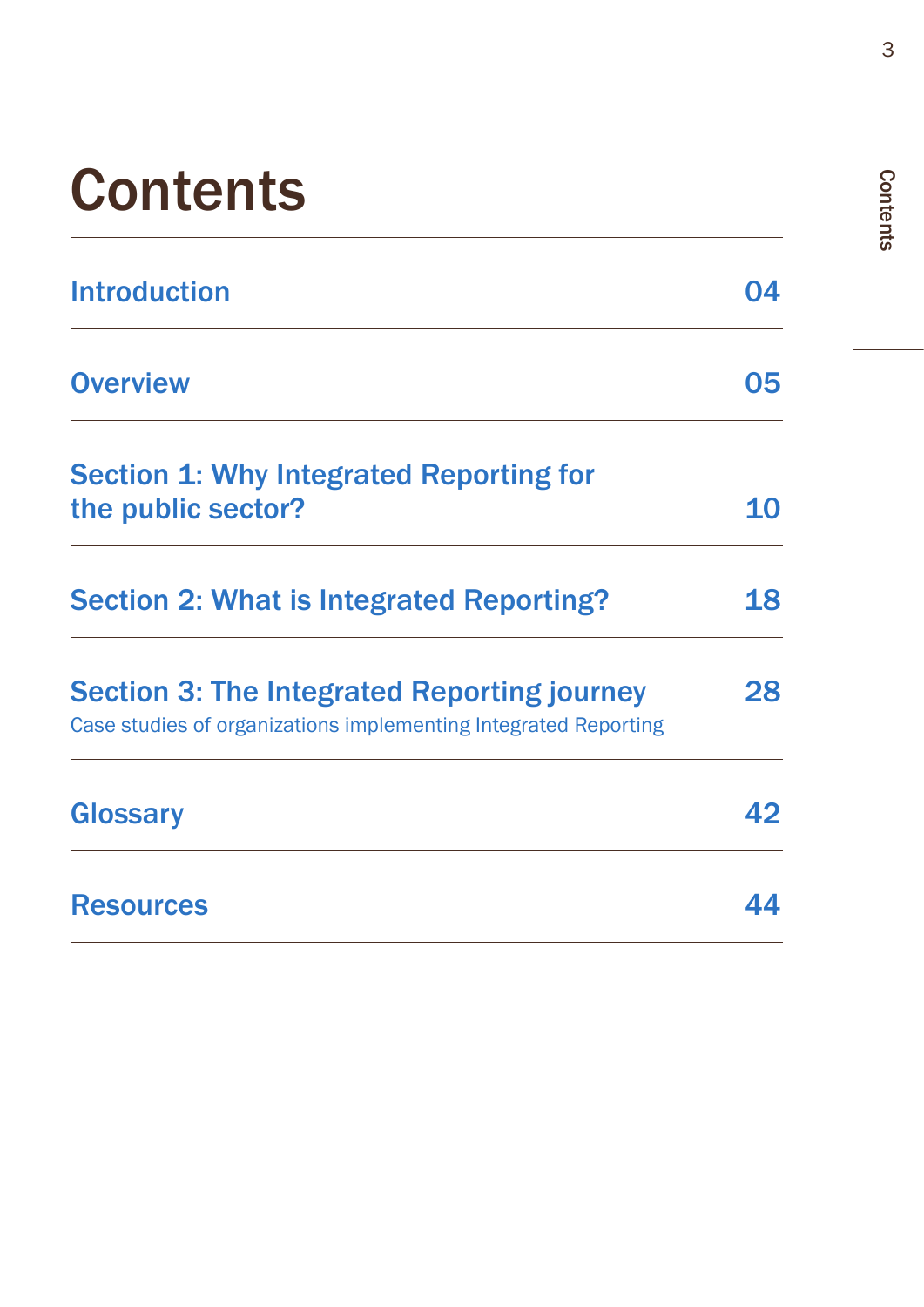# Introduction

This introductory guide has been developed by the International Integrated Reporting Council (IIRC) and the Chartered Institute of Public Finance and Accountancy (CIPFA) with the support of the World Bank to explain to public sector leaders and their teams how integrated thinking and reporting can help the sector consider how to make the most of resources, encourage the right behaviours and demonstrate to stakeholders how they are achieving the strategy and creating value over the short and longer term.

The Guide outlines the fundamental concepts at the heart of Integrated Reporting (<IR>) and provides case studies of entities and organizations implementing <IR> to help them achieve the outcomes they are aiming for. It illustrates the impact <IR> is having.

Further information about integrated thinking and reporting is available, in particular the International Integrated Reporting Framework (<IR> Framework), the Integrated Reporting Examples Database and further case studies can be found at: www.integratedreporting.org

Further practical guidance on implementation of the <IR> Framework in the public sector will be available from CIPFA in 2017 www.cipfa.org

To find out more and have your questions answered, please contact the IIRC, CIPFA or email: publicsector@theiirc.org

"Integrated Reporting is a process based on integrated thinking – the report is the physical output of this evolution in the way organizations think, plan and report on their organization.

Paul Druckman, CEO, IIRC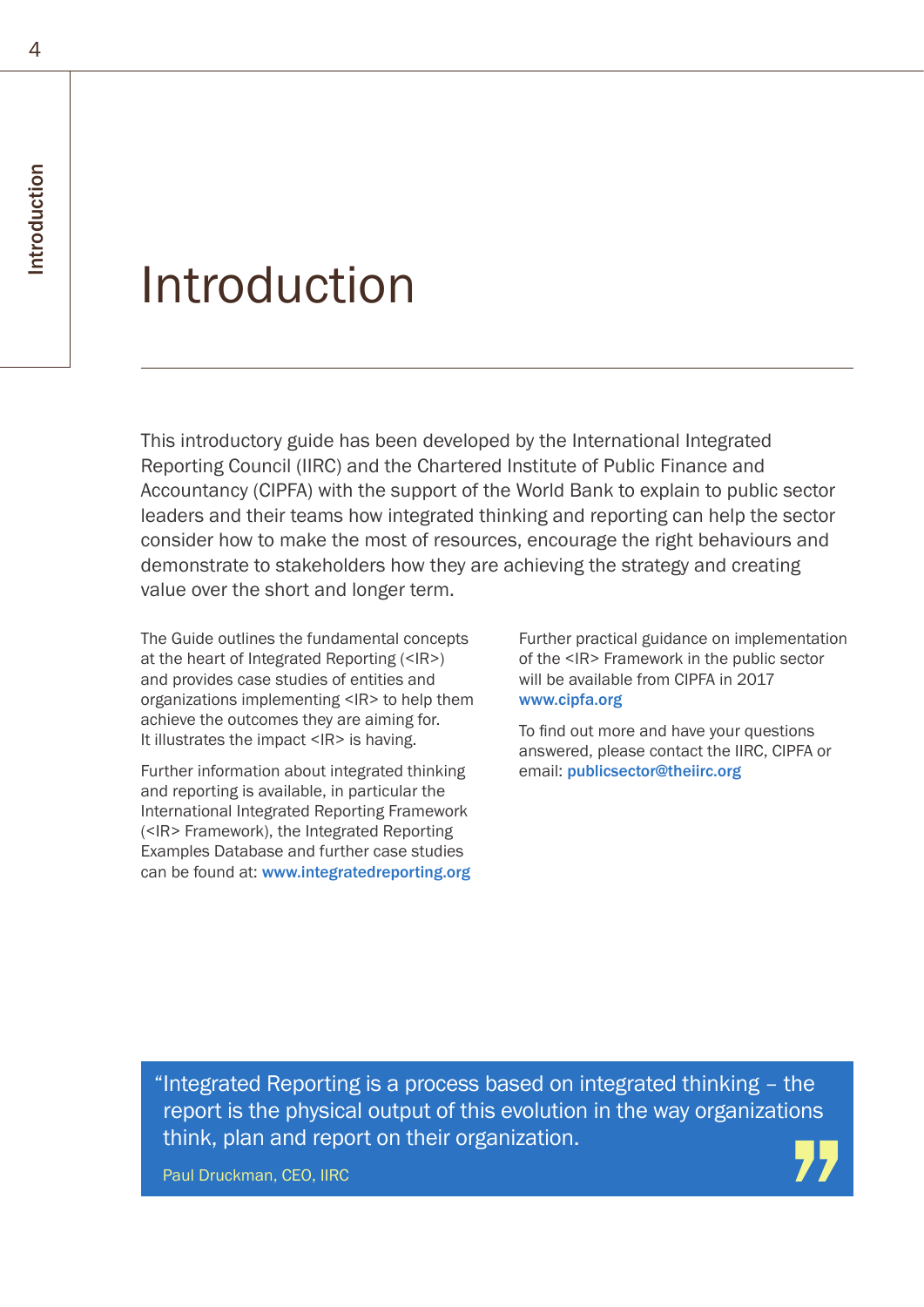# Overview: The case for change. Focusing on value creation in the public sector

Never before have there been so many constraints on time and resources. We are living in an age of increasing organizational complexity – and none more so than in the public sector where there are some of the largest reporting entities in the world.

There are more and more demands for scrutiny and transparency to demonstrate the effective use of resources and value for money. We have reached a tipping point in which public sector investment can no longer be accounted for in a series of financial transactions on a balance sheet.

Around one third of global gross domestic product (GDP) is made up by the public sector and this is being invested in ensuring there is effective infrastructure, good educational opportunities and reliable health care. In many ways it is this investment by the public sector that is helping to create the conditions for wealth creation and preparing the way for the success of this and future generations.

Public sector leaders are looking for tools and frameworks to help them demonstrate effective resource allocation, and accountability – communicating not just for the sake of 'being transparent' – but to ensure all stakeholders understand how their organization is creating value in the short, medium and long term.

### How can public sector organizations demonstrate the value they are creating?

In an age of time and resource constraints, public sector organizations need ways of broadening the conversation about the services they deliver and the value they create, not only to meet short term demands but for the longer term. Integrated Reporting is a model for achieving this and for promoting trust and confidence with key stakeholders. Traditional reporting frameworks, focused only on historical financial information, are not fit for purpose for modern, multi-dimensional public sector organizations.

Integrated Reporting is shaped by a diverse global coalition of regulators, business and public sector leaders, standard setters, investors, the accounting profession and nongovernmental organizations (NGOs) – they are driving a global evolution in reporting that supports sustainable development and financial stability.

Public sector organizations participated in a global pilot programme that helped to develop and test the International Integrated Reporting Framework, which was released in December 2013 and is now used by over 1,000 organizations worldwide to communicate their value creation story.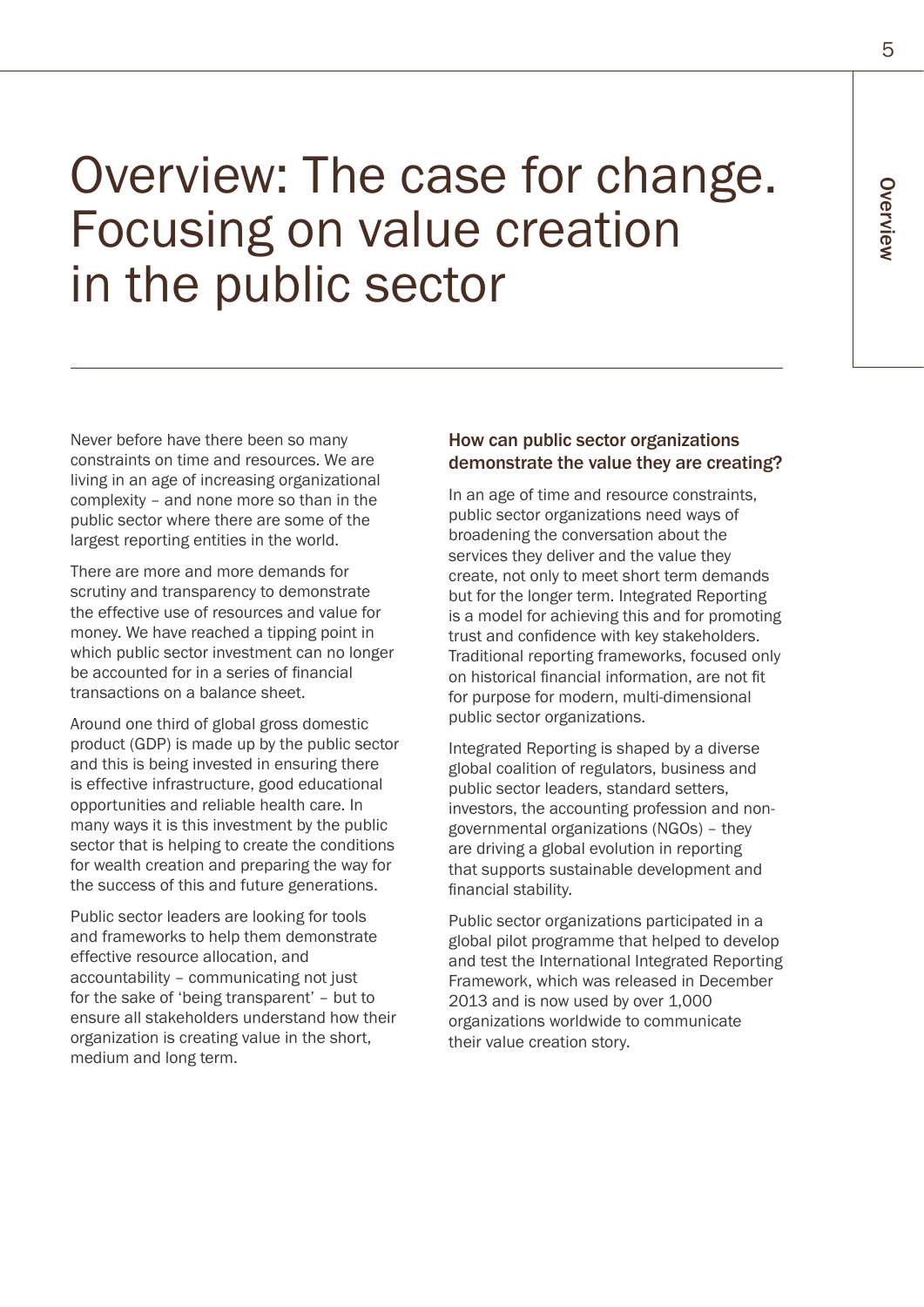# What is Integrated Reporting (<IR>)?

Integrated Reporting is not "another reporting initiative": it is part of an evolution in the mindset of leaders. Its effect, as the evidence is starting to show, is to refocus decision-making on value creation over the short, medium and long term; it is about managing the complex interconnections between people, ideas, finance and the natural environment. It delivers openness and transparency with a purpose.

- <IR> is integrated thinking and reporting based on the International <IR> Framework, which is enhancing the way organizations think, plan and report on how they create value.
- <IR> helps organizations to think holistically about their strategy and plans, make informed decisions and manage key risks to build stakeholder confidence and improve future performance.
- Integrated thinking brings all the resources and relationships an organization depends on (called capitals in the <IR> Framework) into everyday decision-making. It looks at the broader strategic, social and natural impacts of decisions, as well as the effect on the financial bottom line.
- An integrated report is the outcome of this integrated thinking within the business it is a concise communication about how an organization's strategy, governance, performance and prospects, in the context of its external environment, lead to the creation of value in the short, medium and long term.
- To make <IR> easy to embrace and consistent across organizations, the International <IR> Framework has been developed to explain the fundamental concepts alongside guiding principles and eight practical content elements for the report (see below). The Framework enables an organization to bring these elements together through the concept of 'connectivity of information', to explain how it creates value.
- The primary purpose of an integrated report is to explain how an organization manages the resources and relationships (or 'capitals') it uses or affects to create value over time. All the capitals that an organization uses or affects should be considered – financial, manufactured, intellectual, human, social and relationship, and natural capitals – but only those that are material to value creation need to be included in the integrated report.
- An integrated report, through quantitative and qualitative information, looks at how the activities and capabilities of an organization transform the relevant capitals into outcomes for the organization and for others.

"Public sector organizations are increasingly challenged with maintaining or improving outcomes within the same or reducing resources. Communicating how, and how well prepared they are, to achieve this is critical to public accountability.

Professor Mervyn King, Chairman, IIRC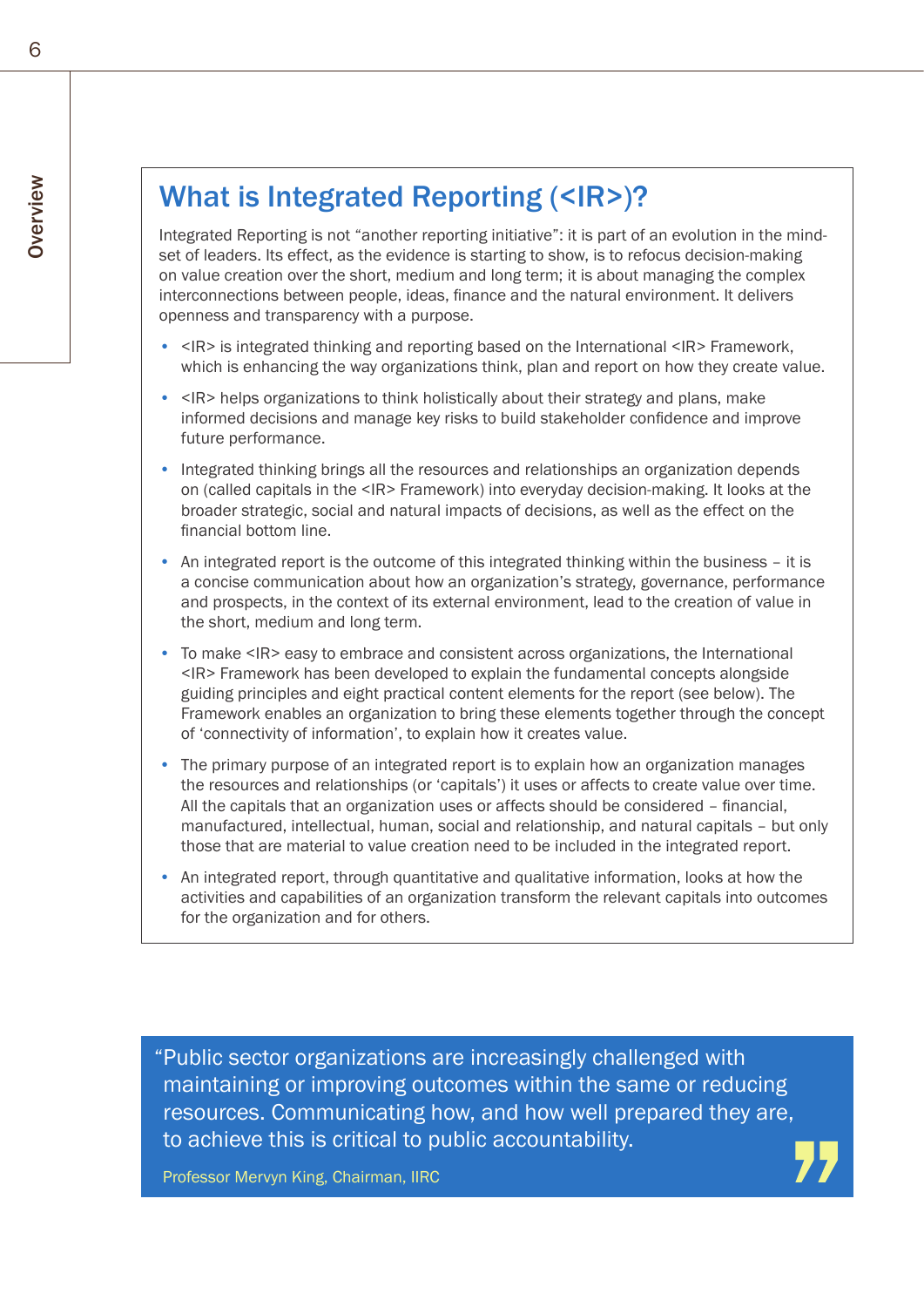### Summary of the <IR> Framework's Fundamental Concepts, Guiding Principles and Content Elements



Source: Based on a diagram from Deloitte's paper: *'Integrated Reporting as a driver for Integrated Thinking? – Maturity of <IR> in the Netherlands 2015'*

### How does Integrated Reporting help?

- It provides a framework to focus reporting on the entity's principal objectives.
- It helps entities explain their strategies, operational models and governance, and demonstrates performance against these strategies.
- It shows how the (often conflicting) needs of different stakeholder groups are being addressed and balanced.
- It offers the opportunity to align reporting with risks and opportunities and management accountability.

### Integrated thinking and decision-making

Focusing on outcomes is important in the public sector and by using the multi-capital approach of the International <IR> Framework public sector organizations can demonstrate

that their strategy is delivering not only the outputs, but the outcomes they were aiming for. Integrated Reporting is a process based on integrated thinking – the report is the physical output of this evolution in the way organizations think, plan and report on their organization.

Through integrated thinking everyone has a common understanding – they are speaking the same language. The result is that silos are minimised and effective information flows are created within the organization.

The <IR> Framework is principles-based, which allows organizations to innovate and develop their reporting in the context of their own strategy, goals and objectives. This means organizations move away from the box-ticking, compliance-only approach to reporting and are encouraged to really understand and communicate how the organization creates value.

The Framework is also the umbrella that can help bring together different reporting requirements and initiatives, so that the metrics and data provided to stakeholders are those that are most relevant (and clearly linked) to the particular capitals the organization relies on and the strategy it is pursuing.

### Realizing the benefits in the public sector

Public sector leaders are discovering a range of benefits through adopting Integrated Reporting, which are explored in greater detail later in this paper. In summary, these were some of the main impacts reported by 60 organizations implementing <IR>, according to Black Sun research *'Realizing the benefits'*:

- 92% said it increased understanding of performance and value creation at leadership level and employee level, as well as with the growing external stakeholder base
- 79% reported improvements in decision making to deliver sustainable outcomes, largely because of improved management information (84%)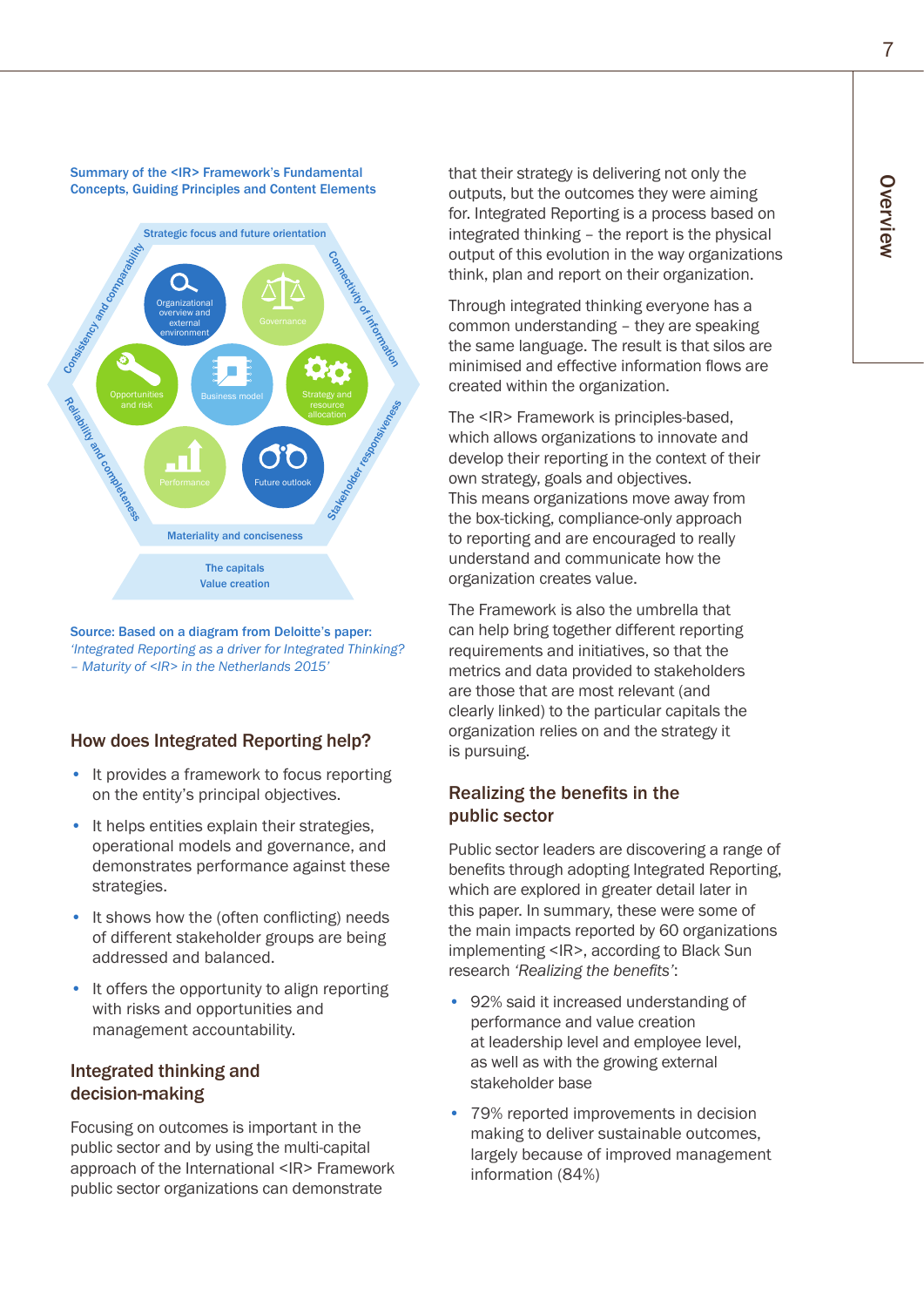• 87% of organizations that publish an integrated report believe providers of financial capital better understood their strategy

• 96% saw better connections across the organization and broader, longer-term perspectives while delivering in the short term.

The starting gun was fired on a range of initiatives in 2015 that has focused people around the world on delivering in ways that are financially viable and sustainable over time. Initiatives such as the Sustainable

Development Goals and COP21 have demonstrated that private and public organizations will need to work together to deliver many of the outcomes the world needs in these volatile times.

Changes in reporting practices will not be the answer to all of the challenges that are facing us in the 21st century. But the International Integrated Reporting Council, which includes organizations such as the World Bank, is a market-led response to support organizations of all shapes and sizes around the world to begin to make the incremental changes that are necessary.



report increased understanding of value creation



# Call to action

We invite you, as leaders in the public sector, to explore how integrated thinking and reporting can support your organization with delivering its strategy and ensuring stakeholders understand the value that your organization creates and the outcomes it achieves – not just for people today, but for the longer term as well.

The Public Sector Pioneer Network has been set up for those public sector organizations who wish to explore <IR> in their own reporting.

For more information, see the IIRC website: www.integratedreporting.org or e-mail: publicsector@theiirc.org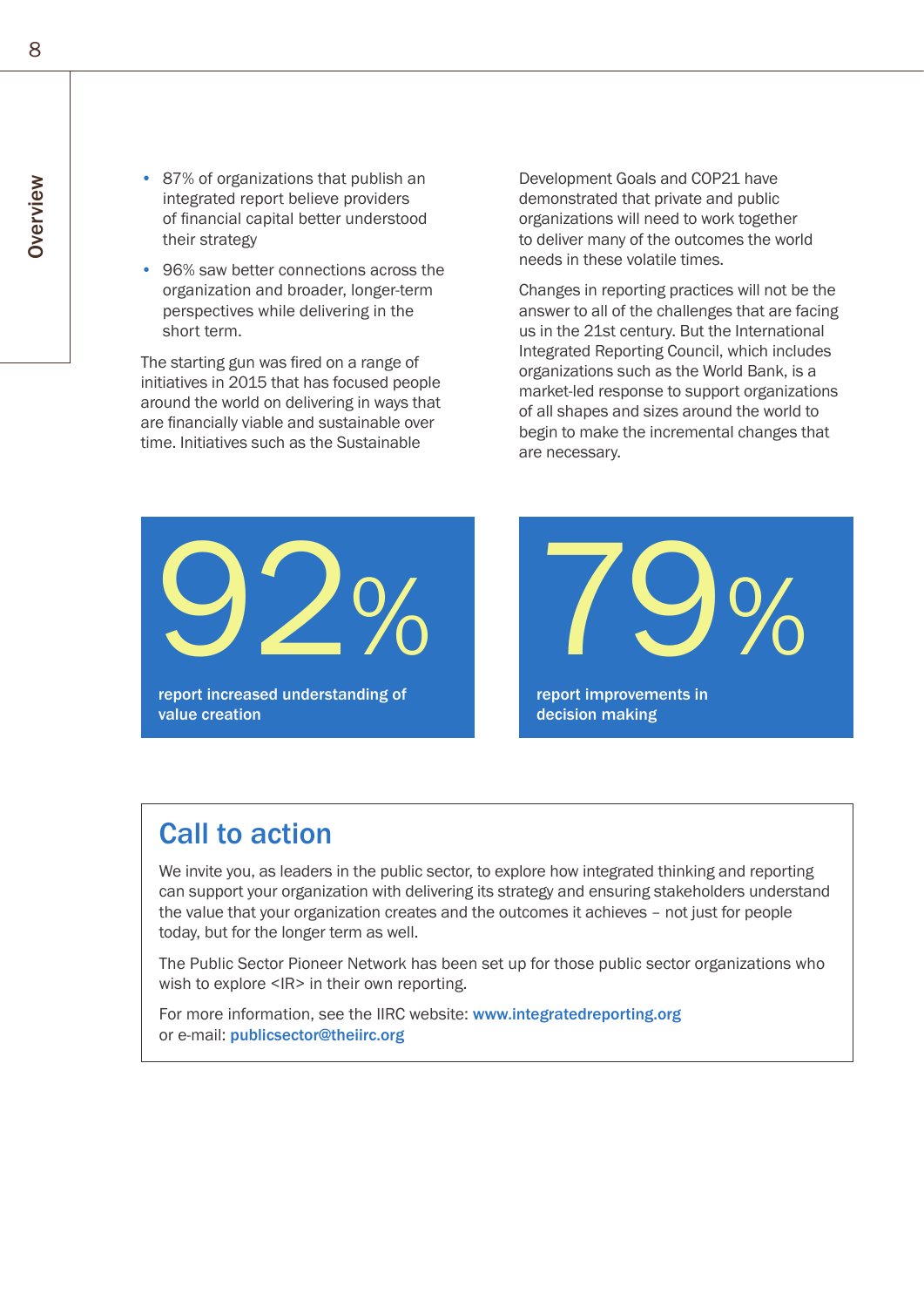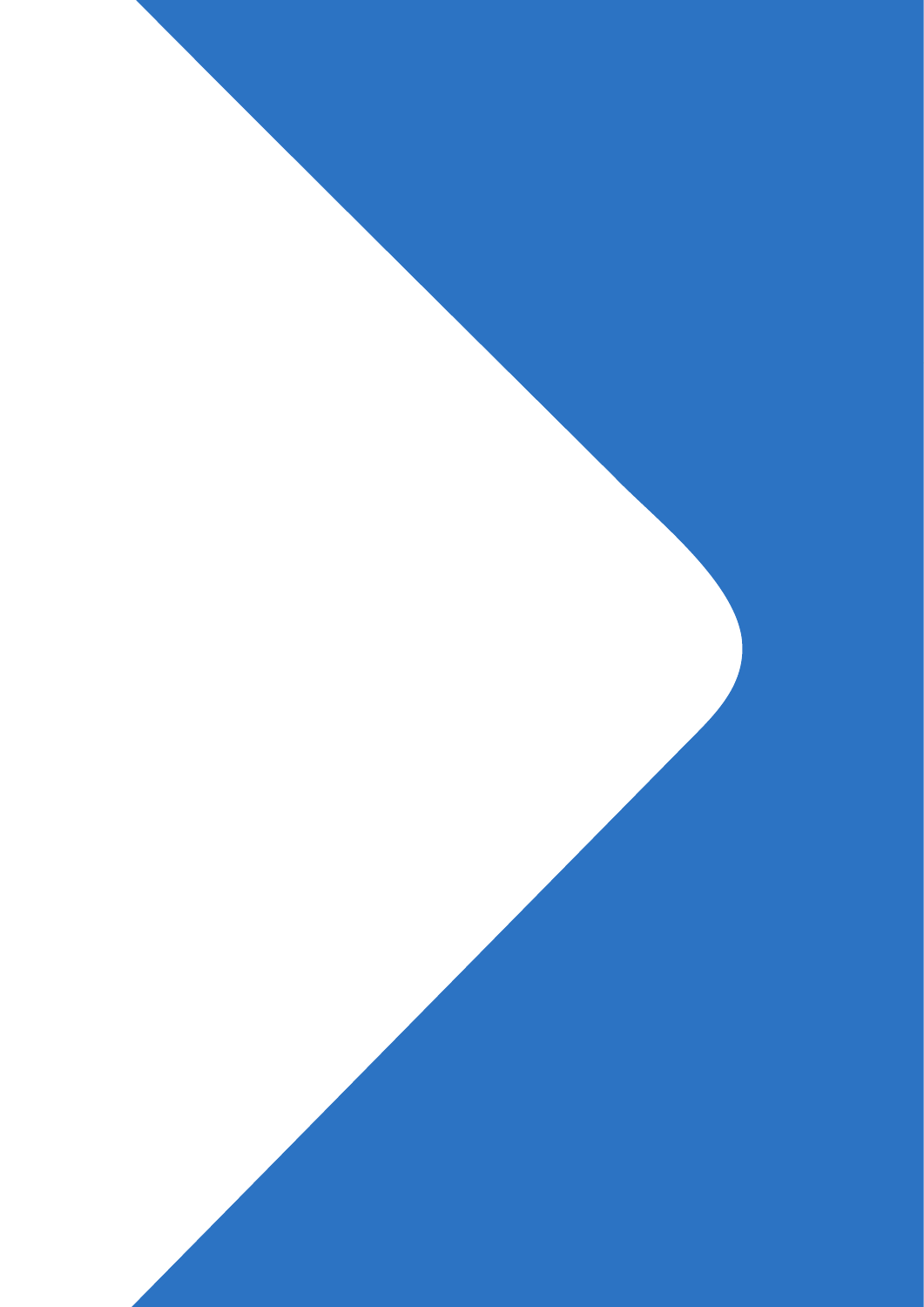# ar

# Why Integrated Reporting for the public sector?

Public sector entities are tasked with delivering high quality services in an economically, socially and environmentally sustainable manner. Communicating how they achieve this, and how well prepared they are to continue doing so, is critical to public accountability and transparency.

However, conventional reporting only tells us a limited story about the impact that governments or public service organizations are having and how well equipped they are to meet future challenges.

<IR> addresses these limitations by providing a framework for connected thinking and

reporting. It helps management to gain more insight, resulting in more cohesive strategies, better execution of programmes, greater efficiencies and profound effects on outcomes.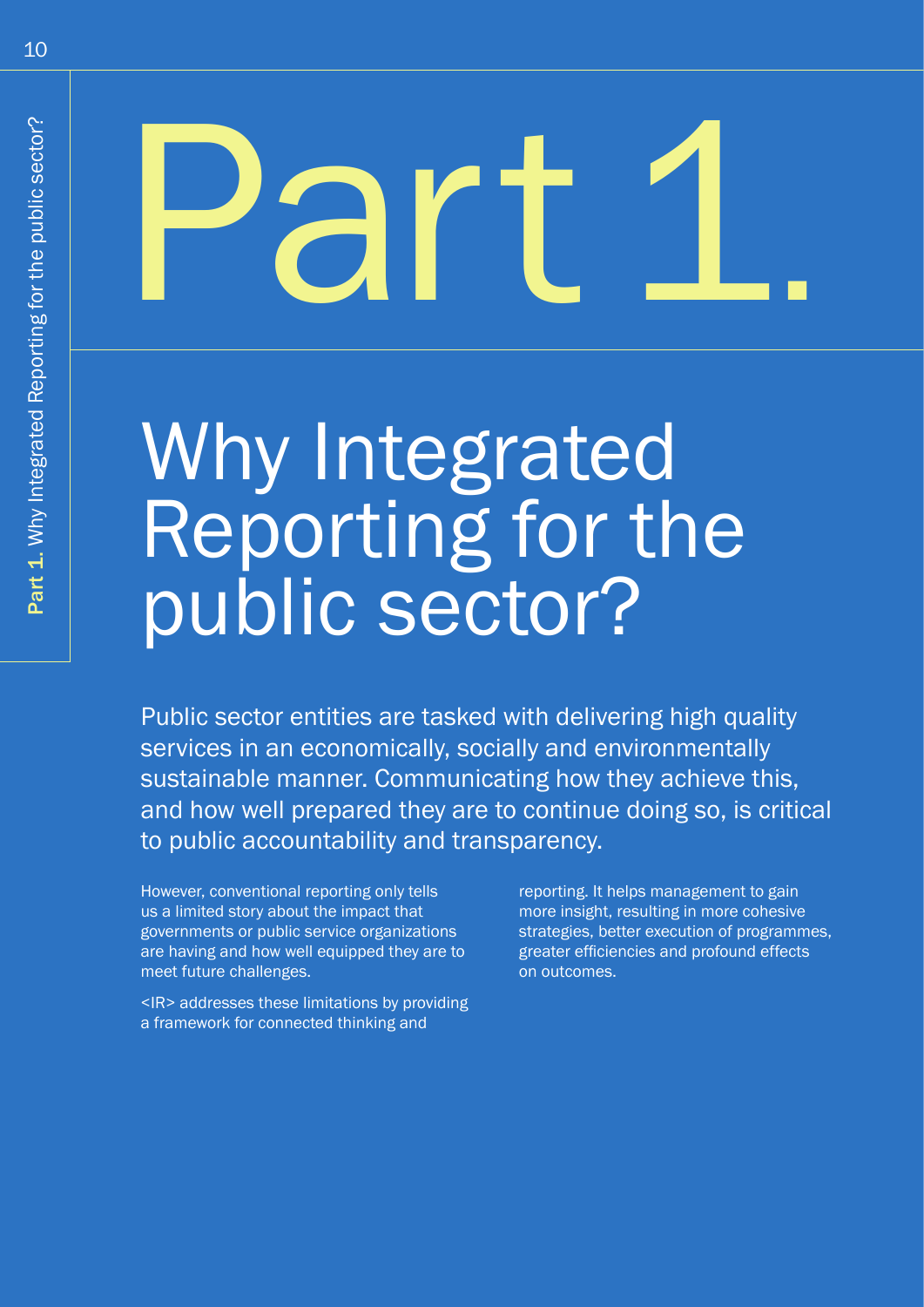# 44

Public sector entities are some of the largest, if not the largest, reporting entities in the world, so… transparency… is of importance to us all. Integrated Reporting would enable governments and their stakeholders to gain a better understanding of resources available and help them to manage these more effectively."



Bertrand Badré, Former Managing director and Group CFO, World Bank Group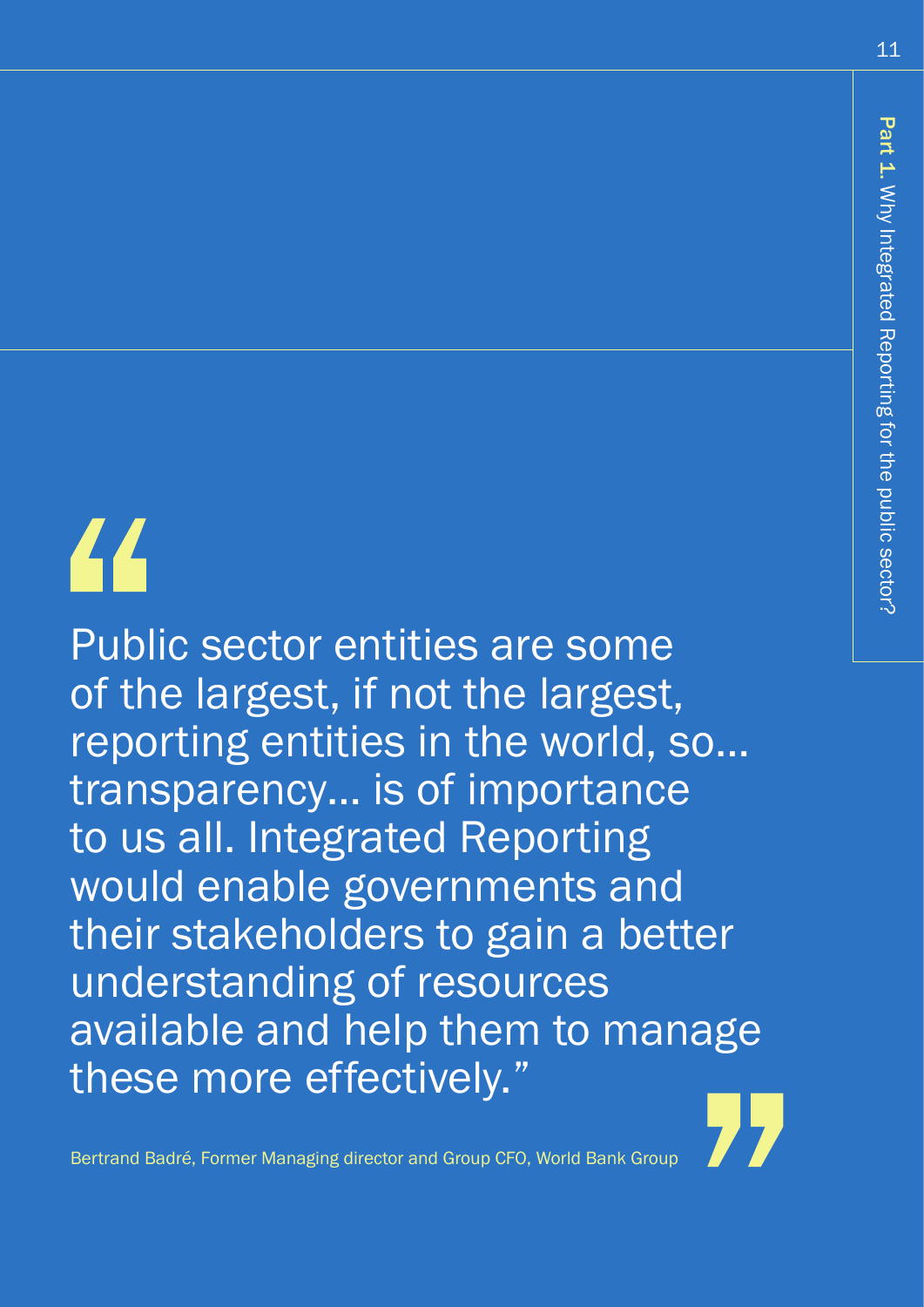# Multiple challenges facing the public sector

Public sector organizations face many challenges. These arise from the complex activities public sector entities undertake, their many different stakeholders, the need to plan for the longer term, resource scarcity and the wide definition of the value they create.

### Serving and being accountable to a wide stakeholder base

Public sector entities work in the public interest in a range of ways: enacting legislation or regulations, delivering services, redistributing income through mechanisms such as taxation or social security payments, or controlling assets or entities such as stateowned enterprises. Governments also have a role in promoting fairness, peace and order, and sound international relations.

Such activities make public sector entities accountable to a wide range of stakeholders, including taxpayers, users of services, parliaments, legislators and markets. They are increasingly expected to be open and transparent, particularly around how, and by whom, decisions are taken.

They are also generally required to demonstrate not just that they use resources efficiently and effectively, but also that they maintain the highest standards of trustworthiness. Such accountability is all the more important given that, in most jurisdictions, public expenditure forms a significant part of gross domestic product, with public sector entities acting as substantial employers and major capital market participants.

### Providing integrated services with sustainable outcomes

Governing bodies of public sector entities often face difficult strategic decisions when determining the right mix of interventions needed to achieve intended outcomes. Conflicting interests can arise when seeking to achieve a number of economic, social,

and environmental benefits. Public sector entities therefore need robust decisionmaking mechanisms to ensure they achieve their defined outcomes in a way that provides the best trade-off between available resources and the consequences (intended or otherwise). They also need to establish effective, efficient and sustainable operations.

### Maintaining a longer-term perspective, while delivering in the short term

Many public sector responsibilities are longer term, so entities need to define and plan the delivery of outcomes carefully and make sure that operations will be sustainable. The intergenerational nature of finances means that decisions taken today can impose burdens on future taxpayers and service users. Future generations of citizens have a right to inherit well maintained services and well managed public finances.

### Demonstrating the sustainable value of services provided beyond the financial

The primary objective of most public sector entities is to deliver services to the public, rather than to make profits and generate a return on equity to investors. Consequently, their performance can only partially be evaluated by examining their financial position, financial performance and cash flows. Current reports only tell us a limited amount about how well a public entity is equipped to deal with the challenges ahead and to continue delivering services and supporting communities.

# How <IR> can help meet these challenges

<IR> has certain qualities and strengths that enable it to support public entities in addressing the challenges they face. These include the range of stakeholder interests it addresses, its ability to take account of multiple inputs of different kinds, its focus on long term value creation and its appreciation of the importance of non-financial value.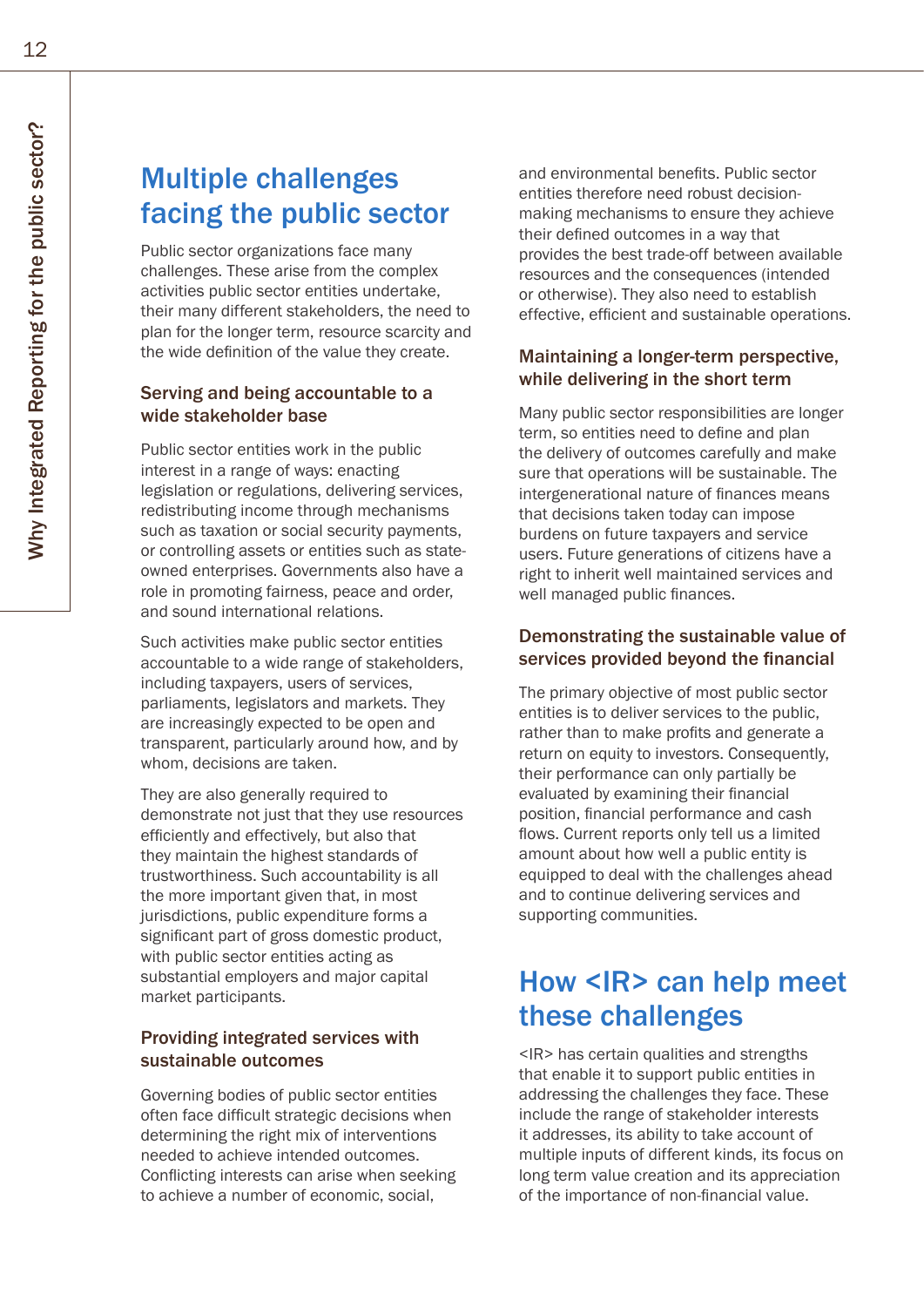### Supporting accountability to a wide stakeholder base

Integrated Reporting can help to address diverse, and often conflicting, public accountability requirements. An integrated report provides insight into the nature and quality of the organization's relationships with its key stakeholders, including how and to what extent the organization understands, takes into account and responds to their legitimate needs and interests.

An integrated report benefits all stakeholders interested in an organization's ability to create value over time, including employees, customers, suppliers, business partners, local communities, municipal councils, legislature (or similar body), members of parliament (or a similar representative body), regulators and policymakers.

### Delivering sustainable outcomes

The <IR> Framework encourages reporting on outcomes. From a public sector perspective these are the internal and external consequences (positive and negative) that the organization's activities and outputs have for its resources and relationships.

An integrated report provides insight into an organization's strategy and whether it uses resources and relationships in a holistic way, demonstrating understanding of their interrelatedness and dependencies.

### Maintaining a longer-term perspective

At the heart of an integrated report is the ability to look beyond the 'now' to the 'near' and then to the 'far'. For example it requires requires disclosure of how an organization's governance structure supports its ability to create value in the short, medium and long term. Those responsible for governance are encouraged to articulate how the organization balances short, medium and long term interests.

### Demonstrating value beyond the financial

Integrated Reporting helps entities to create

a more complete picture of the resources they use and their value creating activities. Recognizing that the concept of value is highly subjective, the <IR> Framework does not suggest or require 'monetizing' value. It highlights that value created for the organization is linked to value created for others, including key stakeholders and society at large.

The <IR> Framework encourages organizations to think about the resources they use and the value they create across six main areas or 'capitals': financial, manufactured, social & relationship, natural, intellectual and human.

# <IR> supports long term planning for sustainable benefits

The longer-term nature and impact of many of the public sector's responsibilities mean that it needs to define and plan sustainable outcomes. Governing bodies need to take decisions that further the entity's purpose, contribute to intended outcomes, and remain within the limits of its authority and available resources.

To achieve outcomes in a sustainable way, jurisdictions and individual entities of all types, including cities, towns, and even villages, are required to make decisions on:

- a. levels of income generation (taxes, fees, etc) and public expenditure
- b. levels of performance sought in terms of, for example, service delivery or the maintenance of infrastructure
- c. how to manage and account for their assets and liabilities, including public debt.

In addition, they must manage expectations about the services they can provide with the resources available to them. Resource allocations among different levels of government and individual public sector entities are determined in many ways,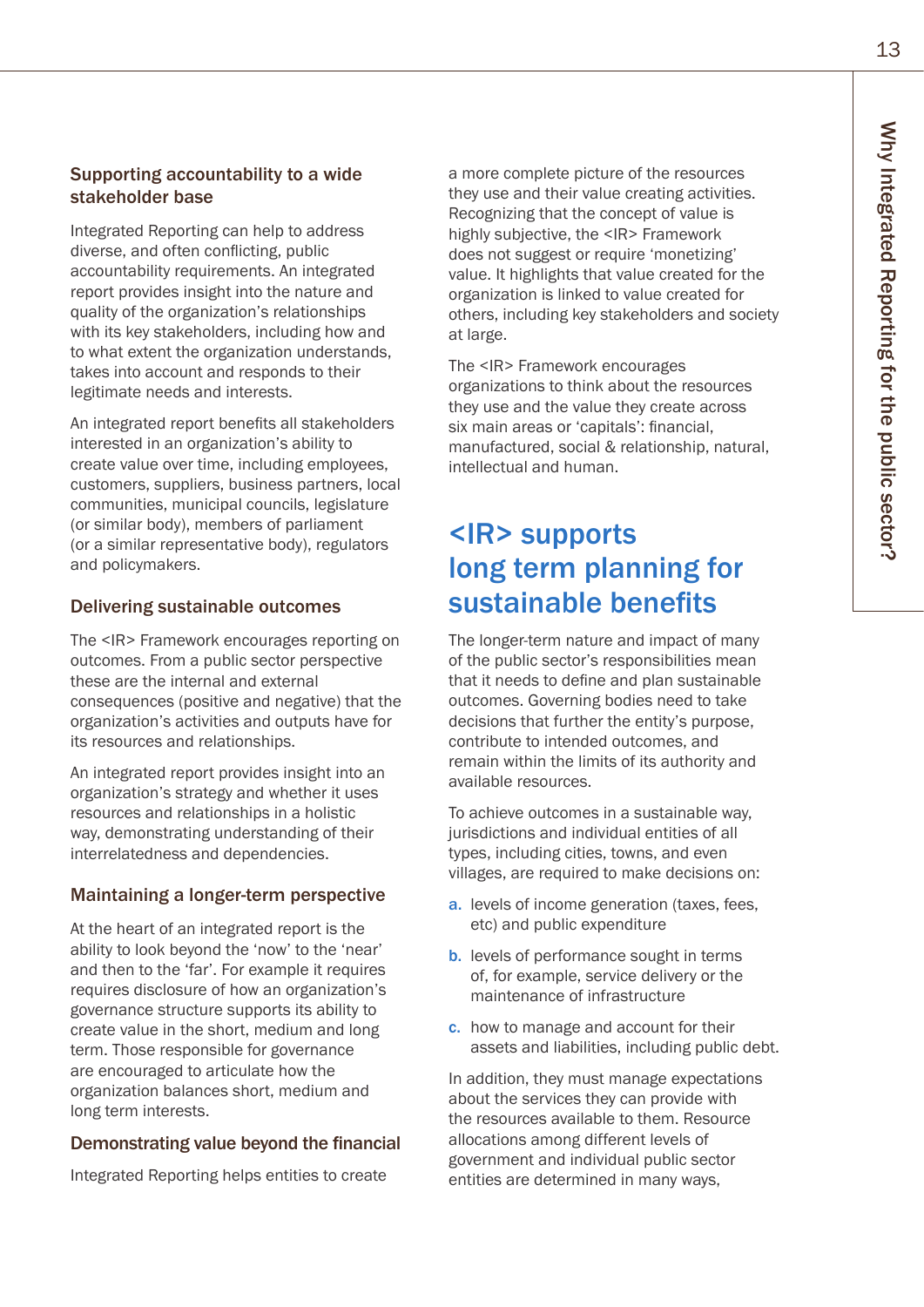depending on both constitutional arrangements and legal and institutional structures.

These, in turn, drive delivery management and accountability frameworks, which can be articulated through mechanisms such as fiscal rules, budget frameworks, and targets for inputs, outputs, and outcomes.

Public sector entities therefore need to consider the combined economic, social, and environmental impact of their policies, plans, and decisions for example, by taking demographic factors into account when making decisions that have long term impact (e.g. social policy commitments).

Integrated Reporting provides a framework to help public sector organizations meet these complex challenges in a structured and insightful way. We look at how it does this in Section 2.

## Realizing the benefits: The impact of Integrated Reporting

Key findings from full research report

| Reporters see internal benefits.<br>including better decision<br>making, and positive changes<br>in external relations                                                     | <b>Breakthroughs</b><br>in understanding<br>value creation                                                                                                    | <b>Improving</b><br>what is<br>measured                                                                                                                   |
|----------------------------------------------------------------------------------------------------------------------------------------------------------------------------|---------------------------------------------------------------------------------------------------------------------------------------------------------------|-----------------------------------------------------------------------------------------------------------------------------------------------------------|
|                                                                                                                                                                            | As organizations work together<br>differently, and use new<br>information to assess their<br>performance they have a clearer<br>view of how they create value | <b>Nearly all organizations</b><br>interviewed said they had either<br>significantly changed what<br>they measured or had plans to<br>do so in the future |
| <b>Positive</b><br><b>Experiences</b><br>All respondents were extremely<br>positive about the impact that<br>their journey towards Integrated<br>Reporting is having       | $\overline{O'_0}$<br>See increased understanding of<br>value creation as current benefit                                                                      | See a current benefit regarding<br>data quality                                                                                                           |
|                                                                                                                                                                            |                                                                                                                                                               |                                                                                                                                                           |
| <b>Strategic</b><br><b>Benefits</b><br>Many noted that the most important<br>benefit they experienced was a<br>change in conversations between<br>the board and management | $\frac{1}{\sqrt{2}}$<br>See benefit to their board of<br>better understanding of how the<br>organization creates value                                        | See a current benefit of greater<br>focus on measuring the longer term<br>success of the business                                                         |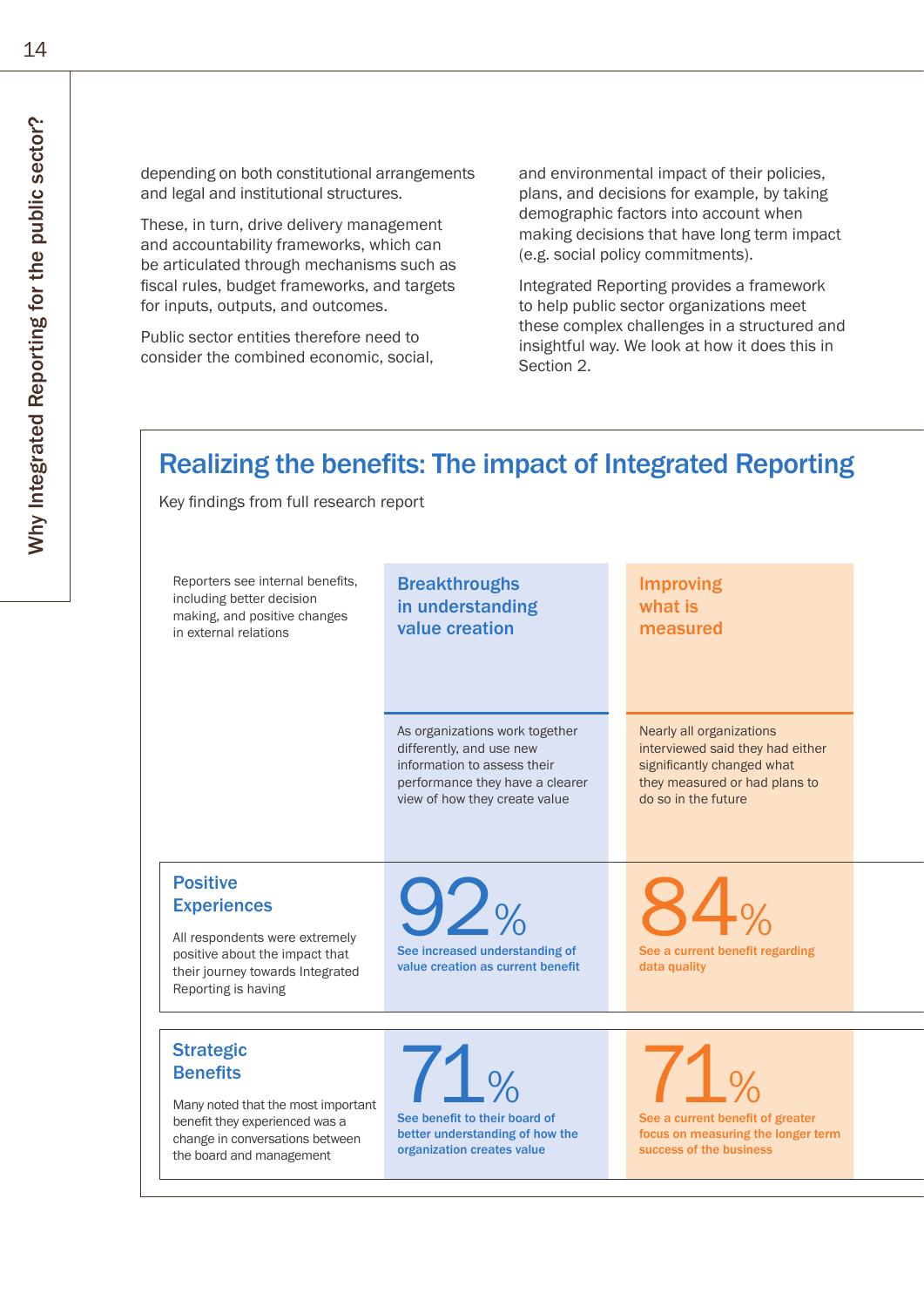## <IR> Benefits

Early adopters of <IR>, including many public sector organizations, have identified a number of benefits. A survey of the <IR> Pilot Programme participants conducted by corporate communications agency Black Sun found that Integrated Reporting impacts and benefits all levels of an organization, from the operational level to the board level, as well as investors and other stakeholders.

Extract from the IIRC/Black Sun Report *'Realizing the benefits: The impact of Integrated Reporting'*

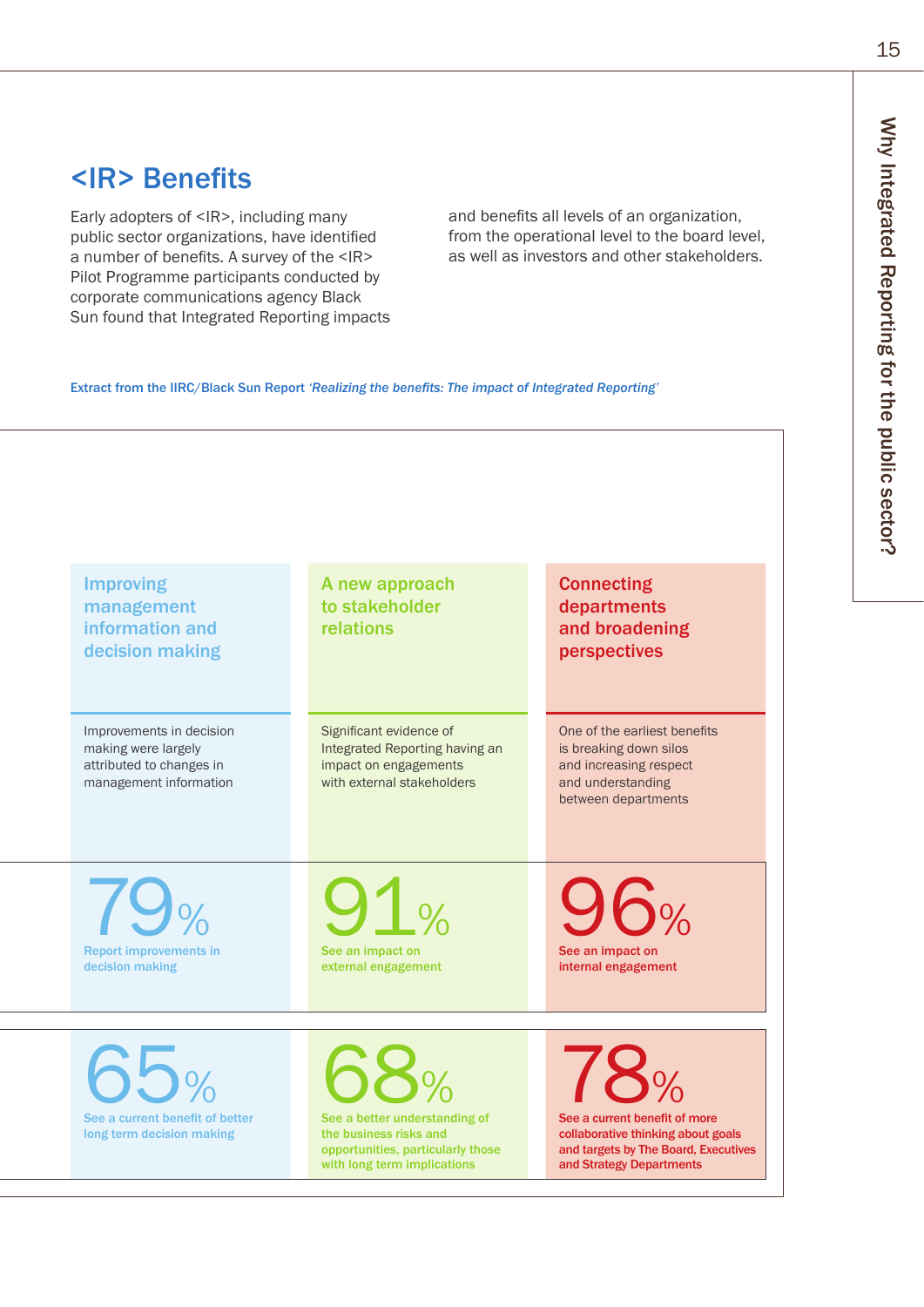# Conclusion: Growing demand for better information and reporting

There is growing demand in all sectors for more user-friendly information that combines financial and non-financial performance factors to support better decision making.

Adopting integrated thinking and reporting, which incorporates both financial and nonfinancial information, can help public sector entities address the challenges they face and gain greater understanding of the ways in which they create value.

<IR> can also help enhance governance, transparency and accountability through more holistic disclosures and a focus on explaining how sustainable outcomes will be delivered for a range of stakeholders over time.

Through <IR>, all stakeholders, including leaders, employees, government officials and taxpayers can all gain insight into organizations' strategies, how they create value, and what resources and relationships are needed to contribute to their current and future success.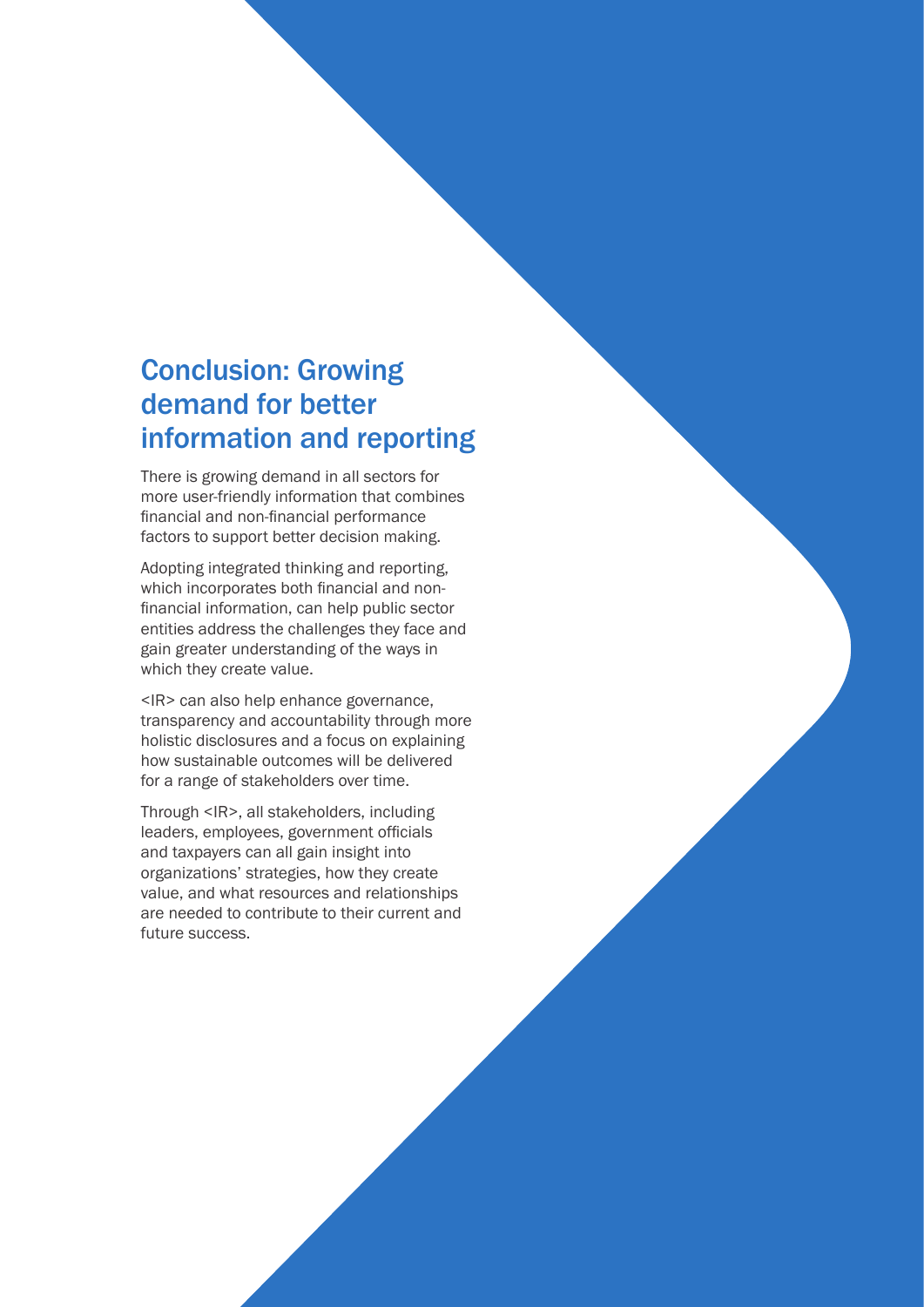"Transparent, responsive, and accountable institutions are a vital part of what it takes to improve people's lives and implement a sustainable development agenda.

Helen Clark, United Nations Development Programme



"By improving reporting requirements for organizations, Integrated Reporting can bring additional information... to feed into markets and inform decision-making and policy-formulation by institutions. If achieved, it will lead to better-informed and more sustainable long term investment, for the benefit of society.

Mark Carney, The Governor of the Bank of England and Chairman of the Financial Stability Board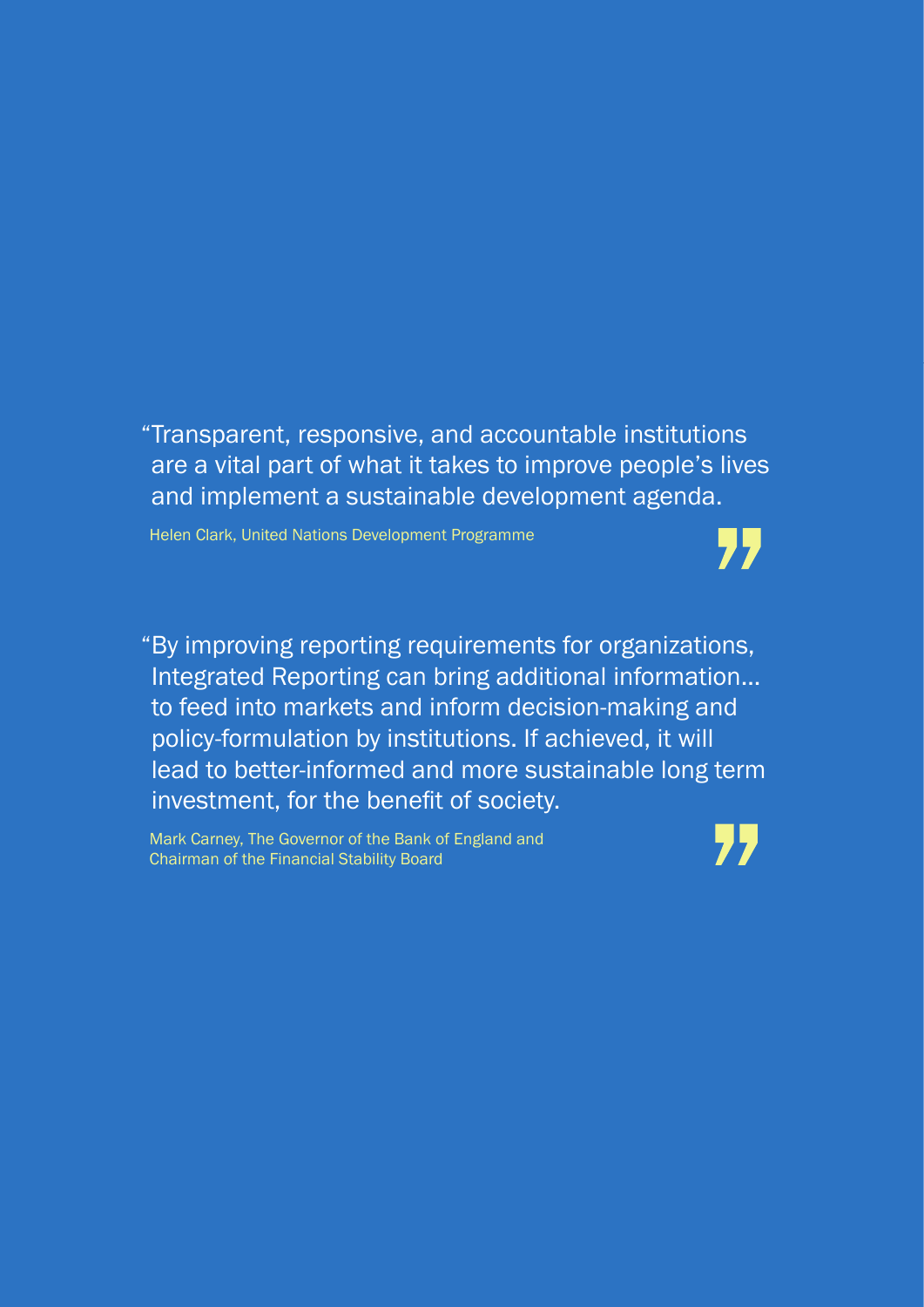# Part 2.

# What is Integrated Reporting?

Integrated Reporting helps public sector organizations to understand and explain how they create value in the widest sense.

It is based on the International <IR> Framework that encourages integrated thinking across the organization. Organizations that adopt <IR> work towards producing an integrated report: a concise

communication about how an entity's strategy, governance, performance and prospects, in the context of its external environment, lead to the creation of value over the short, medium and long term.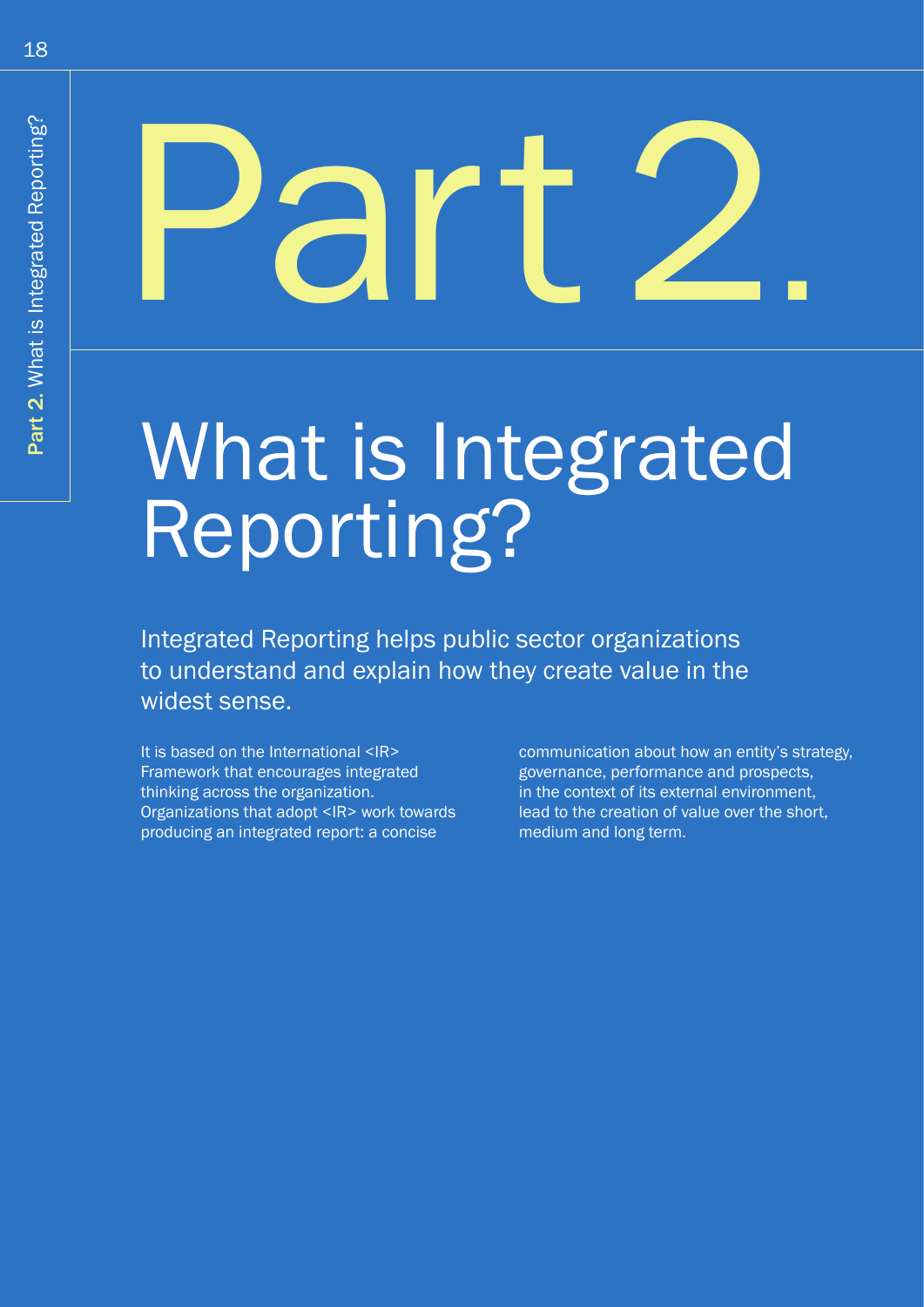# 44

Integrated Reporting, and the thinking that is part of it, is a leadership issue. This is where strategy, performance and the development and communication of long term value are best understood, aligned and led.

Paul Druckman, CEO, IIRC

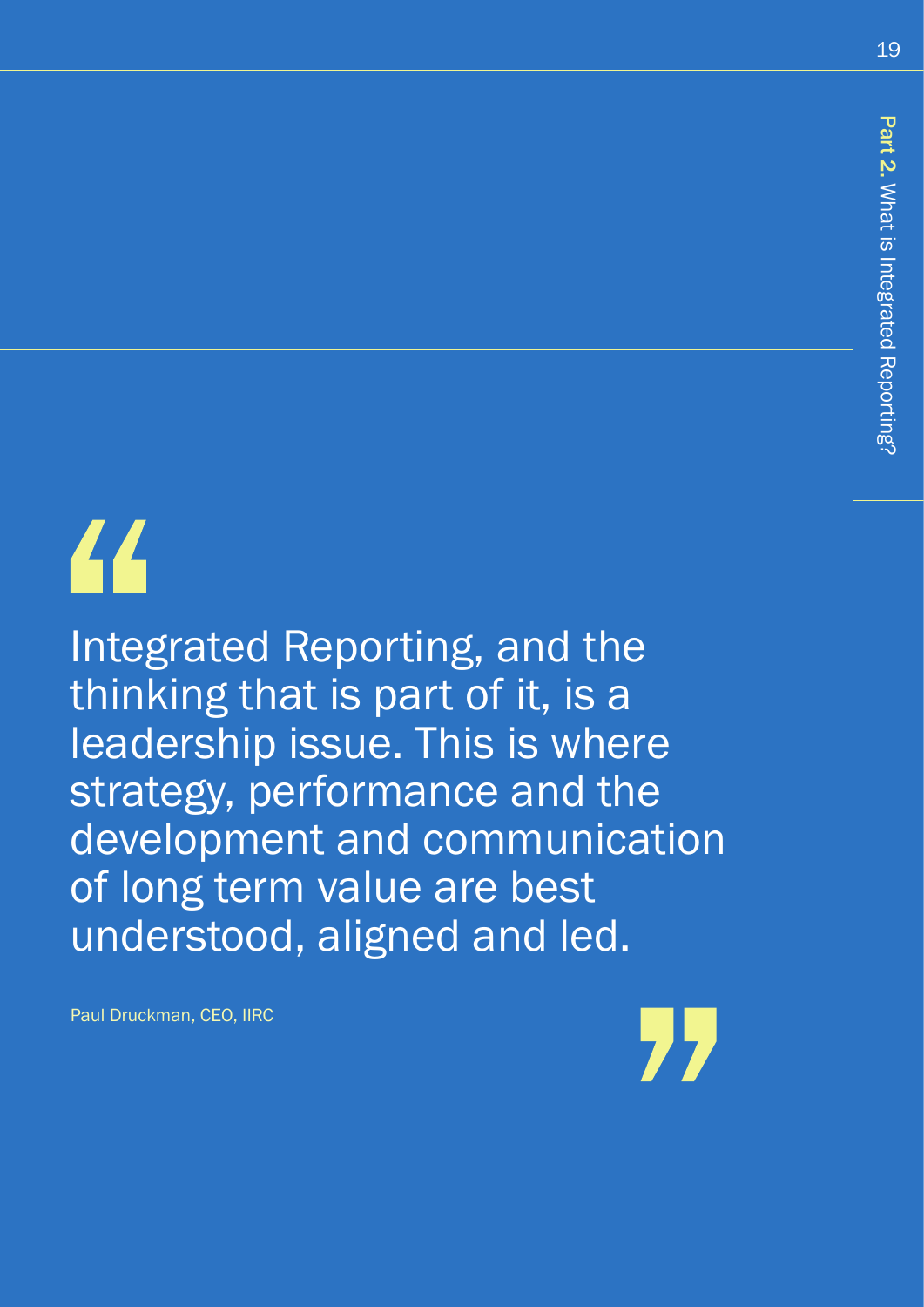# Integrated thinking underpins <IR>

Integrated Reporting is founded on integrated thinking. Integrated thinking is the active consideration by an organization of the relationships between its various operating and functional units and the resources and relationships that the organization uses or affects. Integrated thinking leads to integrated decision-making and actions that consider the creation of value over the short, medium and long term.

Many public sector organizations already emphasize the importance of integrated thinking. <IR> reinforces this message and helps entities to embed integrated thinking and encourage closer working across departments. In this way, organizations are better placed to consider the interests of their many stakeholders and respond to changing expectations, opportunities and threats.

The benefits of integrated thinking include:

- A more cohesive approach to decisionmaking which focuses on value creation in the short, medium and long term
- More robust and integrated strategies and objectives
- Better strategic perspectives and a wider view of risks and opportunities
- Deeper understanding of business processes and identification of gaps in processes
- More connected internal and external communication.

Integrated thinking brings all the resources and relationships an organization depends on (called capitals in the the International <IR> Framework) into everyday decision-making. It looks at the broader strategic, social and natural impacts of decisions, as well as the effect on the financial bottom line.

The more that integrated thinking is embedded in an entity, the easier it is to prepare an integrated report, and the higher the quality of the report produced.

# An integrated report demonstrates integrated thinking

An integrated report is the portal through which an entity communicates a holistic view of its current position, where it's going, and how it intends to get there in a clear, concise, and understandable way.

The integrated report enables readers to make an assessment of the entity's ability to create value in the future for both the entity and for others.

An integrated report may be prepared in response to existing compliance requirements, and may be either a standalone report or be included as a distinguishable, prominent and accessible part of another report or communication.

Many organizations already publish a large amount of information, but often in isolated communications prepared by a range of departments, for example:

- Finance and accounting functions prepare financial reports
- Those involved in sustainability and environmental management report on the sustainability impacts of an organization
- General and legal counsel report on regulatory and compliance disclosures
- Those in planning and risk management report on risk issues
- Communications and media departments develop website content and media releases.

Meaningful integrated reports are not created by merely bolting together information from these and other internal and external reports and communications. Instead they stem from the integrated thinking within the organization.

They are generated from the information used by internal decision makers, meaning that <IR> should lead to better – not necessarily more – disclosure.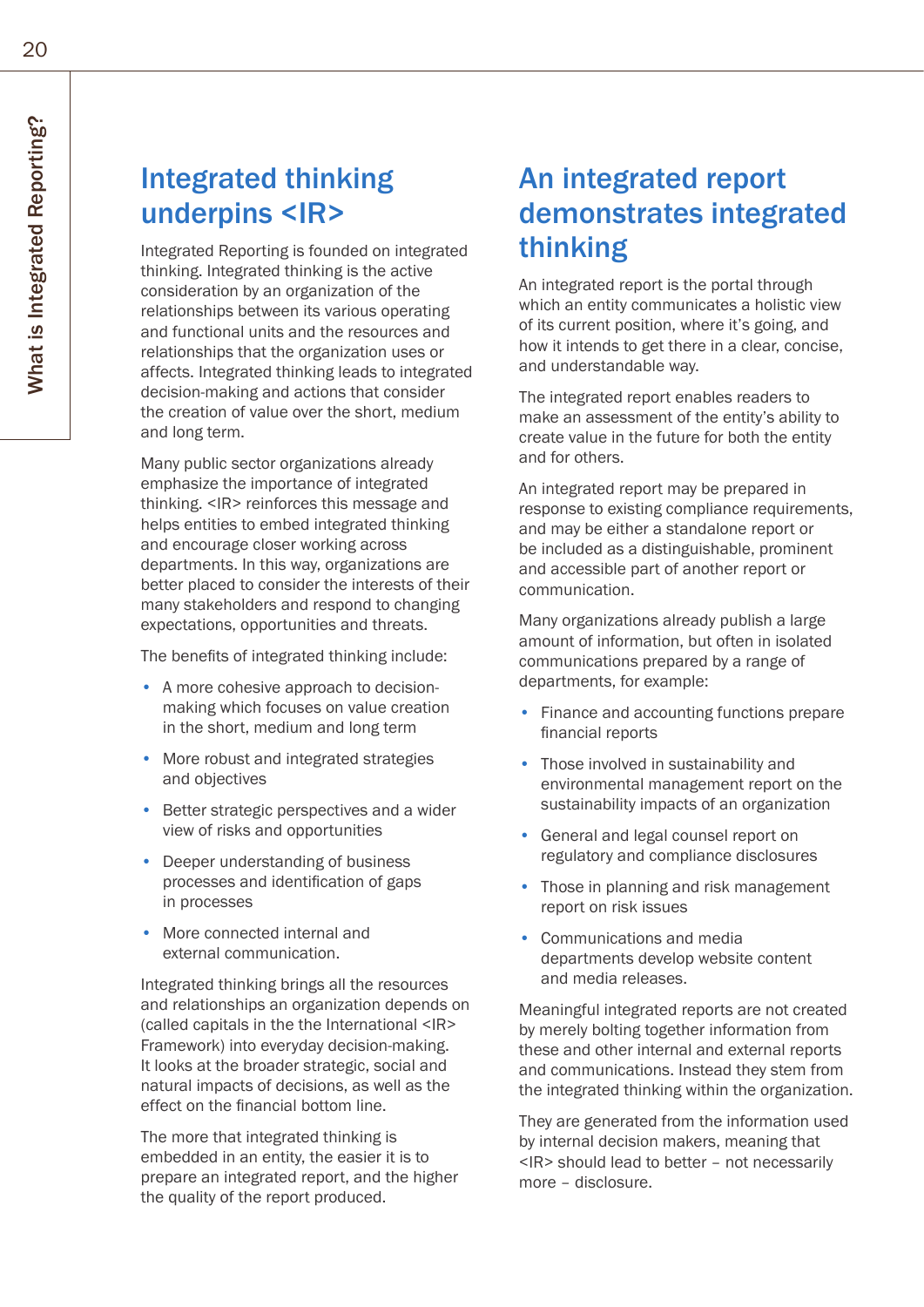# Case study extract: Eskom Holdings SOC Ltd

One key outcome of <IR> is a move towards integrated internal business reporting. Eskom has applied <IR> principles to the quarterly report submitted to the South African Government (as its shareholder) and uses the same teams, processes and systems to produce the quarterly shareholder report and the integrated report.

This has led to the shareholder report being more streamlined and focused on material items with a move away from divisional silo reporting and duplication of content.

# The International <IR> Framework

Integrated Reporting is based on the International <IR> Framework, which was published in December 2013 by the International Integrated Reporting Council (IIRC). Public sector organizations played an important part in the thinking that underpins the <IR> Framework, taking part in the pilot programme and experimenting with the reporting model.

For example, the South African State Owned Company Transnet, New Zealand Post, the World Bank, the UK's National Health Service and the city of Johannesburg all made important contributions to the Framework's development, ensuring its relevance for public sector entities of all kinds. The IIRC continues to work closely with public sector entities as experience of applying the framework grows.

The purpose of the <IR> Framework is to establish Guiding Principles and Content Elements (see pages 7 and 22) that govern the overall content of an integrated report, and to explain the fundamental concepts that underpin them.

The <IR> Framework takes a principles-based approach, aiming to strike an appropriate balance between flexibility and prescription.

This recognizes the wide variation in the circumstances of individual organizations, while enabling a sufficient degree of comparability to help users of integrated reports.

The <IR> Framework identifies information to be included in an integrated report for use in assessing the organization's ability to create value. It does not prescribe specific key performance indicators, measurement methods, or the disclosure of individual matters, but does include a small number of requirements that are to be applied before an integrated report can be said to be in accordance with the <IR> Framework.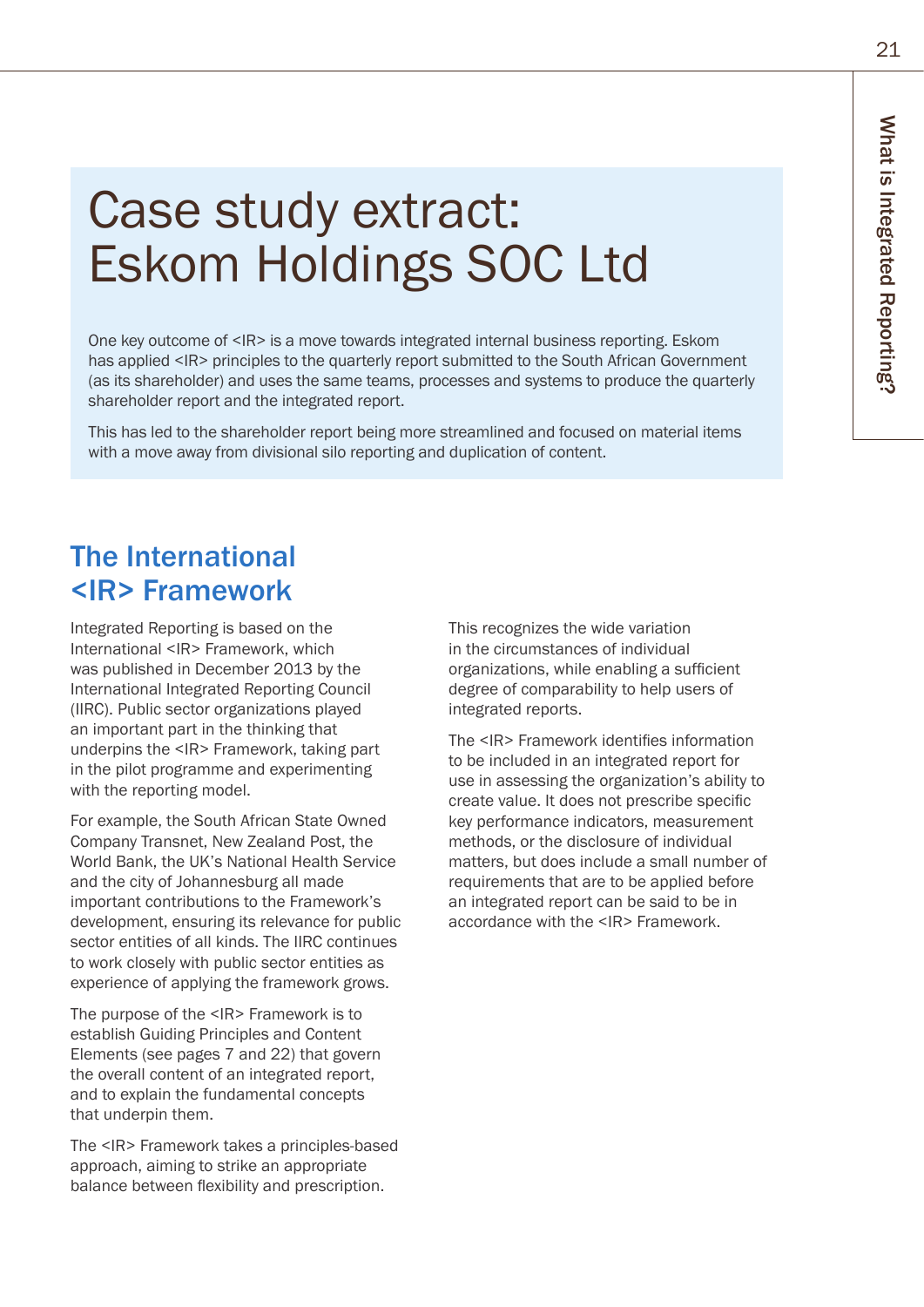### Fundamental Concepts

- Value creation for the organization and for others: Overall, does the report explain how the organization creates values for itself and others?
- The capitals: Overall, does the report provide information on the capitals (e.g. Financial, Manufactured, Intellectual, Human, Social and Relationship, Natural) that the organization uses or affects and which underpin its ability to create value?

### Guiding Principles

- Strategic focus and future orientation: An integrated report should provide insight into the organization's strategy, and how it relates to the organization's ability to create value in the short, medium and long term, and to its use of and effects on the capitals
- Connectivity of information: An integrated report should show a holistic picture of the combination, interrelatedness and dependencies between the factors that affect the organization's ability to create value over time
- Stakeholder relationships: An integrated report should provide insight into the nature and quality of the organization's relationships with its key stakeholders, including how and to what extent the organization understands, takes into account and responds to their legitimate needs and interests
- Materiality: An integrated report should disclose information about matters that substantively affect the organization's ability to create value over the short, medium and long term
- Conciseness: An integrated report should be concise
- Reliability and completeness: An integrated report should include all material matters, both positive and negative, in a balanced way and without material error
- Consistency and comparability: The information in an integrated report should be presented: (a) on a basis that is consistent over time; and (b) in a way that enables comparison with other organizations to the extent it is material to the organization's own ability to create value over time.

### Content Elements

- Organizational overview and external environment: What does the organization do and what are the circumstances under which it operates?
- Governance: How does the organization's governance structure support its ability to create value in the short, medium and long term?
- Business model: What is the organization's business model?
- Risks and opportunities: What are the specific risks and opportunities that affect the organization's ability to create value over the short, medium and long term, and how is the organization dealing with them?
- Strategy and resource allocation: Where does the organization want to go and how does it intend to get there?
- Performance: To what extent has the organization achieved its strategic objectives for the period and what are its outcomes in terms of effects on the capitals?
- Outlook: What challenges and uncertainties is the organization likely to encounter in pursuing its strategy, and what are the potential implications for its business model and future performance?
- Basis of preparation and presentation: How does the organization determine what matters to include in the integrated report and how are such matters quantified or evaluated?

# The value creation process

An integrated report aims to provide insight about how an organization creates value through making use of resources and relationships – collectively referred to as 'the capitals' in the <IR> Framework. The IIRC has defined six different types of capitals that represent stocks of value that are increased, decreased, or transformed through the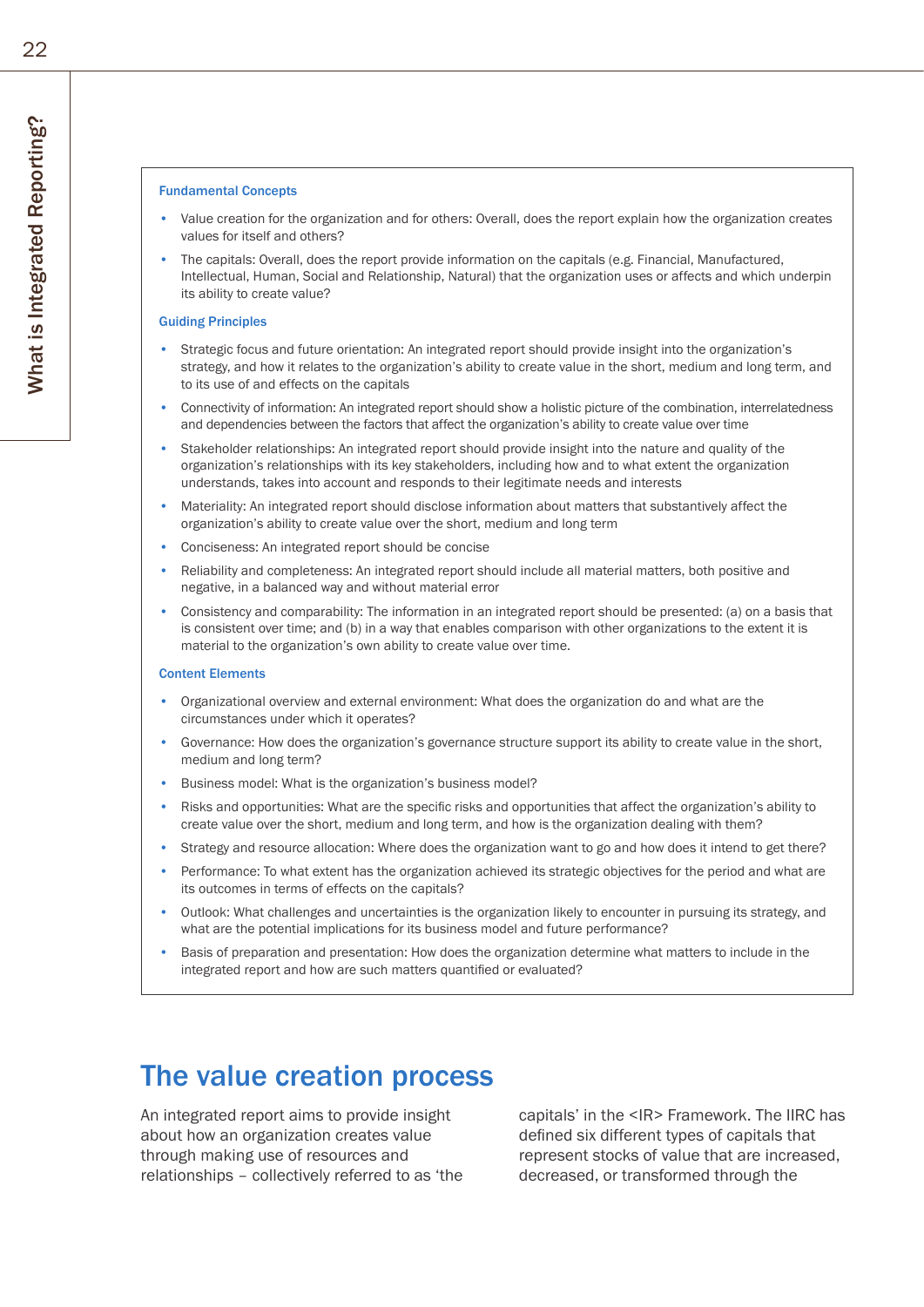activities and outputs of an organization. These capitals are: financial, manufactured, intellectual, human, social & relationship, and natural.

Not all capitals are equally relevant or applicable to all organizations. While most organizations interact with all capitals to some extent, these interactions might be relatively minor or so indirect that they are not sufficiently important to include in integrated thinking (and therefore value creation) and, ultimately, in an integrated report.

The specific value creation process is different for public and private sector entities. Nevertheless the key concepts of the value creation process as portrayed in the <IR> Framework (see diagram below) have direct application for both public and private sector organizations.

The external environment, including economic conditions, technological change, societal issues and environmental challenges, sets the context within which the organization

operates. The mission and vision encompass the whole organization, identifying its purpose and intention in clear, concise terms. Governments generally have broader powers than private sector organizations, including the ability to establish and enforce legal requirements, and to change those requirements. Accountability is not only to providers of financial capitals (shareholders or taxpayers) but also to other parts of government, citizens, and the community at large.

At the core of the organization is its business model, which draws on various capitals as inputs and, through its activities, converts them to outputs (products, services, by-products and waste). The organization's activities and its outputs lead to outcomes in terms of effects on the capitals.

The capacity of the business model to adapt to changes (e.g. in the availability, quality and affordability of inputs) can affect the organization's longer-term viability.



#### The value creation process

Source: www.integratedreporting.org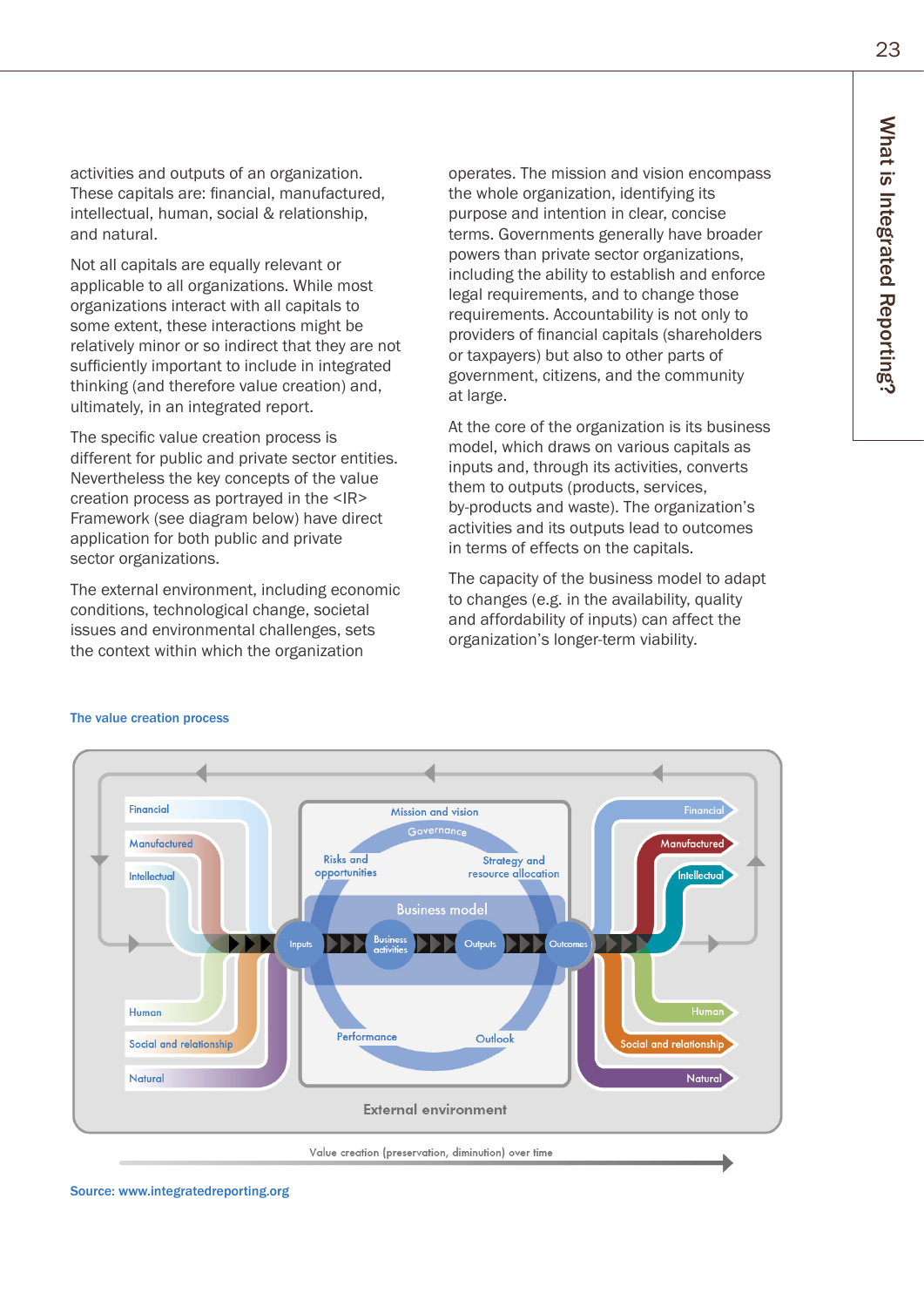# A closer look at the capitals

Public sector entities depend on a variety of resources and relationships for their success: the six 'capitals' in the <IR> Framework. These six categories, whether belonging to an entity itself, to other entities, or to society more broadly, provide the inputs needed to achieve that entity's outcomes. They are increased, decreased or transformed through the activities of the organization in that they are enhanced, consumed, modified or otherwise affected by those activities. For example, an organization's financial capital is increased when it makes a surplus/ profit and its human capital is increased when employees become better trained.

As already noted, not all capitals are equally relevant or applicable to all organizations. The <IR> Framework therefore allows other terms to be used where this is more appropriate. Initial experience in the public sector indicates that while the types of capital described in the <IR> Framework will broadly be applicable, it may be helpful to modify the terminology used.

For example, 'manufactured' capital might be more appropriately termed 'infrastructure'. The table below provides examples of the various capitals in the public sector context.

#### Examples of capitals in the public sector context

| <ir> Framework capitals and<br/>public sector interpretations</ir> | <b>Examples</b>                                                                                                                                                                                                                                                                                                                                                                                                                                                                                                                                                                                                                                       |
|--------------------------------------------------------------------|-------------------------------------------------------------------------------------------------------------------------------------------------------------------------------------------------------------------------------------------------------------------------------------------------------------------------------------------------------------------------------------------------------------------------------------------------------------------------------------------------------------------------------------------------------------------------------------------------------------------------------------------------------|
| Financial                                                          | The pool of funds available to an organization for use in the production of goods or<br>the provision of services, which are obtained through financing, such as debt, tax or<br>grants, or generated through operations or investments.                                                                                                                                                                                                                                                                                                                                                                                                              |
| Manufactured<br>e.g. infrastructure                                | Physical objects (as distinct from natural physical objects) that are available to an<br>organization for use in the production of goods or the provision of services, including<br>buildings (such as schools, hospitals and offices), equipment and infrastructure<br>(such as roads, ports, bridges, and waste and water treatment plants).                                                                                                                                                                                                                                                                                                        |
| Intellectual                                                       | Organizational, knowledge-based intangibles, including intellectual property, such as<br>patents, copyrights, software, rights and licenses, and 'organizational capital' such<br>as tacit knowledge, systems, procedures and protocols.                                                                                                                                                                                                                                                                                                                                                                                                              |
| Human                                                              | People's competencies, capabilities and experience, and their motivations<br>to innovate, including their alignment with and support for an organization's<br>governance framework, risk management approach, and ethical values along with<br>the ability to understand, develop and implement an organization's strategy and<br>loyalties, and motivations for improving processes, goods and services, including<br>their ability to lead, manage and collaborate.                                                                                                                                                                                 |
| Social and relationship                                            | The institutions and the relationships within and between communities, groups of<br>stakeholders and other networks, and the ability to share information to enhance<br>individual and collective wellbeing. Social and relationship capital includes shared<br>norms, and common values and behaviours, key stakeholder relationships, and the<br>trust and willingness to engage that an organization has developed and strives to<br>build and protect with external stakeholders. Also, intangibles associated with the<br>brand and reputation that an organization has developed. An organization's social<br>or regulatory license to operate. |
| Natural                                                            | All renewable and non-renewable environmental resources and processes that<br>provide goods or services that support the past, current or future prosperity of an<br>organization. It includes air, water, land, minerals and forests, along with biodiversity<br>and eco-system health.                                                                                                                                                                                                                                                                                                                                                              |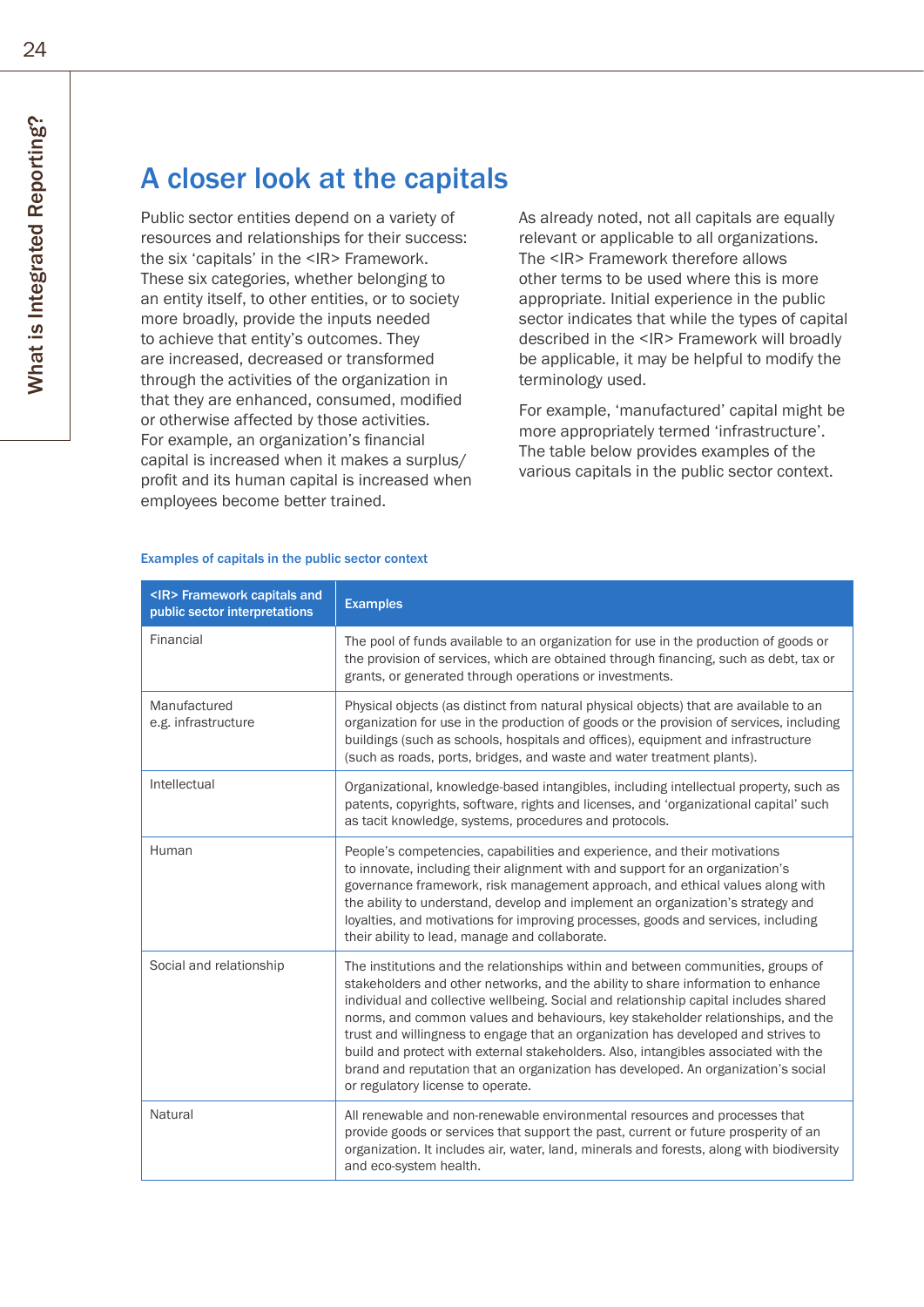# Key reported content

Integrated Reporting enables organizations to address the material factors that influence value creation over time, so that they are either quantified or reported on in narrative form, or both. Public sector entities don't have to explain all the complex relationships between all the various capitals that would be necessary to reflect a complete picture of an organization's overall effect on the world's stock of all the capitals.

However, it is important to report on material trade-offs, including:

- Between capitals or between components of a capital (e.g. creating employment, which increases human capital, through an activity that negatively affects the environment and therefore decreases natural capital)
- Over time (e.g. choosing a course of action when it is likely that a different course would result in a greater capital increment but not until a later period)
- Between capitals owned by the organization and those owned by others or not owned at all.

In such ways <IR> offers the opportunity to consider and review the interconnectedness of complex multi-service delivery and to clarify goals and identify preferred outcomes within the wider context of promoting public wellbeing.

# <IR>'s place in the corporate reporting landscape

The corporate reporting landscape contains a variety of reporting frameworks, standards and related requirements, including the International Public Sector Accounting Standards. The <IR> Framework is not intended to replace these. Instead, <IR> provides an umbrella that can encompass other standards and frameworks to help provide a more complete and coherent picture of value creation by an organization.

Getting to grips with the range of existing frameworks and standards can still be challenging, triggering calls for greater coherence, consistency and comparability.

In response, the IIRC convened The Corporate Reporting Dialogue (CRD) to bring together organizations (see table below) with significant international influence on the corporate reporting landscape.

The Dialogue has developed an online mapping tool to show the links between participants' reporting initiatives to help organizations navigate the different standards. See:

www.corporatereportingdialogue. com/landscape-map

| <b>CDP</b> (formerly the Carbon Disclosure Project) | International Accounting Standards Board (IASB)      |
|-----------------------------------------------------|------------------------------------------------------|
| Climate Disclosure Standards Board (CDSP)           | International Integrated Reporting Council (IIRC)    |
| Financial Accounting Standards Board (FASB)         | International Organization for Standardization (ISO) |
| <b>Global Reporting Initiative (GRI)</b>            | Sustainability Accounting Standards Board (SASB)     |

### Participants in the Corporate Reporting Dialogue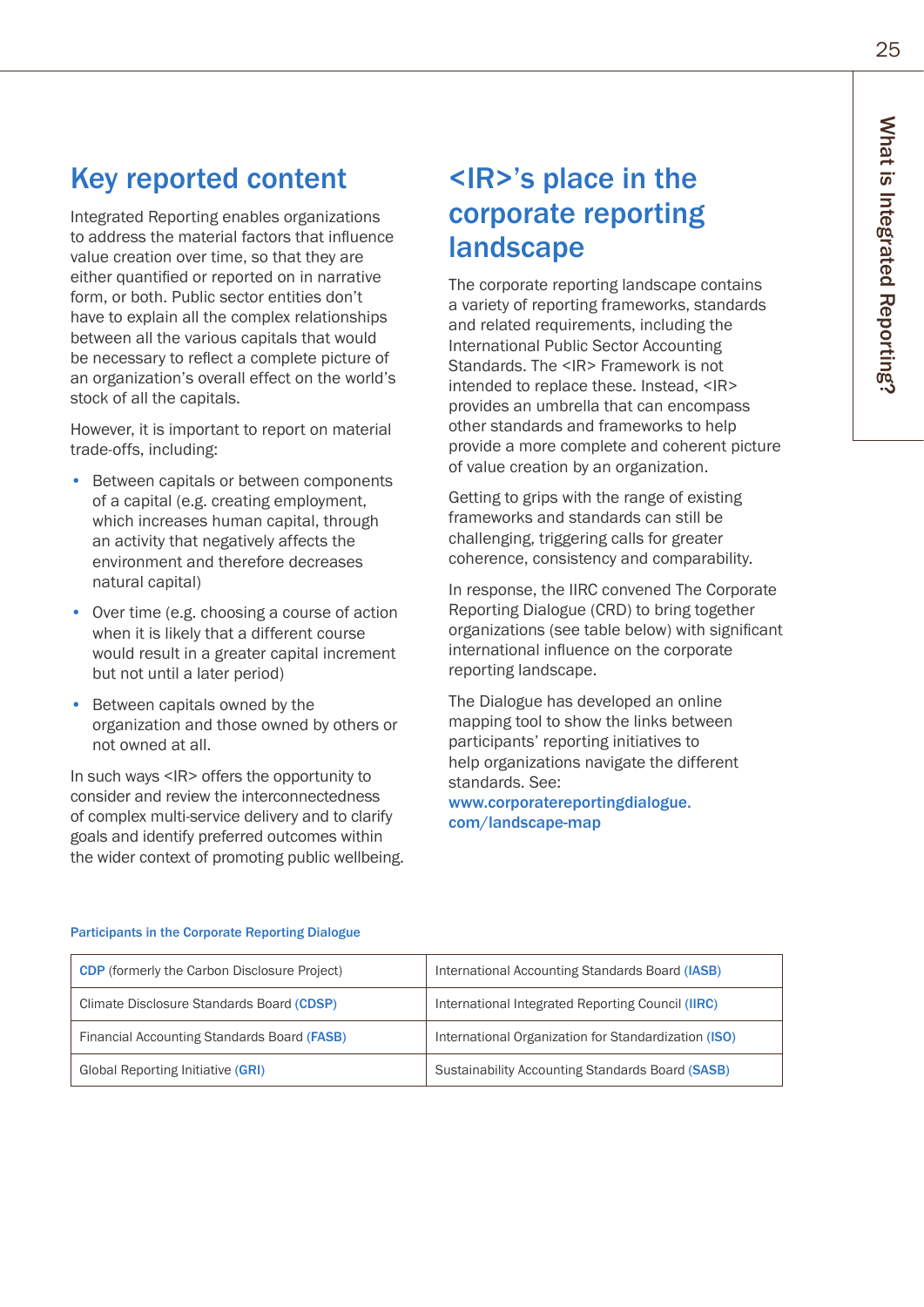# Integrated thinking: An exploratory survey by SAICA

In its 2015 paper – *Integrated thinking: An exploratory survey* – the South African Institute of Chartered Accountants (SAICA) shared the South African experience of how implementing Integrated Reporting is having an impact on and contributing to integrated thinking.

The study focused on establishing if organizations in South Africa were embracing integrated thinking and if they saw it to be of benefit.

The extract below highlights the main drivers of integrated thinking identified in the report:

### What are the main drivers of Integrated thinking in organizations?

Over 70% of executive and non-executive director respondents felt Integrated Reporting was a catalyst to enhancing integrated thinking in organizations. Some respondents indicated that their organizations had already achieved integrated thinking before Integrated Reporting was launched, with some suggesting that integrated thinking was evident in all successful organizations and flowed from their strategies. Most respondents, however,

felt that Integrated Reporting had assisted in refining and improving integrated thinking in their organizations.

Some of the key drivers of integrated thinking mentioned by respondents included:

- Changing business circumstances that required a significant change in strategy
- Enlightened leadership at board or chief executive officer level
- Meeting the needs of stakeholders, especially with regard to social and environmental issues
- The complexity of the business
- A need to enhance risk management
- Adoption of matrix organization structures
- A remuneration strategy linked to improved integration, coupled with appropriate key performance indicators (KPIs).

Higher and faster leadership Enlightened<br><sup>eaderst</sub>ened</sup> stake⊃ ol $\Omega$ rs Needs of Increased complexity R*isk manage*ment proces<sup>s</sup> Republika Strategies organizational Matrix organizations Drivers of thinking approach

Source: SAICA report: *Integrated thinking – An exploratory survey.*

The project has highlighted that many aspects of integrated thinking are not yet understood but, looking to the future, organizations will increasingly recognise the significant benefits of integrated thinking to enhance their competitiveness and support their sustainability from all perspectives.

# Putting <IR> into practice

Many organizations are applying the  $\langle IR \rangle$ Framework, seeing how its principles and concepts can help improve internal decision making as well as internal and

external reporting. Their experiences, which we consider in Section 3 can help other organizations just beginning their <IR> journey.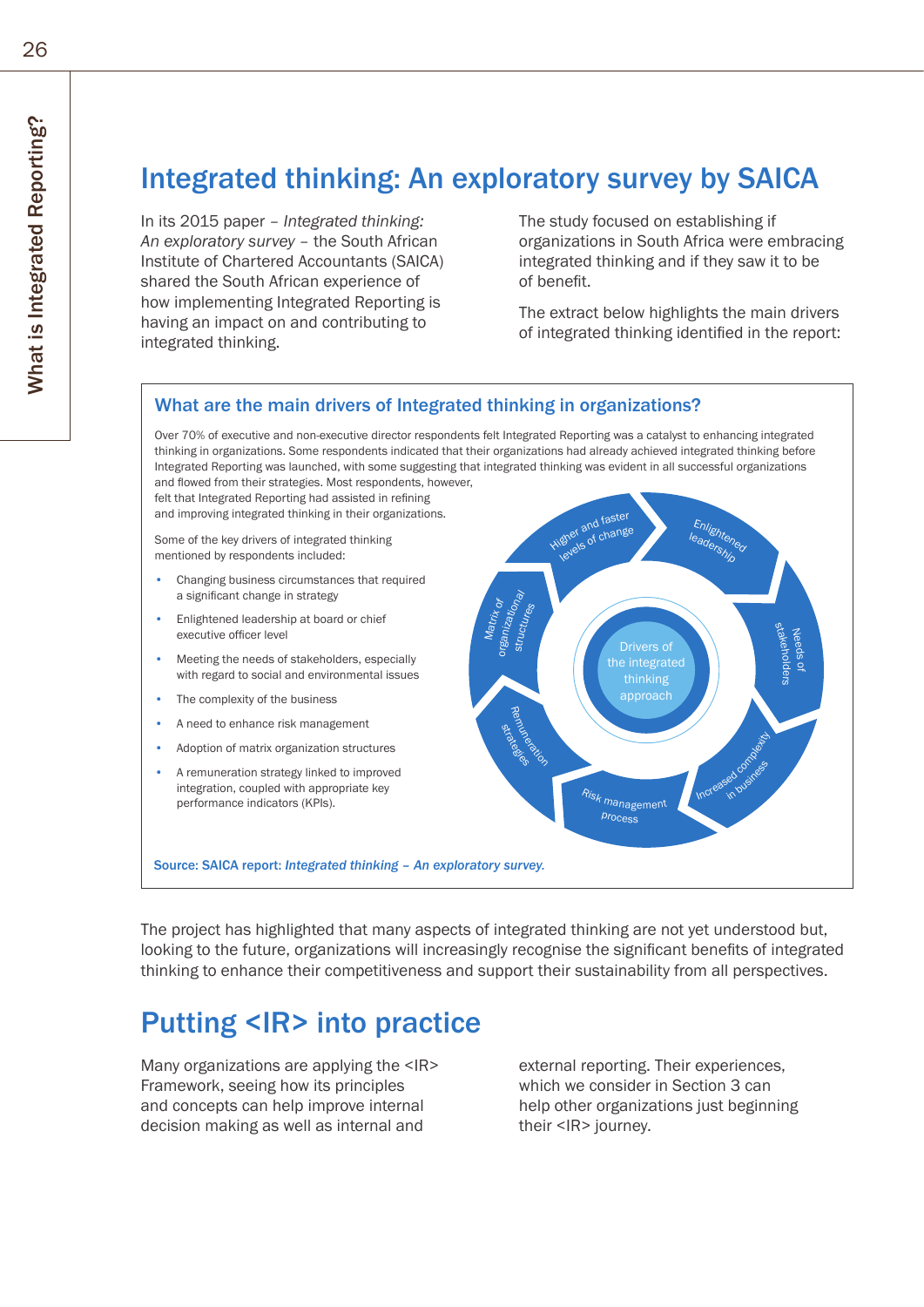"We have developed a new approach to business strategy incorporating integrated thinking, materiality and our business model. Material issues have to be part of a business planning process, in order to address the things that will impact our business." 77

John Lelliott, Finance Director, The Crown Estate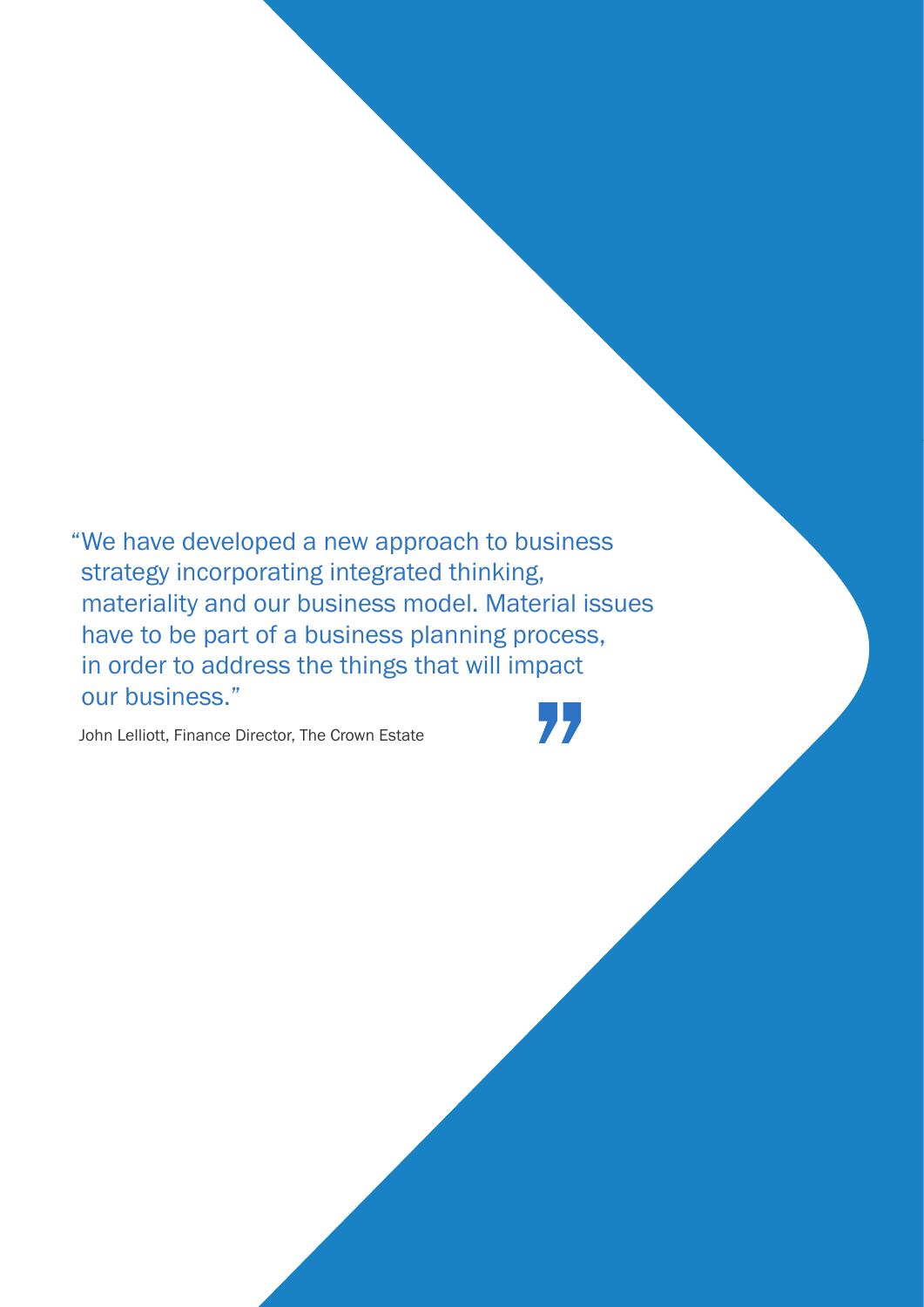28

# Part 3.

# The Integrated Reporting Journey

The experience of implementing <IR> will differ between entities depending on their governance structures, processes and the information they currently collect.

Although the details will vary, the 'journey' for any entity will often involve five steps:

- Deciding to adopt integrated thinking and reporting
- Planning the process
- Gathering the information
- Preparing the integrated report
- Learning the lessons

Throughout all five stages, communication with key internal and external stakeholders is essential. The information provided must be determined by what is material for the specific stakeholder group.

The <IR> Framework can be applied, adapted as necessary, by public sector and not-forprofit organizations. There is no one 'right way' to go about this, as illustrated by the varied experiences of five entities shared in this section. Further case studies are available at: www.integratedreporting.org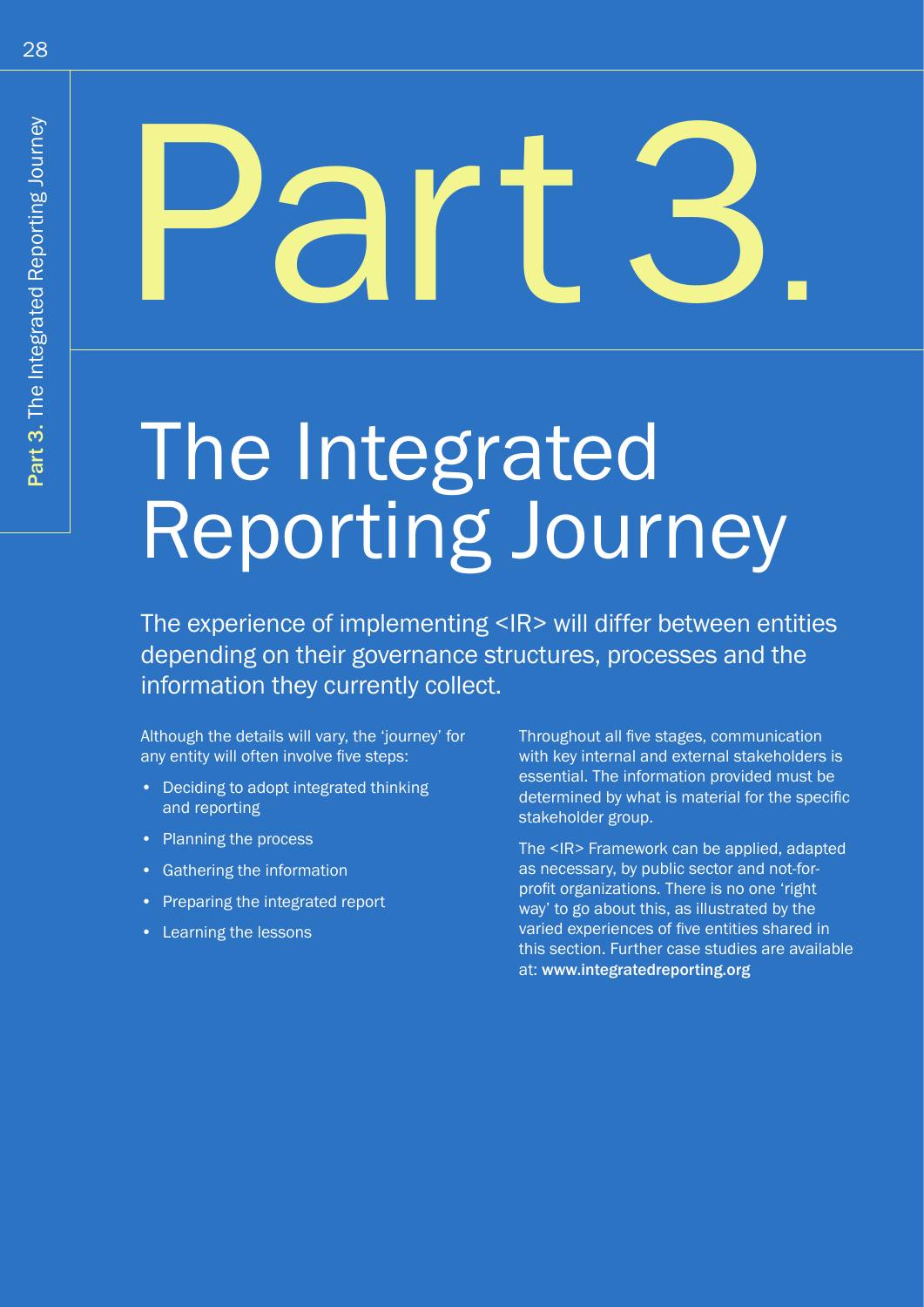# 44

Integrated Reporting has provided us with a framework to measure and report on the extensive non-financial capital that as a state-owned enterprise we have built over the years. 77

Dawn Baggaley, Group Sustainability Manager, New Zealand Post

29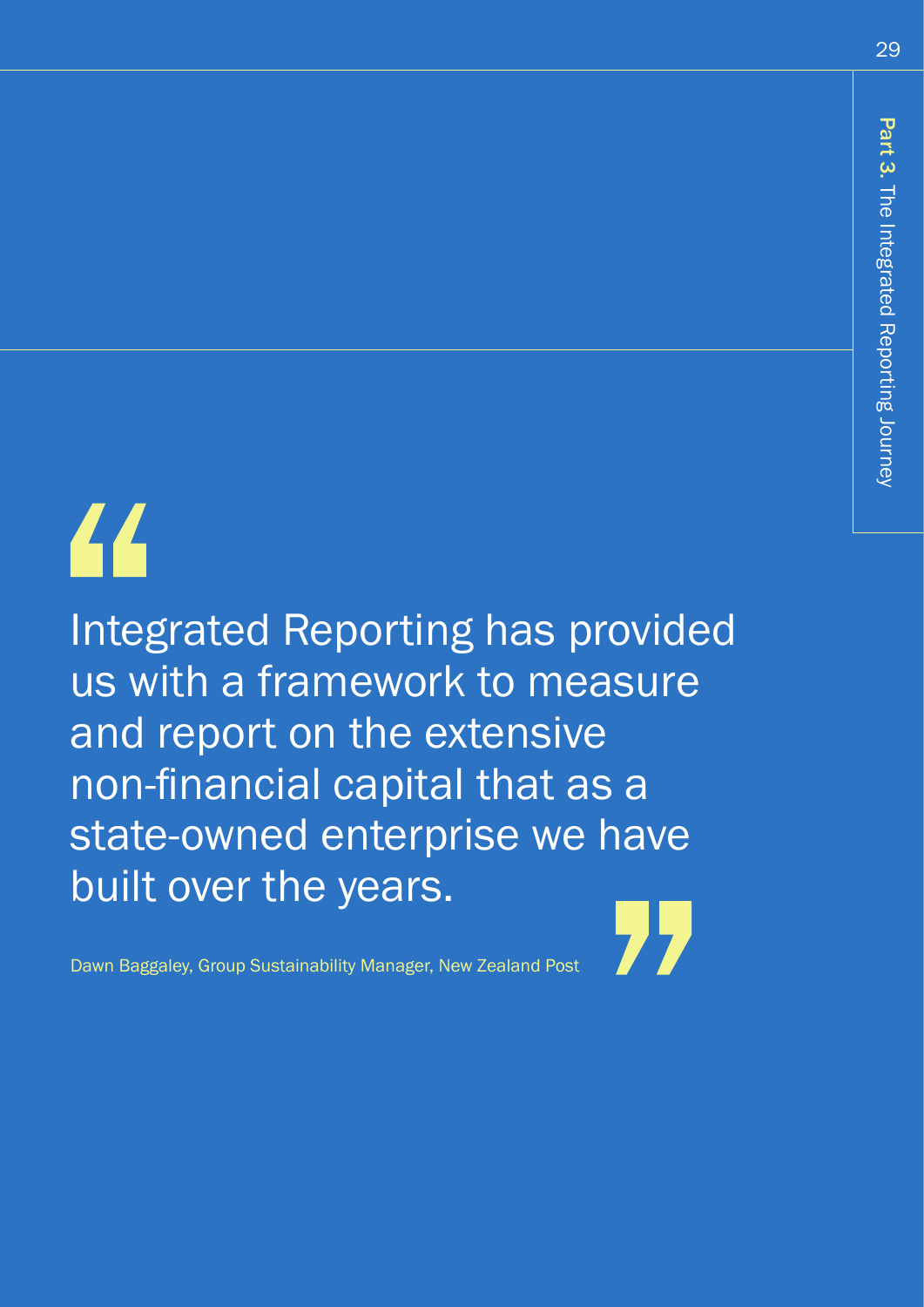# Deciding to adopt <IR>

The first stage in the <IR> journey is the decision to adopt. Organizations adopting <IR> do so because they value the 'umbrella' framework it provides, enabling them to gain the internal benefits of integrated thinking and to focus their reporting on the issues that are most material to the entity and its stakeholders. Through <IR> they can present an integrated picture of their organization's activities, rather than producing standalone reports that address isolated issues.

Although the IIRC's long term vision is that <IR> becomes the corporate reporting norm in both the public and private sectors, this does not mean that it will replace all other forms of reporting. Different forms of reporting can remain important for providing specific stakeholders with particular, detailed information. They can also provide much information relevant to <IR>.

This is particularly the case with sustainability reports, which many public sector entities already produce, either voluntarily or as a result of policy and regulation. Entities applying the GRI and SASB initiatives will find that these can provide an important input for many aspects of the six capitals within the <IR> Framework. Sustainability reporting can therefore provide a platform for gathering any sustainability data that is needed in an integrated report.

Organizations with experience in sustainability reporting are also more likely to have the systems, controls and assurance processes in place to give comfort to senior management that there is robust 'nonfinancial' data to support the development of an integrated report.

# Gaining senior backing

It is highly desirable that the decision to adopt <IR> and the resulting programme of work are backed by the highest governing body. This is because the process requires breaking down silos, collaboration, resources and agreement on how capitals are used for value creation (see integrated thinking, page 20).

The decision makers and other key internal stakeholders for <IR> will vary according to whether the reporting entity is operating at the federal, region or municipal level or is a state-owned enterprise.

Factors to consider when identifying decision makers and key internal stakeholders include the specific operational responsibilities of chief executives (heads of department, agencies or other entities), the extent of scrutiny by legislative committees, and ministerial accountability.

"Integrated Reporting is far more than just the process of publishing better annual reports. Besides being a powerful communication tool, <IR> can be used as an effective governance tool for performance-oriented management."

Thomas Kusterer, CFO, EnBW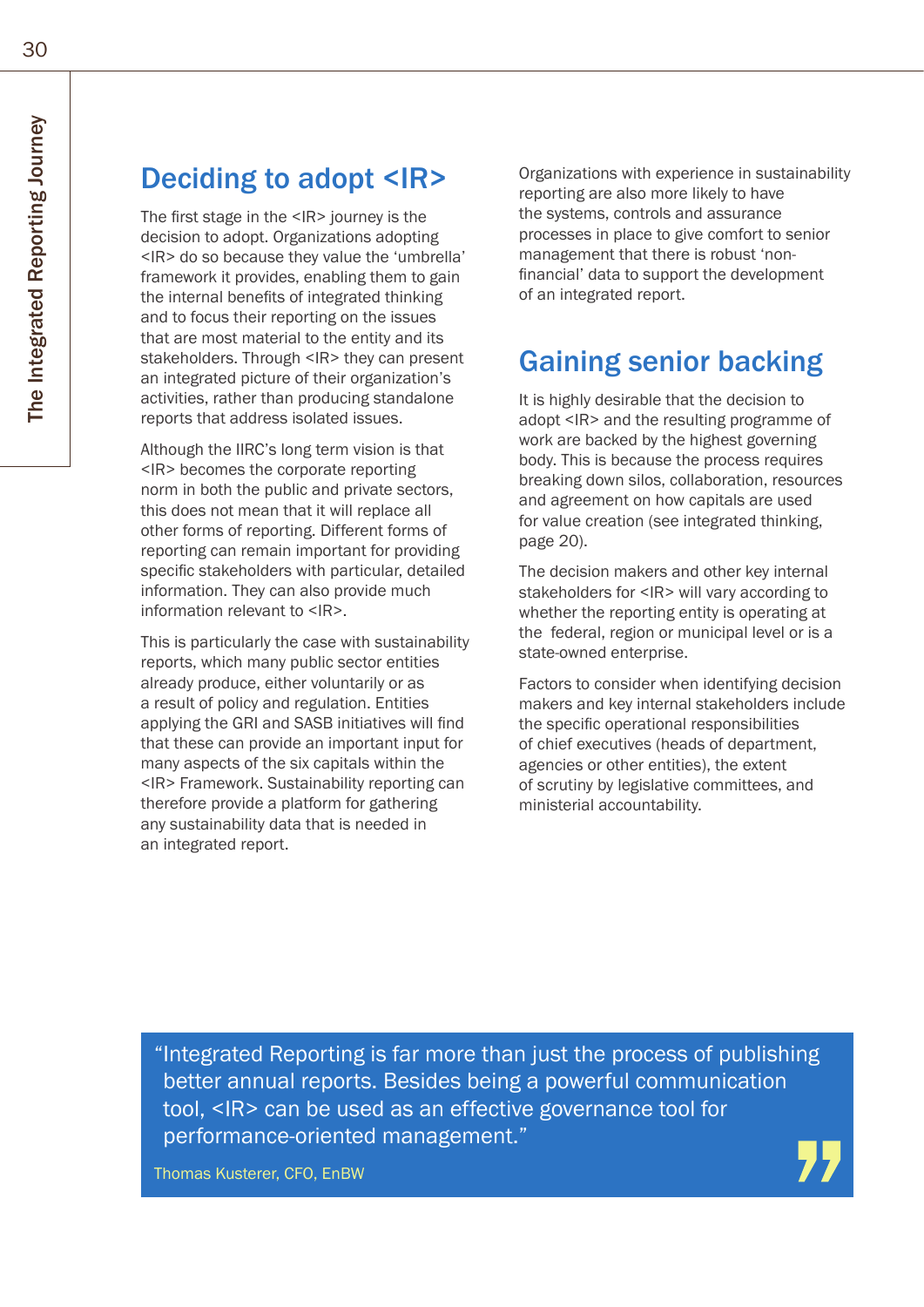# New Zealand Post

The New Zealand Post was the first business in its country to use Integrated Reporting – a particularly bold decision given that it was simultaneously launching an organizationwide change programme.

With the support of its CFO, NZ Post's first step in its <IR> journey was to join the IIRC's Pilot Programme. It then formed an internal stakeholder group in order to gain broader organizational support.

The group discussed the merits of NZ Post adopting the International <IR> Framework and how it would do so. The steering group brought together departmental representatives from legal, communications, finance, investor relations, strategy and sustainability, as well as business representatives from Kiwibank and the Mail and Logistics businesses.

This group became the IR Steering Group, sharing responsibility and demonstrating corporate support for formal adoption of the <IR> Framework for the Annual Report when this was proposed to the Board.

"We faced a huge change programme where we had to fundamentally restructure the business. <IR> helped us to take stock of the value of all our assets (financial and nonfinancial) and consider how the change might impact them.

Integrated Reporting has provided us with a framework to measure and report on the extensive non-financial capital that as a state-owned enterprise we have built over the years."

Dawn believes the switch to <IR> has not only benefited stakeholders, but NZ Post people too. "Our stakeholders are gaining new insights from the information that we are producing in our report," she says.

"For the first time, they are seeing an easy to understand, holistic view of the whole business. Our commitment to <IR> has changed the look and feel of the report we now produce. We have split it into two, with reporting on the six capitals at the front and the required financial information in the second volume.

"The six capitals model is also helping our people understand the long term material issues affecting our business and the nonfinancial impacts of certain decisions.

It is also easier for them to contribute to the report and we are finding that there is a growing feeling amongst our senior leaders that the integrated reporting process is creating something of value to stakeholders."

"<IR> has helped us break down silos and take stock of everything we have achieved and accomplished as a business."

"Our stakeholders are gaining new insights from the information that we are producing in our report. For the first time, they are seeing an easy to understand, holistic view of the whole business.

Dawn Baggaley, Group Sustainability Manager at New Zealand Post

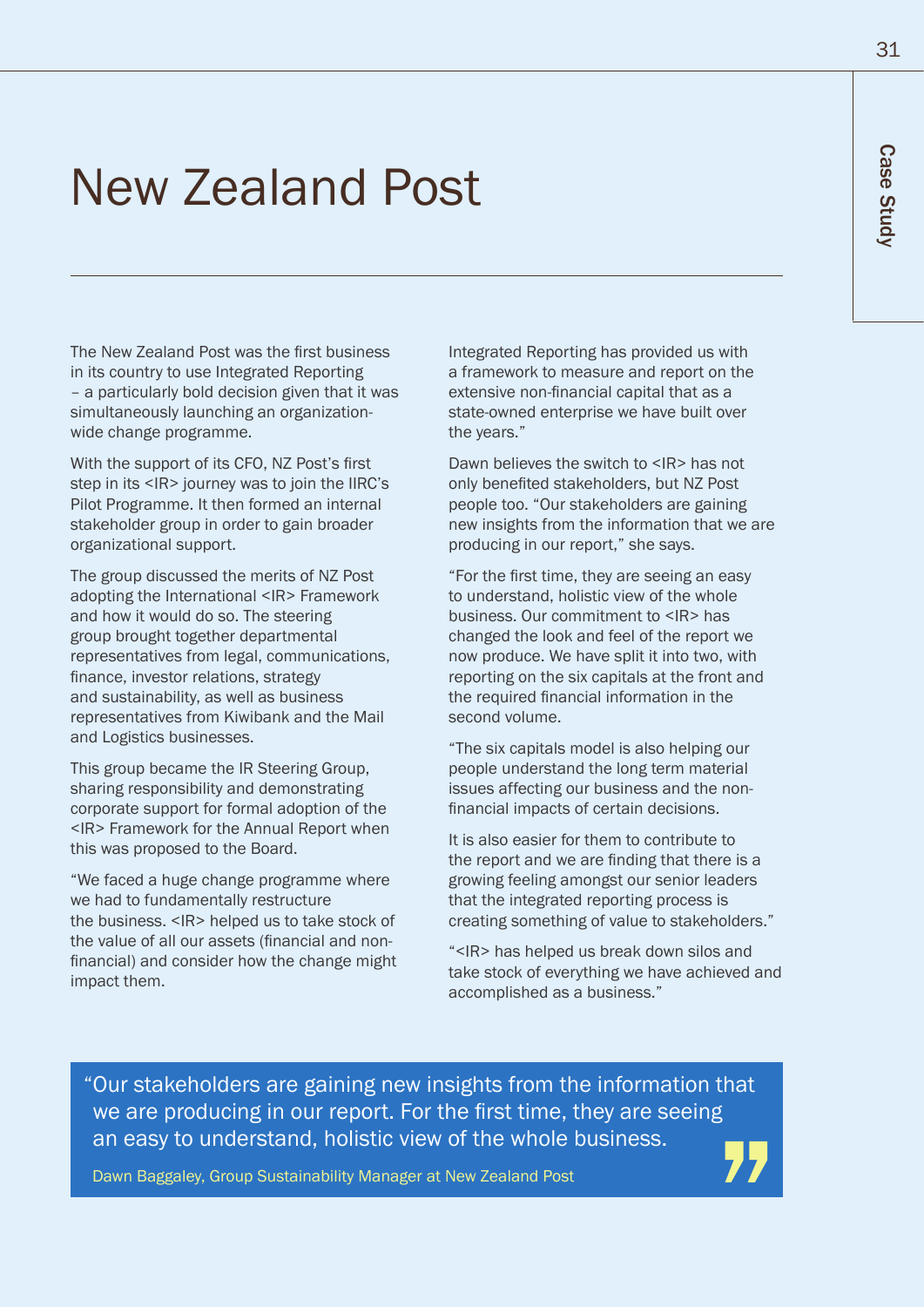# Planning the process

Planning for an integrated report should cover all aspects of the process. It helps to work backwards from the date on which the report has to be released and to include in the timetable dates for the governance approval procedures. Setting clear instructions with firm timelines will help the smooth running of the reporting process.

The following questions can help focus attention on key decisions, actions and timings:

| Who?                                                                                                                                                                                   |                                                                                   | What?                                                                                                                              |
|----------------------------------------------------------------------------------------------------------------------------------------------------------------------------------------|-----------------------------------------------------------------------------------|------------------------------------------------------------------------------------------------------------------------------------|
| Who are the intended readers / external<br>stakeholders?                                                                                                                               |                                                                                   | What reports should be produced in addition<br>to the integrated report (annual, financial etc)                                    |
| Who will develop and distribute the reporting<br>system / documentation, and is training<br>required for those involved?                                                               |                                                                                   | and will they be printed, only published on the<br>website or both?<br>Will any current reports be discontinued/moved<br>$\bullet$ |
| Who will write the integrated report?                                                                                                                                                  |                                                                                   | to the web only?                                                                                                                   |
| Who, of the senior managers, will 'champion'<br><ir> and review the report before it is submitted</ir>                                                                                 |                                                                                   | What information will be included in the<br>integrated report?                                                                     |
| to the executive team?                                                                                                                                                                 |                                                                                   | What gap analysis will be undertaken (what<br>information we produce versus what is needed                                         |
| Who will approve the final report (e.g. audit<br>committee before it goes to the board)?                                                                                               |                                                                                   | for the integrated report)?                                                                                                        |
| Who will design, typeset and print (internal,<br>external or a combination)?                                                                                                           |                                                                                   | What information will be assured - internally<br>and/or externally - when will this take place<br>and what are the requirements?   |
| Who will provide the budget?                                                                                                                                                           |                                                                                   | What is the budget for the reports (consider any<br>cost saving measures on design, printing, etc.)?                               |
| How?                                                                                                                                                                                   |                                                                                   | When?                                                                                                                              |
| How will the information for the report be<br>۰<br>collated (pay specific attention to multiple<br>divisions/subsidiaries) and is it a standard or<br>individual process of collating? | When will the team meet (schedule meetings in<br>advance)?                        |                                                                                                                                    |
|                                                                                                                                                                                        | When to schedule interviews with senior<br>$\bullet$<br>management and the board? |                                                                                                                                    |
| How will the report be structured?                                                                                                                                                     |                                                                                   | When will the material matters be approved?                                                                                        |
| How will the material matters be identified?                                                                                                                                           |                                                                                   | How long will it take to compile the information                                                                                   |
|                                                                                                                                                                                        | How will the report be released?                                                  | for the report?                                                                                                                    |
| How will the quality/accuracy within the report<br>٠<br>be ensured - 3rd party audit or verification?                                                                                  |                                                                                   | How long will it take to write the report?<br>۰                                                                                    |
|                                                                                                                                                                                        | When will the report be released?<br>۰                                            |                                                                                                                                    |

### Identifying stakeholders

Identifying key stakeholders will be one of the key challenges of the planning process. Stakeholders are defined as those groups or individuals that can reasonably be

expected to be significantly affected by an organization's business activities, outputs or outcomes, or whose actions can reasonably be expected to significantly affect the ability of the organization to create value over time. Stakeholders may include providers of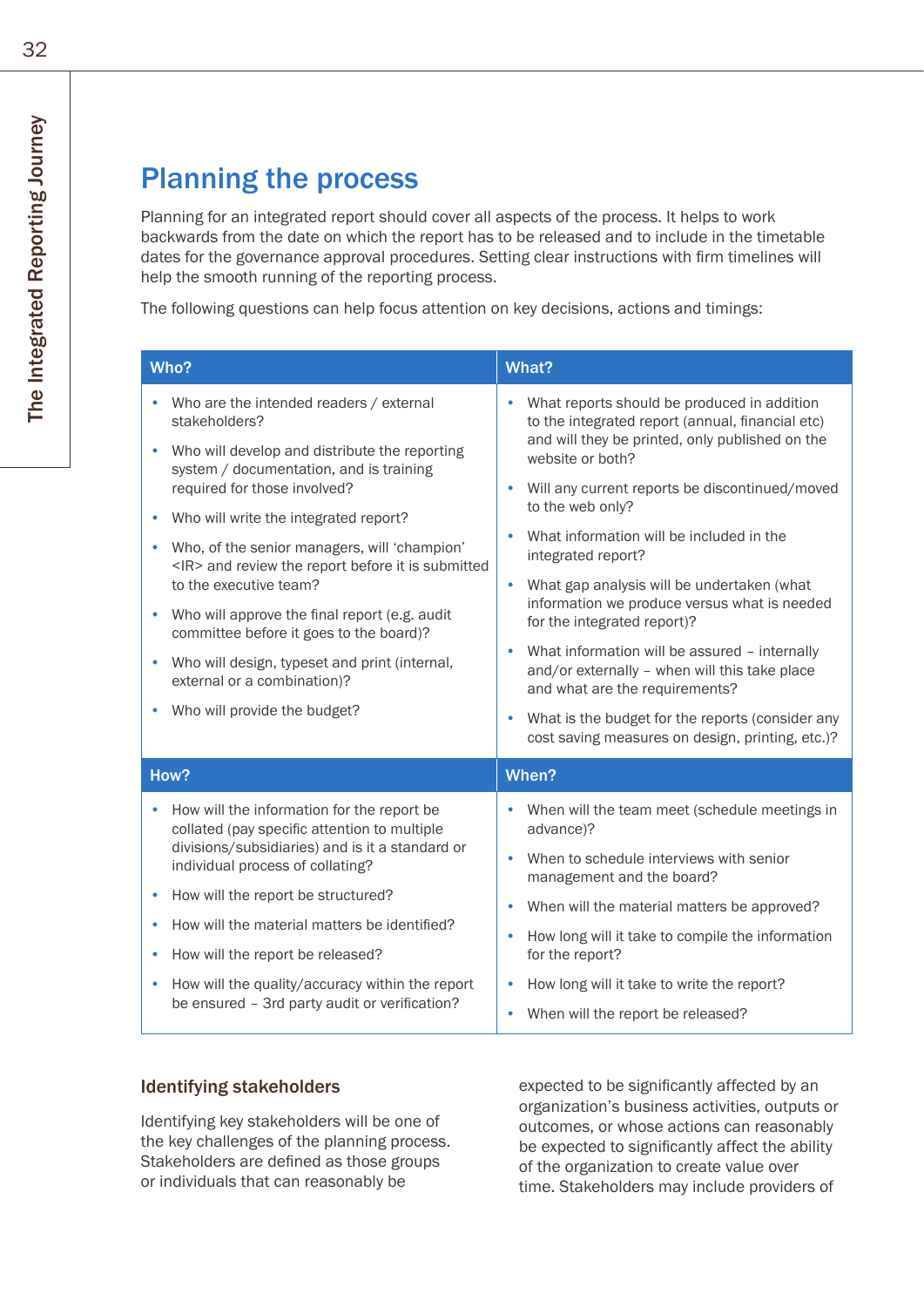financial capital, employees, customers or service users, citizens, suppliers, business partners, local communities, NGOs, environmental groups, legislators, regulators and policy-makers.

Understanding the perspectives and views of such stakeholders is useful to the organization in many ways. Insight from stakeholders can be helpful when identifying the organization's risks and opportunities and developing its strategy. An external focus is a critical starting point for identifying and articulating how value is created and destroyed.

Input from all significant groups of stakeholders, including citizens, service users, and institutional stakeholders, is vital to successfully balance competing

demands when determining priorities for the organization's finite resources. It also helps to identify the material matters to be covered in the integrated report.

Ongoing stakeholder engagement should be a part of usual business activities and can take place in a variety of ways, including day-today liaison, meetings, roundtables, surveys and interviews. Guidance on ways to engage is available, such as the AA1000 Stakeholder Engagement Standard (AA1000SES).

The diagram below shows the typical stakeholders considered when determining the boundary of an integrated report – the content it needs to address in relation to risks, opportunities and outcomes.



The reporting entity's board (or equivalent) requires regular feedback so that directors are kept informed of key stakeholders' legitimate and reasonable needs, interests

and expectations and can oversee how the organization is responding to them (or not). Similarly, key stakeholders need to understand what the organization expects of them.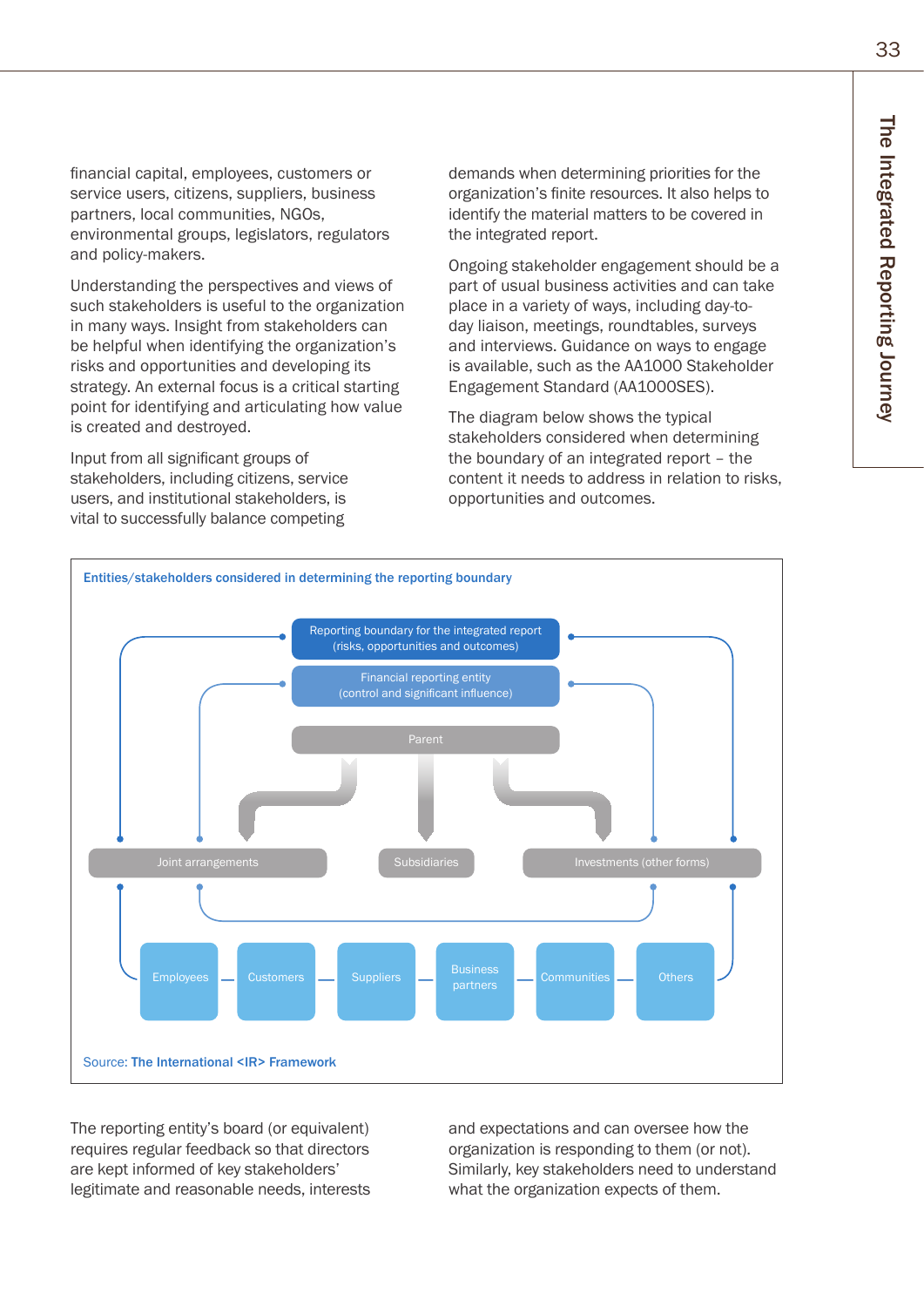# ROSATOM

Russian State Atomic Energy Corporation (ROSATOM) started its Integrated Reporting journey in 2009. For the company there were three main reasons to do so:

- 1. ROSATOM is a big organization which consists of about 350 enterprises situated in Russia and abroad. The activities of these enterprises are wide ranging – from uranium mining to nuclear power plant construction. The integrated report helps to create a single, big picture (profile) of the company in a short, consistent form and contributes to ROSATOM's brand recognition
- 2. Nuclear industry development is sensitive to public opinion. An integrated report is a tool for communicating with the company's stakeholders that can build trust and demonstrate accountability
- 3. As a global company ROSATOM needs to compete globally and demonstrate appropriate use of international standards, including those in the field of corporate reporting (i.e. GRI, International <IR> Framework).

In ROSATOM's experience, key elements that helped establish successful reporting practices were:

### Tone from the top

It is important to get the support of senior management. In the case of ROSATOM it was the CEO's decision to start public reporting.

### Establishing a permanent working group

This group was responsible for preparing the report, supported by a group of middle-level managers which co-ordinated the report preparation and made proposals for the report's content.

In ROSATOM's case, the Working Group was positioned within the Communications Department and also the Public Reporting Committee, which was chaired by the CEO's deputy and consisted of representatives of finance, strategy, nuclear and radiation safety, operations, investment and other departments.

### Ongoing improvement of reporting practices

For reporting to not be a one-year special project, it's crucial to think in advance about how to sustain the initiative. ROSATOM adopted a corporate policy and standards which set the requirements for the public reports of ROSATOM and its subsidiaries.

To monitor and control the quality of the reports, ROSATOM holds an annual corporate public reporting award (about 50 ROSATOM organizations participate in this competition) and arranges training for employees involved in public report preparation to improve their skills.

### Engagement with stakeholders

This is vital for public report preparation. ROSATOM follows international standards (AA 1000, GRI, <IR>) and tries to use all possible ways of communication (questionnaires, surveys of opinion among key stakeholders, public dialogues, presentations, interviews, communication on the base of the report's web-version etc.).

As a result of adopting the <IR> Framework as the overarching architecture of its public reporting, many readers of ROSATOM's report say that they use it as a source (or the "reference book") of verified information about the Russian nuclear industry.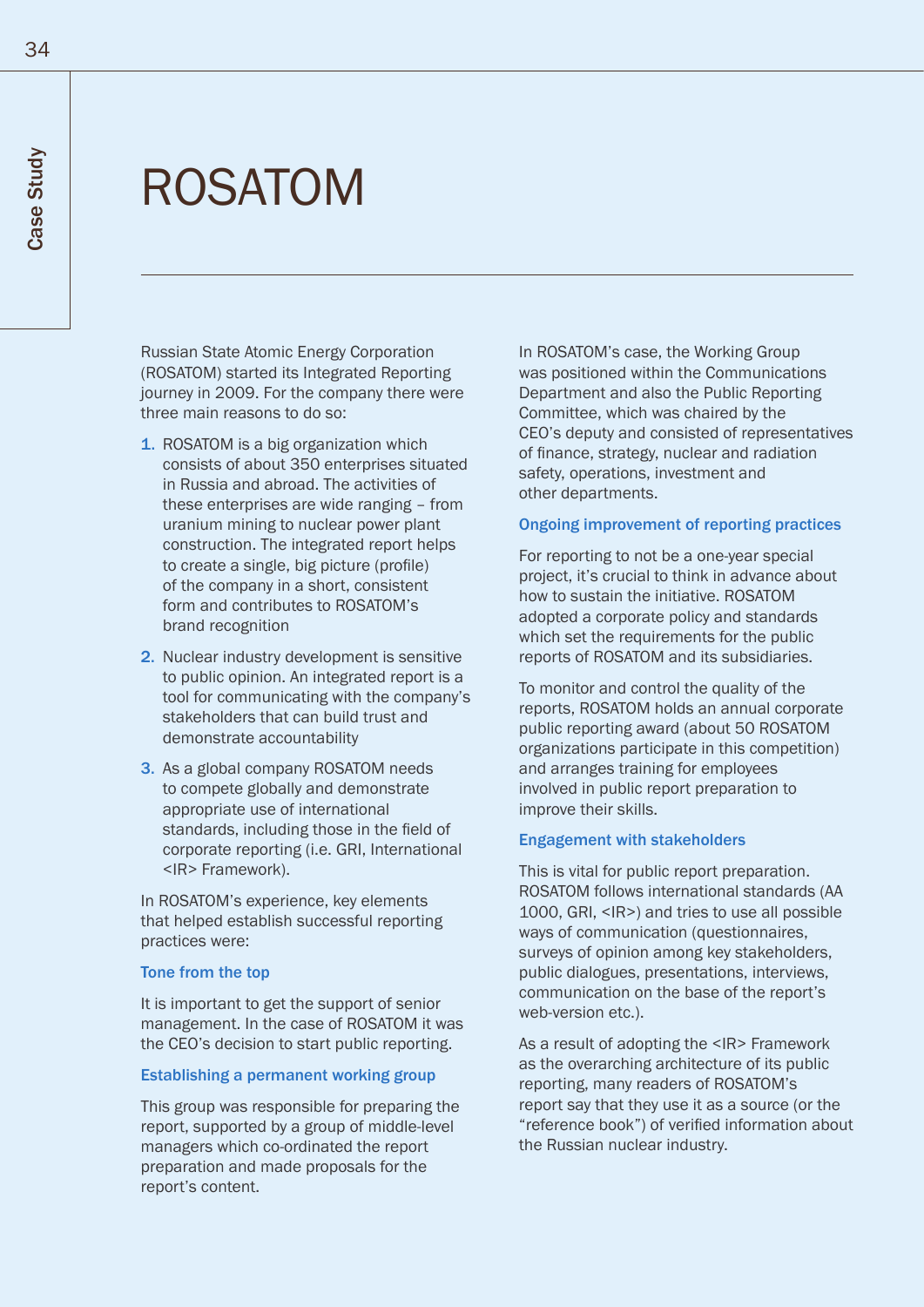# Gathering the information

To decide what information to gather for an integrated report, organizations need to consider materiality (see 'Preparing the Report' later in this section). They also need to look at how existing reporting processes and reports (such as internal reports, sustainability reports and financial statements) will fit into the Integrated Reporting process so as to avoid duplication and overburdening resources.

### The value of quantitative data

Quantitative indicators, such as Key Performance Indicators (KPIs) and monetized metrics, and the context in which they are provided, can help to explain how an organization creates value and how it uses and affects various capitals (resources and relationships).

While quantitative indicators are included in an integrated report whenever it is practicable and relevant to do so, it is important to note that the ability of the organization to create value can best be reported through a combination of quantitative and qualitative information. It is not the purpose of an integrated report to quantify or monetize the value of the organization at a point in time.

### Gap analysis

New preparers often undertake a 'gap analysis' between their current reporting and the <IR> Framework to help decide what information (quantitative and qualitative) to include in their integrated report and to identify new KPIs where the entity has previously not set them or has only used financial KPIs.

The following four questions can help this analysis:

- What is the entity's strategy and what are the priorities?
- What information is required internally?
- What information is required externally?
- What information is currently available e.g. strategic plans, sustainability reports, annual reports?

Once the gap analysis has determined the information that already exists in the entity and what is required, decisions can be made on how quickly the gaps can be bridged, with the most critical information being prioritised.

"<IR> is using smarter non-financial information and KPIs and integrating these with the financial data to understand the full value that we create,

John Lelliott, Finance Director, The Crown Estate.

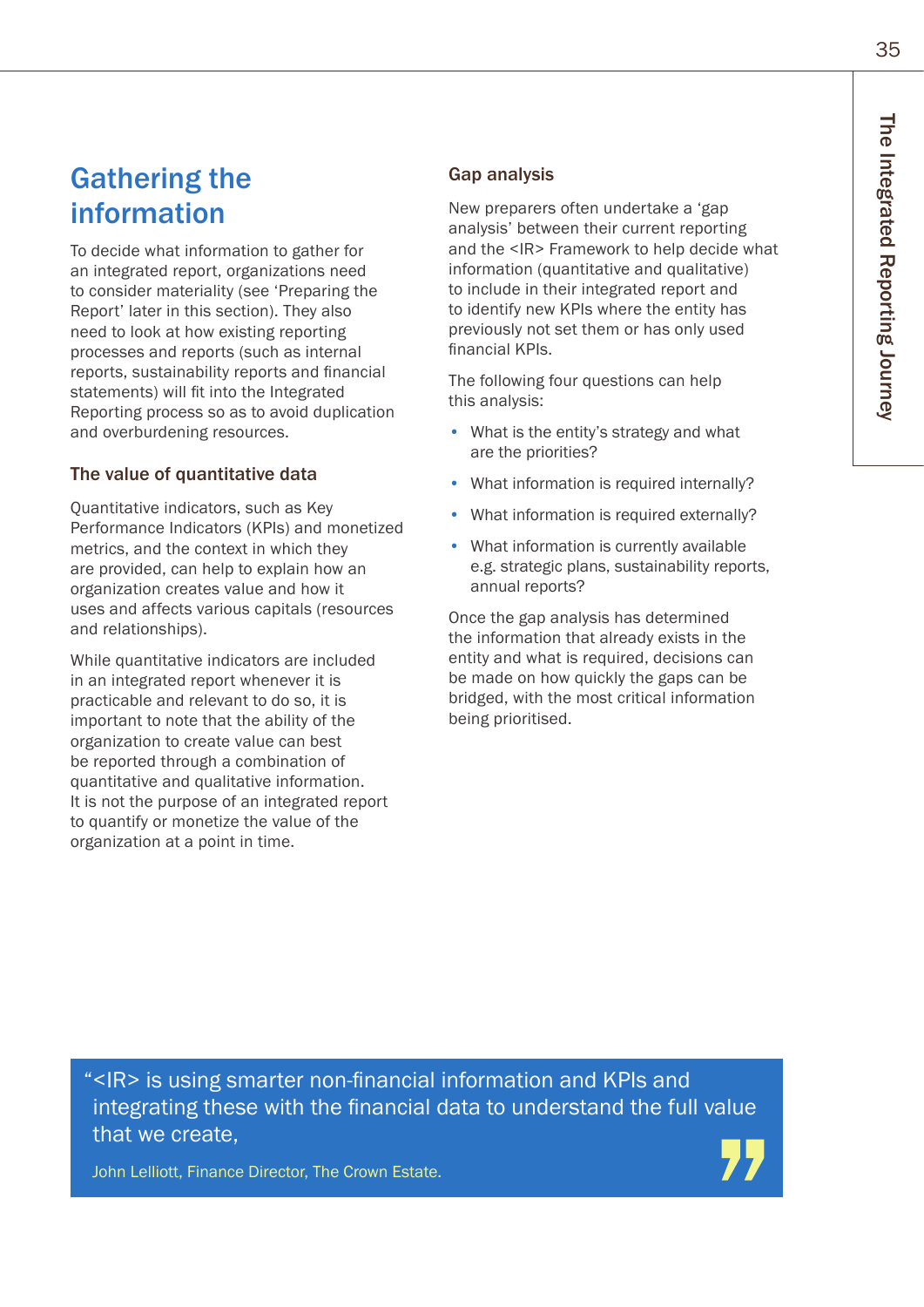# The Crown Estate

The Crown Estate is a UK-based independent, commercial business, created by an Act of Parliament and returning all its profit to the Treasury. It has an extensive portfolio of assets, including London's West End, regional retail, rural land, half the foreshore and the UK seabed.

The Crown Estate's first integrated report focused on the business model, material issues, connectivity, and the benefits of integrated thinking. Its second placed more emphasis on setting out its vision and strategic objectives, understanding the markets it works in and the relationships and resources it relies on to create value.

The organization emphasises the quality of information over quantity, and its second report was more concise than the first.



In order to understand, measure and communicate how it creates value (to its business and society) beyond financial return, The Crown Estate has adopted an approach called Total Contribution.

Since launching its initial Total Contribution report in 2013, it has been working to evolve the approach into a useful tool for decision-making, as-well as a measure of positive impact. It has:

- Deepened the classification of data falling under the headings of Economic, Social and Environmental to align with all six of its Resources and Relationships (its capitals) – financial resources, physical resources, natural resources, its people, know-how and networks
- Increased the number of performance indicators from 12 to 62 to enhance its understanding of the impact it has and improve the balance of its data
- Worked towards Total Contribution becoming one of its key performance indicators, allowing it to measure its relative performance against a firm baseline and understand whether it has made a positive impact in the UK.

The Crown Estate has found there are important steps involved in integrated thinking and Integrated Reporting, as illustrated in the diagram (left).

Detail on the evolution of The Crown Estate approach to <IR> and Total Contribution is available on request from Jane Baptist, Deputy Head of Sustainability: jane.baptist@thecrownestate.co.uk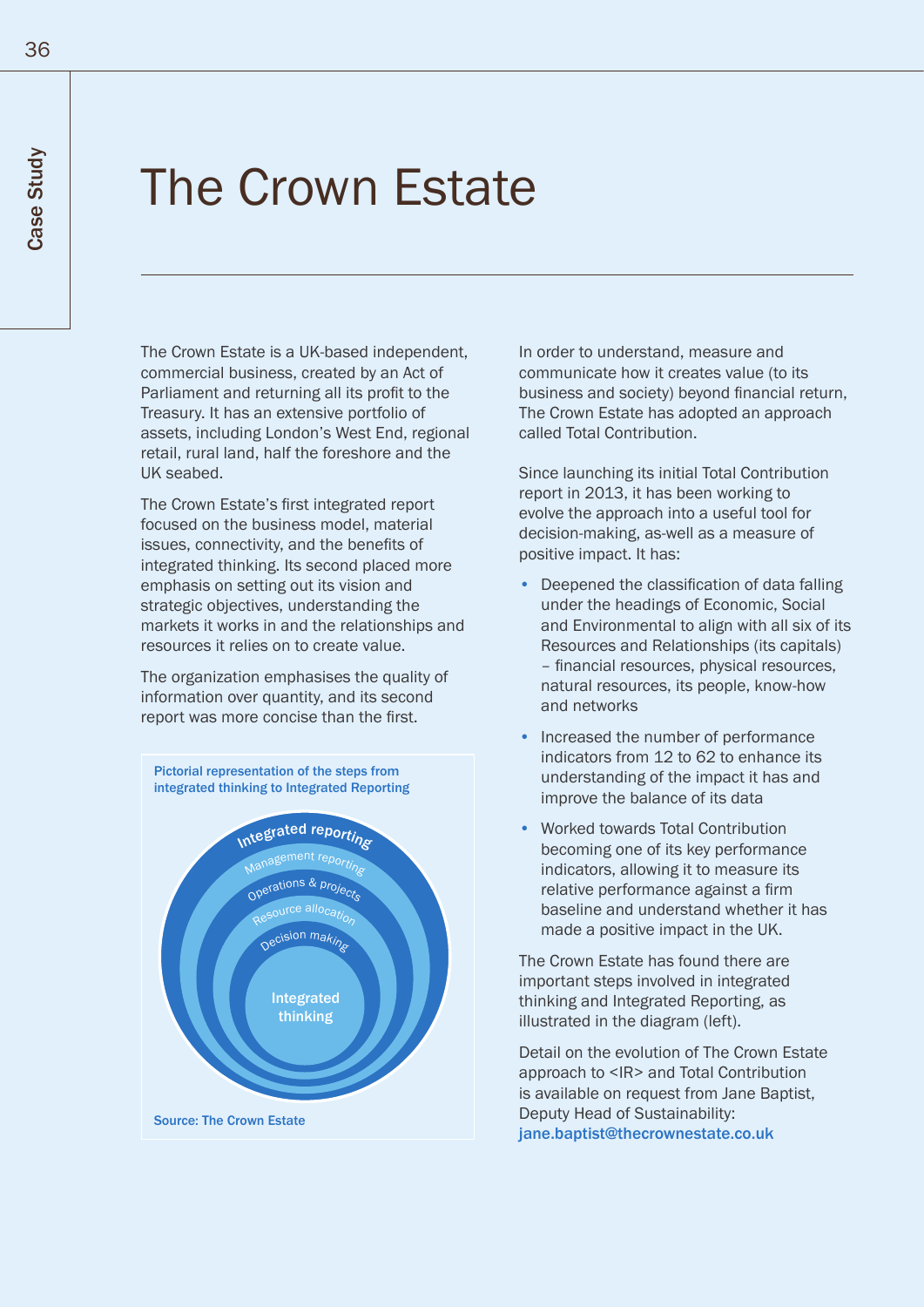# Preparing the report

The <IR> Framework gives guidance on content to include and how to present information (see page 22).

Because the precise content of an organization's integrated report will depend on its individual circumstances, the Content Elements are presented in the form of questions rather than as checklists of specific disclosures. This enables flexibility in the way that entities tell their story.

The eight Content Elements all link to and affect each other. They encourage integrated performance management based on integrated thinking. The Content Element questions also serve as a completeness check – that is, does your report provide answers to each question?

The <IR> Framework offers suggestions on what information could be covered by each content element. The <IR> Framework does not prescribe the structure of an integrated report. This is determined by the entity's unique value creation story and by the information to be included.

Experienced reporters have structured their reports in a variety of ways, for example, around their strategic objectives, strategic themes, the capitals, their value chain, etc. Regardless of the chosen structure, leading reporters ensure that all relevant Content Element information is included.

### Focusing on material matters

If an integrated report is too long, it either won't get read or the details will overwhelm the salient messages, so entities need to restrict themselves to covering material matters only. This improves internal and external decision-making by eliminating extraneous information and focusing disclosures on the core issues managed by the organization.

As explained in the IIRC/IFAC publication – *Materiality in <IR>,* deciding on report content involves:

- Establishing parameters for the materiality determination process
- Filtering matters by identifying their relevance, evaluating their importance and prioritizing them accordingly
- Setting the reporting boundary
- Determining disclosures.

The interpretation of materiality varies across report forms due to differences in audience, purpose and scope. In <IR>, a matter is material if it could substantively affect the organization's ability to create value in the short, medium or long term. The process of determining materiality is entity specific and based on industry and other factors, as well as multi-stakeholder perspectives.

Embedding the materiality determination process into management processes can enhance the efficiency and effectiveness of decision-making and reporting. The extent to which integrated thinking underpins the materiality determination process, and is linked to board and management discussions, is also important.

### Role of the audit committee

The audit committee has a significant role in overseeing reporting processes, related risks and accountabilities across all forms of disclosure. Under <IR>, that role has a greater focus on the importance and credibility of a broader set of information, some of which may not previously have been subject to the oversight of the board and its audit committee.

The audit committee can ensure that key information for the organization (across all the material capitals) moves towards the highest level of quality and connectivity. It can do this by establishing and maintaining effective risk management and internal control over the relevant reporting processes and systems and by taking a holistic approach to the review of the content.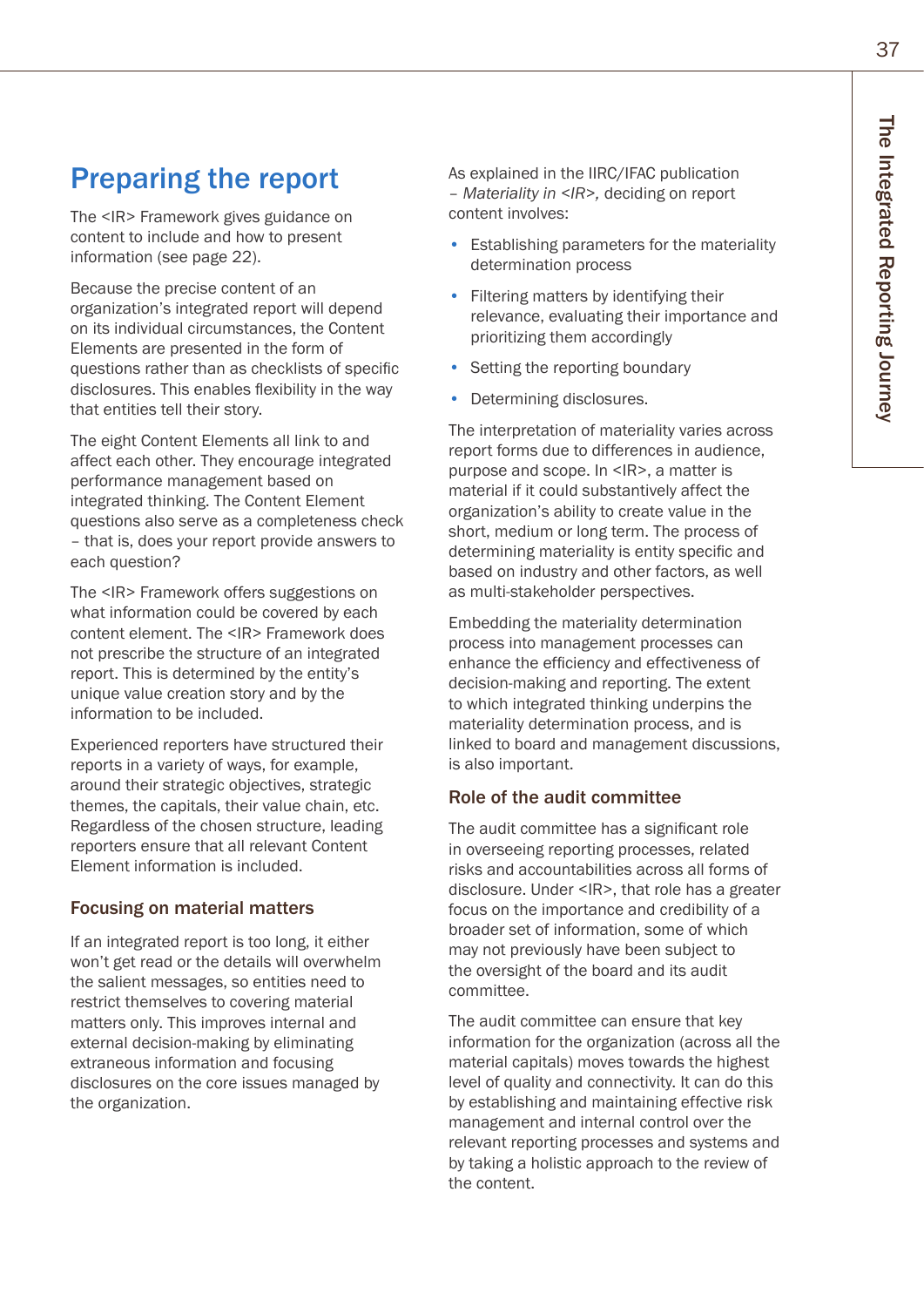# Maritime and Port Authority of Singapore (MPA)

The Maritime and Port Authority of Singapore (MPA) initially set out to develop sustainability reporting, forming a Sustainability Office in 2014. However, this quickly evolved into a broader <IR> initiative.

When starting its <IR> journey, MPA went back to basics to determine who its stakeholders were, the materiality considerations, capitals, activities and how these aligned to the outcomes the authority wanted to achieve.

After several focus group discussions, it became clear that the <IR> journey required a stocktake of the MPA internal strategy map. As well as reporting on its sustainability initiatives, MPA decided to use the <IR> Framework to communicate its "Future ready" narrative. This brought the various Divisions – which perform their separate but important functions – together within a common strategy.

What began as the development of an externally focused report was therefore transformed into an internally focused report as well. Thus, it was decided that half would be written for MPA's external stakeholders such as customers, suppliers, vendors, other government agencies and the public, while the second half would be for employees.

One critical success factor was the tenacity of the handpicked team that worked tirelessly to contribute the various elements of the report. There were many rounds of drafts involving discussions, disagreements, confusion, clarifications, fine tuning, internal clearance, design, infographics and photo selection.

Through the process, MPA identified gaps in its strategy, activities not aligned to outcomes and outdated KPIs which needed revision. Although individually each could be seen as a challenge, the final outcome was a more robust view of areas for improvement and the strengths that MPA should continue to focus on. Cost-saving initiatives were also identified.

Ultimately, the <IR> process allowed MPA to refocus on its value proposition – and be clear about what, as a public agency, it was set up to do.

"Through the process of preparing our report, we were able to identify areas for improvement to our strategy and achieve better alignment across divisions to reach the outcomes we were aiming for.

Yvonne Chan, CFO, MPA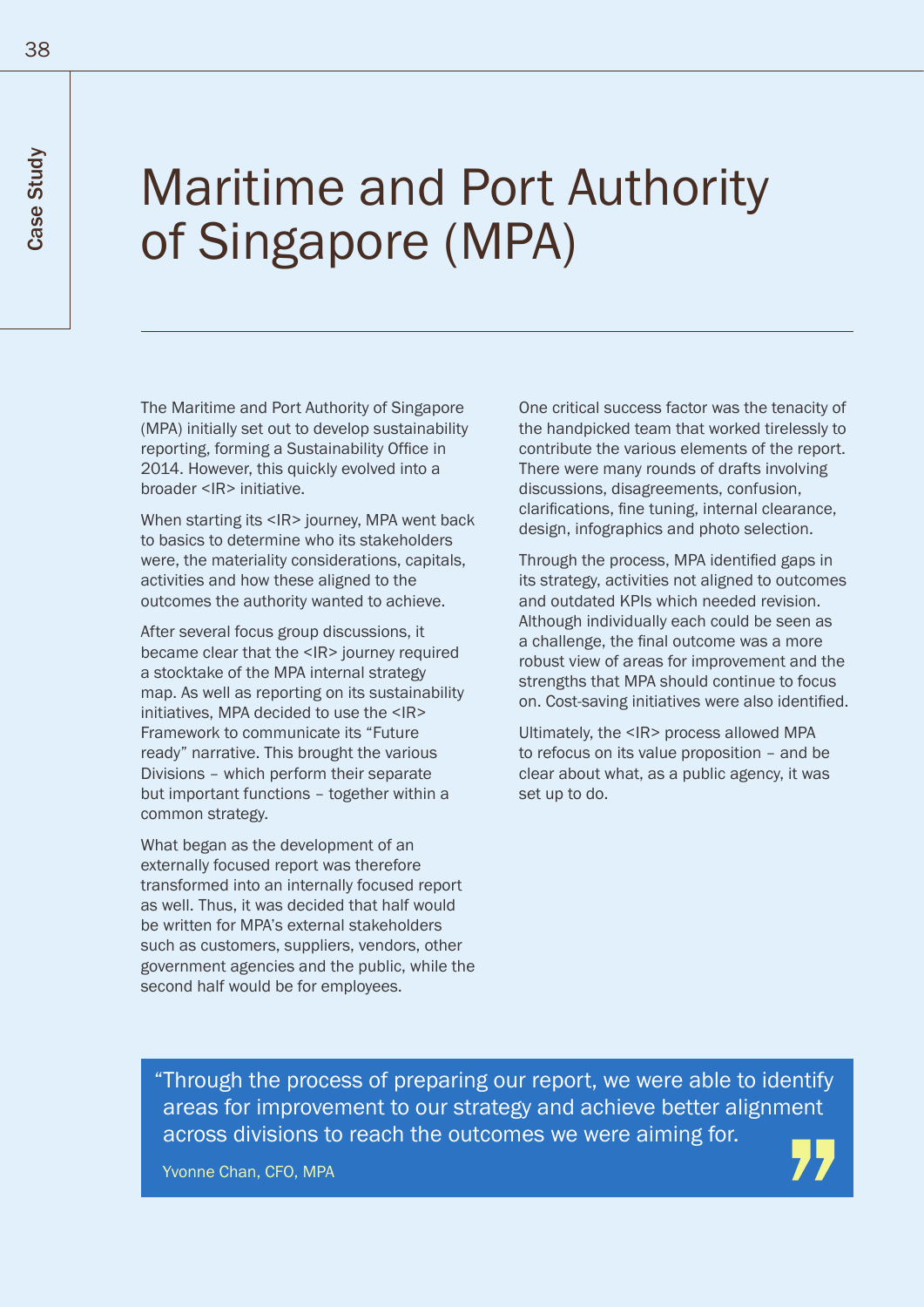# Learning the lessons

Holding a Post Implementation Review (PIR) is best practice when introducing any new process, service or product. The introduction of <IR> is no exception, particularly as it is likely to involve collecting new sources of information and combining information in new ways through new reporting approaches and formats. Experience shows that organizations learn many lessons along the way.

By conducting a PIR, entities can make their <IR> reporting process more efficient and effective. They can also share insights into the benefits that <IR> brings. Because <IR> is a journey, organizations are likely to continue learning as their approach develops and matures over a number of reporting cycles.

### Learning from experience

Insights gained from organizations that are already experimenting with <IR> suggest that certain things have a significant impact on the speed of progress and the benefits for the organization. These include:

• Strong Leadership: to provide focus and energy and ensure the benefits of adopting <IR> are realized

• Formation of a steering group: <IR> initiatives are more likely to make good progress if members are drawn from across the organization – for example, they often include: finance (which tends to play a key role), sustainability, strategists, internal audit, legal, communications, and people with particular expertise

Individuals with a comprehensive knowledge of the entity from cross-disciplinary functions are also valuable members

- Accountability allocated to a senior executive: someone from the executive team who will ultimately be responsible for the report, helped by the steering group
- Engagement with stakeholders: including employees and functional units across the organization to encourage and embed integrated thinking so that the organization can improve decision making and better understand the value it creates over time
- External representation: this includes challenging the readability of an <IR> report through use of a peer reviewer (whether external consultant, stakeholder panel or internal employee group). Taking upfront advice from a 'critical friend' when planning the <IR> reporting process can be particularly helpful.

"<IR> provides a holistic method for explaining how the organization is doing, and how the management team thinks it will do in the future…. It takes into account the connectivity and interdependencies between the range of factors that have a material effect on an organization's ability to create value over time.

Bob Laux, Senior Director of Financial Accounting and Reporting, Mircrosoft Corporation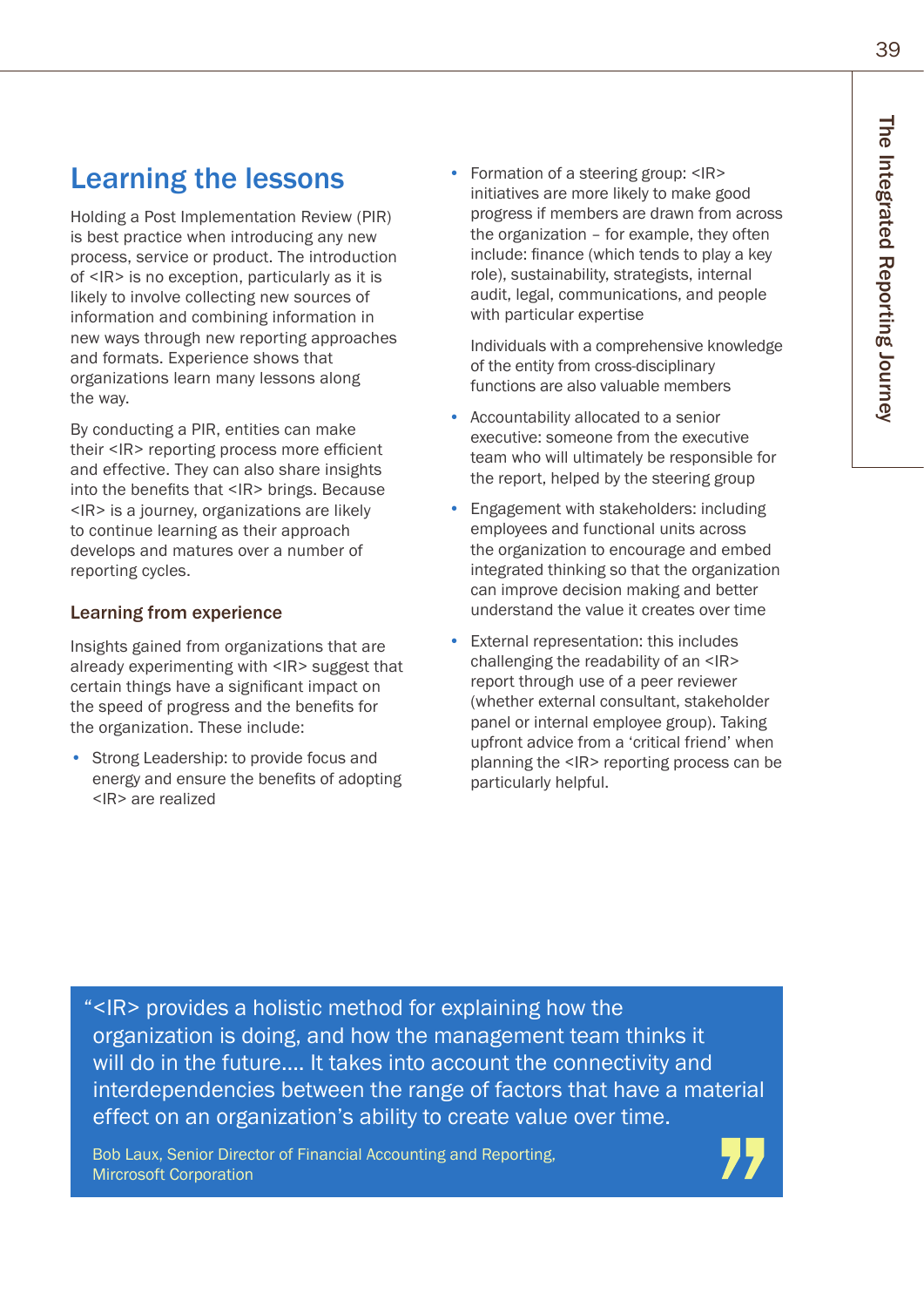# Eskom Holdings SOC Ltd

Eskom, South Africa's largest state-owned enterprise, generates approximately 90% of the country's electricity. It has been reporting on non-financial performance (including sustainability information) for more than 20 years, and joined the IIRC's Pilot Programme in 2011. It has released its fifth integrated report which includes comprehensive but concise information on Eskom's business model, stakeholder engagement and material matters, leadership and governance as well as historic performance and future outlook.

Standardising processes and data is one hurdle that Eskom has successfully tackled, although it requires constant focus. The company's <IR> process is overseen by a steering committee which is chaired by the Chief Financial Officer and includes members of the executive management team. Content is gathered from a working group of numerous data and information owners from across the organization.

Eskom applies a combined assurance approach in the preparation of its integrated

report. The report as a whole is not externally assured, although KPIs contained in the shareholder pack are assured by the external auditors, subject mainly to reasonable assurance, while the internal auditors assure the balance of the KPIs and the report as a whole. However, numbers that are externally sourced where Eskom cannot verify the data, such as indirect job creation or economic impact, are still proving a challenge, and remain an area of focus in its future reporting development.

Like other <IR> Pilot Programme and Business Network organizations, Eskom has found that commitment from the top is imperative.

Eskom's commitment to <IR> and to transparent and balanced reporting has been driven by its executive management, which eased the way for the reporting team. Winning local reporting awards, including the top state owned company integrated report for a number of years running, has helped raise the visibility of reporting within the organization, and increased involvement.

"The <IR> Framework has made us reconsider the concept of value creation, and specifically, how we apply the capitals to create value for all our stakeholders. It encouraged us to explicitly consider the trade-offs between operational requirements, and financial, natural and human capital in particular. As the primary provider of electricity in South Africa, we have to remain sustainable in the long term, and we cannot achieve that without managing our impact on all the capitals.

Martin Buys, General Manager: Financial and Management Reporting, Eskom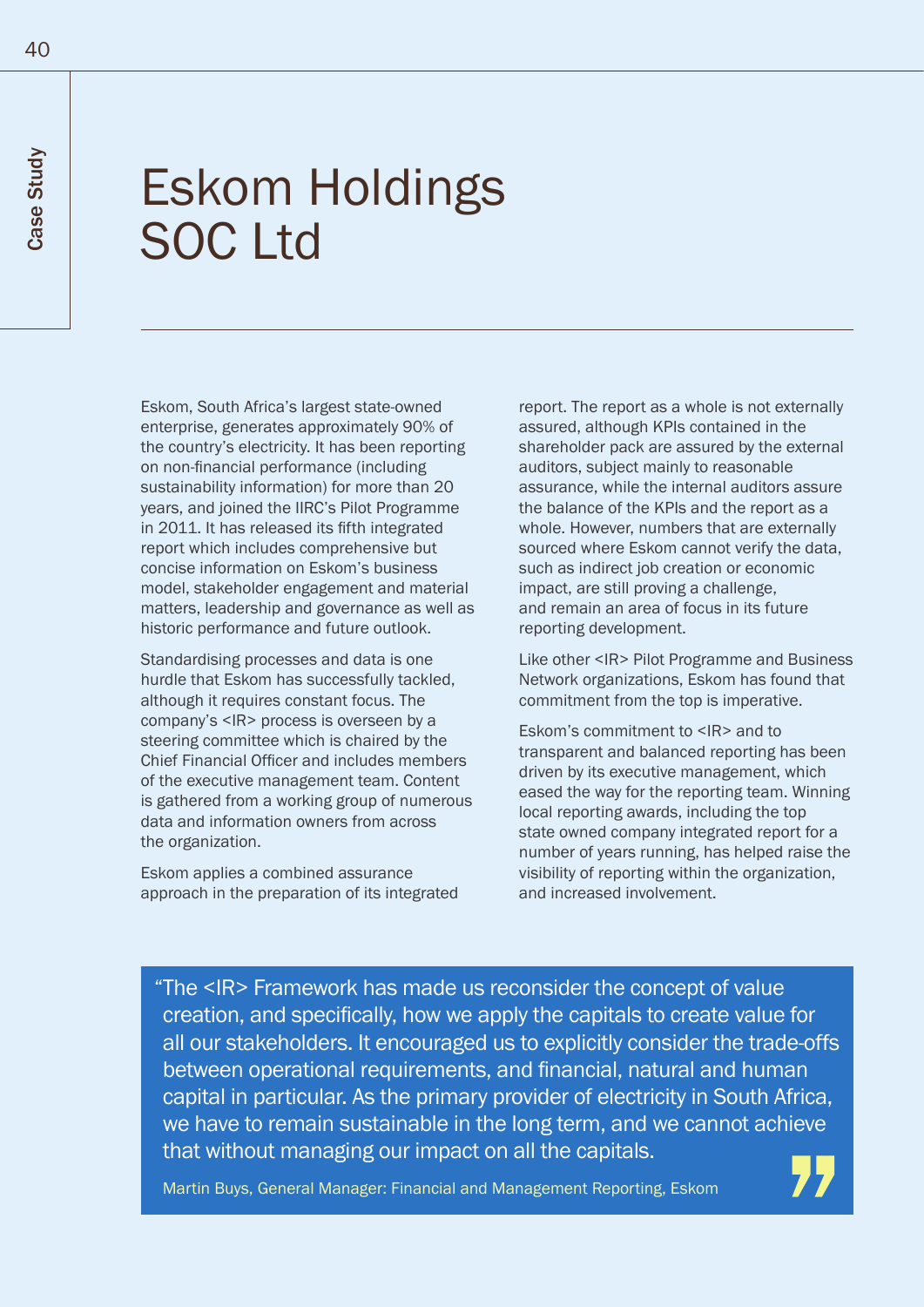# How to get involved?

<IR> is now gaining extraordinary global momentum. With over one-third of global GDP being spent by the public sector, the time is right to explore how the benefits already being experienced by businesses implementing <IR> can be extended to public sector organizations.

The 'Resources used' section at the conclusion of this report highlights a selection of resources that public sector organizations and others will find useful in facilitating integrated thinking and reporting.

In collaboration with the Chartered Institute of Public Finance and Accountancy (CIPFA) the IIRC launched the Public Sector Pioneer Network for those public sector organizations who wish to learn more about <IR> and integrated thinking and explore how it can benefit their own reporting.

For more information on how to join the <IR> Public Sector Pioneer Network see the IIRC website: www.integratedreporting.org or e-mail: publicsector@theiirc.org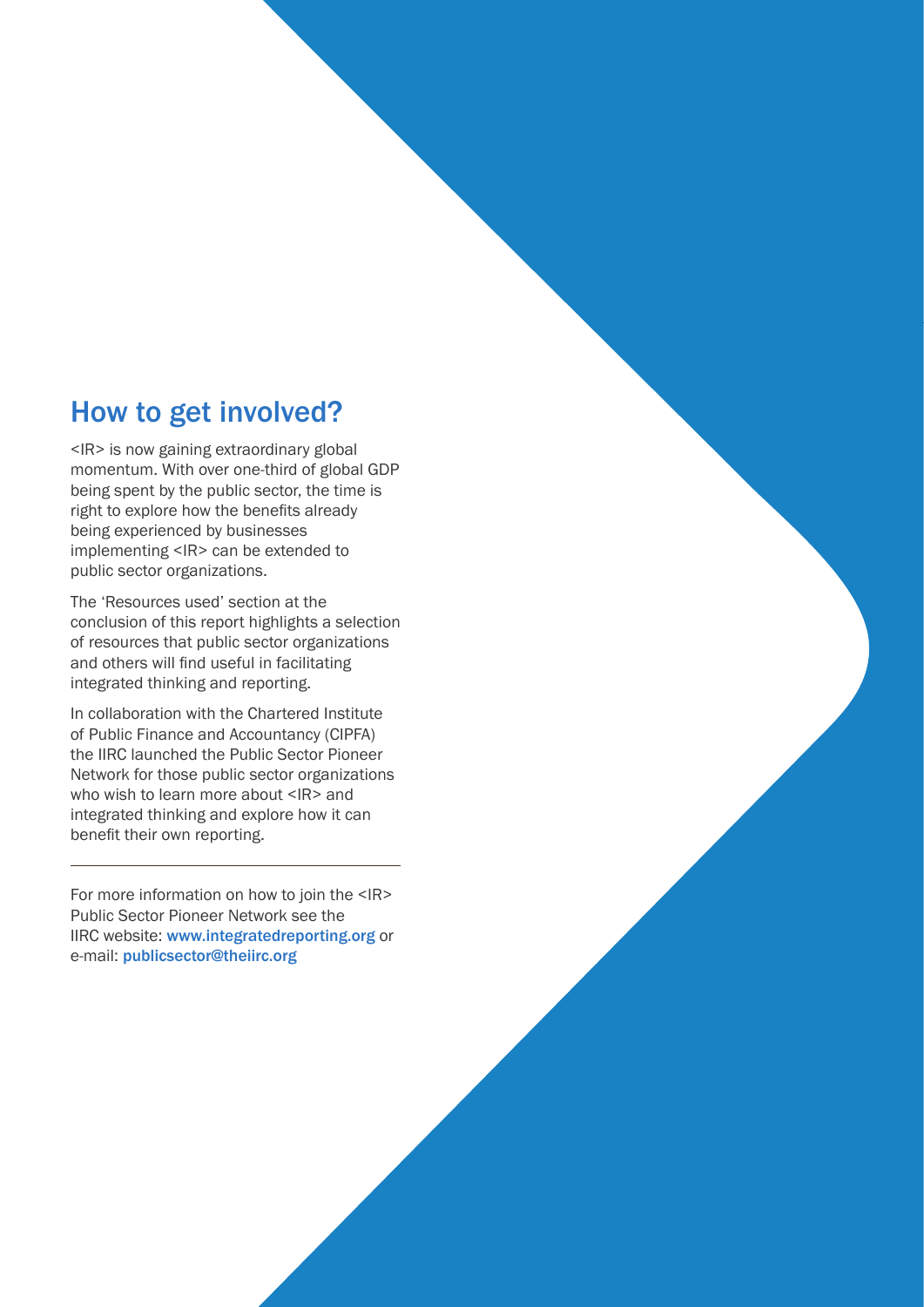# **Glossary**

For the purpose of this publication, unless stated otherwise, the following terms have the meanings attributed below:

| <b>Term</b>                       | <b>Definition</b>                                                                                                                                                                                                                                                                                                                                                                |
|-----------------------------------|----------------------------------------------------------------------------------------------------------------------------------------------------------------------------------------------------------------------------------------------------------------------------------------------------------------------------------------------------------------------------------|
| Accountability                    | The obligation of public sector entities to the citizens and other stakeholders<br>to account, and be answerable to, democratically chosen supervisory<br>bodies, for their policies, decisions, and actions, particularly in relation to<br>public finances.                                                                                                                    |
| <b>Business model</b>             | An organization's system of transforming inputs through its business<br>activities into outputs and outcomes that aims to fulfil the organization's<br>strategic purposes and create value over the short, medium and long term.                                                                                                                                                 |
| Capitals                          | Stocks of value on which all organizations depend for their success as inputs<br>to their business model, and which are increased, decreased or transformed<br>through the organization's business activities and outputs. The capitals are<br>categorized in the <ir> Framework as financial, manufactured, intellectual,<br/>human, social and relationship, and natural.</ir> |
| <b>Content Elements</b>           | The categories of information required to be included in an integrated report;<br>the Content Elements, which are fundamentally linked to each other and are<br>not mutually exclusive, are stated in the form of questions to be answered in<br>a way that makes the relationships between them apparent.                                                                       |
| Governance                        | The arrangements* put in place to ensure that the intended outcomes for<br>stakeholders are defined and achieved.                                                                                                                                                                                                                                                                |
|                                   | *includes political, economic, social, environmental, administrative, legal,<br>and other arrangements.                                                                                                                                                                                                                                                                          |
| Governing body                    | The person(s) or group with primary responsibility for overseeing an entity's<br>strategic direction, operations, and accountability.                                                                                                                                                                                                                                            |
| <b>Guiding Principles</b>         | The principles that underpin the preparation and presentation of an integrated<br>report, informing the content of the report and how information is presented.                                                                                                                                                                                                                  |
| Inputs                            | The capitals (resources and relationships) that the organization draws upon<br>for its business activities.                                                                                                                                                                                                                                                                      |
| Integrated report                 | A concise communication about how an organization's strategy, governance,<br>performance and prospects, in the context of its external environment, lead to<br>the creation of value in the short, medium and long term.                                                                                                                                                         |
| Integrated Reporting ( <ir>)</ir> | A process founded on integrated thinking that results in a periodic integrated<br>report by an organization about value creation over time and related<br>communications regarding aspects of value creation.                                                                                                                                                                    |
| Integrated thinking               | The active consideration by an organization of the relationships between its<br>various operating and functional units and the capitals that the organization<br>uses or affects.                                                                                                                                                                                                |
|                                   | Integrated thinking leads to integrated decision making and actions that<br>consider the creation of value over the short, medium and long term.                                                                                                                                                                                                                                 |
| Material/materiality              | A matter is material if it could substantively affect the organization's ability to<br>create value in the short, medium or long term.                                                                                                                                                                                                                                           |

42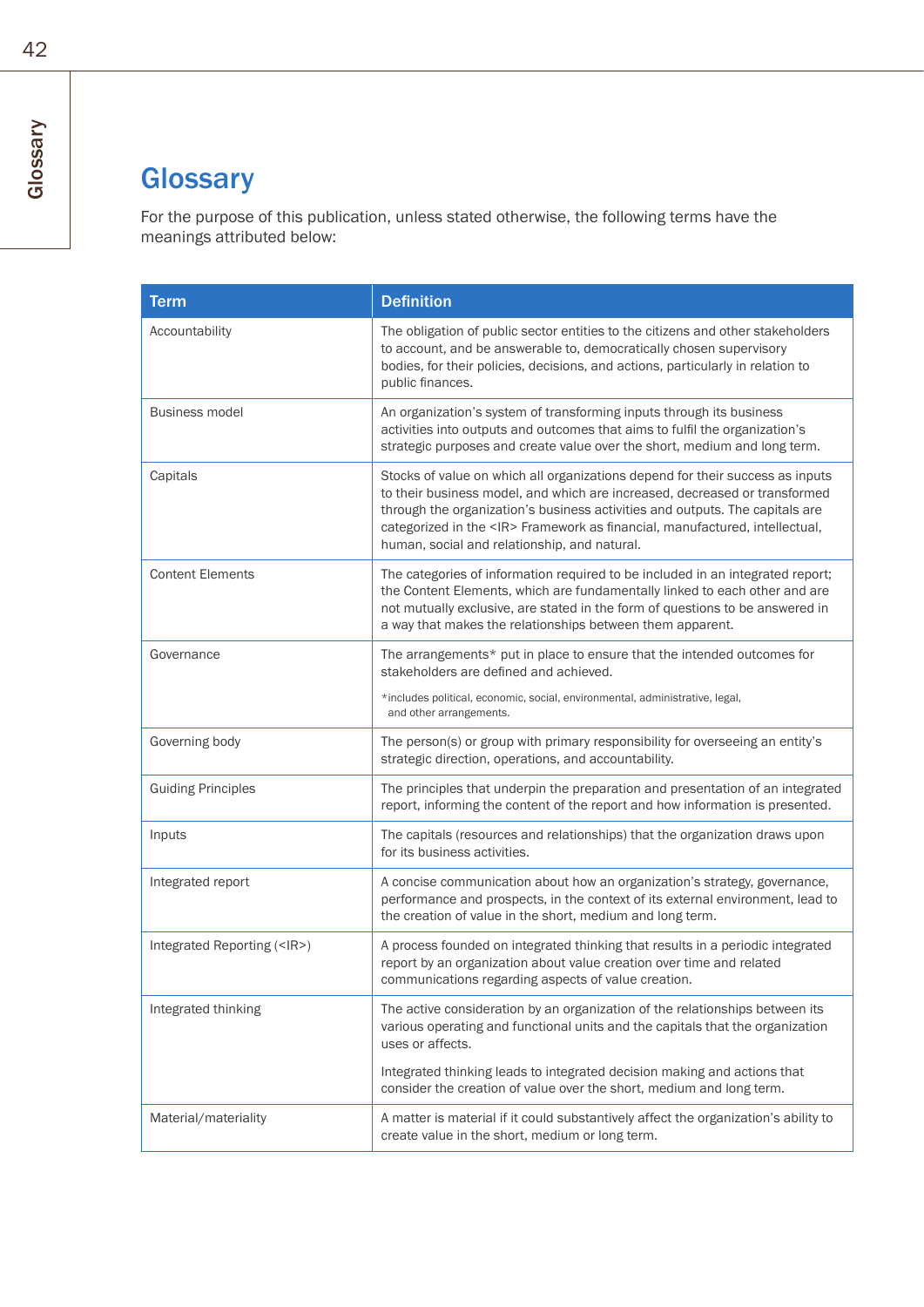43

| Outcomes               | The internal and external consequences (positive and negative) for the capitals<br>as a result of an organization's business activities and outputs.                                                                                                                       |
|------------------------|----------------------------------------------------------------------------------------------------------------------------------------------------------------------------------------------------------------------------------------------------------------------------|
| Outputs                | An organization's products and services, and any by-products and waste.                                                                                                                                                                                                    |
| Public sector          | National governments, regional (state, provincial, territorial) governments,<br>local (city, town) governments and related governmental entities (agencies,<br>boards, commissions and enterprises).                                                                       |
| Public sector entity   | One or more legal bodies managed as a coherent operational entity with the<br>primary objective of providing goods or services that deliver social benefits<br>for society.                                                                                                |
| <b>Stakeholders</b>    | Those groups or individuals that can reasonably be expected to be significantly<br>affected by an entity's activities, outputs or outcomes, or whose actions can<br>reasonably be expected to significantly affect the ability of the entity to create<br>value over time. |
| State-owned enterprise | A legal entity that is created by a government in order to undertake<br>commercial activities on the government's behalf, which can be either wholly<br>or partially owned by a government.                                                                                |
| Sustainability         | The capacity of an individual entity, community, or global population<br>to continue to survive successfully by meeting its intended economic,<br>environmental, and social outcomes while living within its resource limits.                                              |
| Value creation         | The process that results in increases, decreases or transformations of the<br>capitals caused by the organization's business activities and outputs.                                                                                                                       |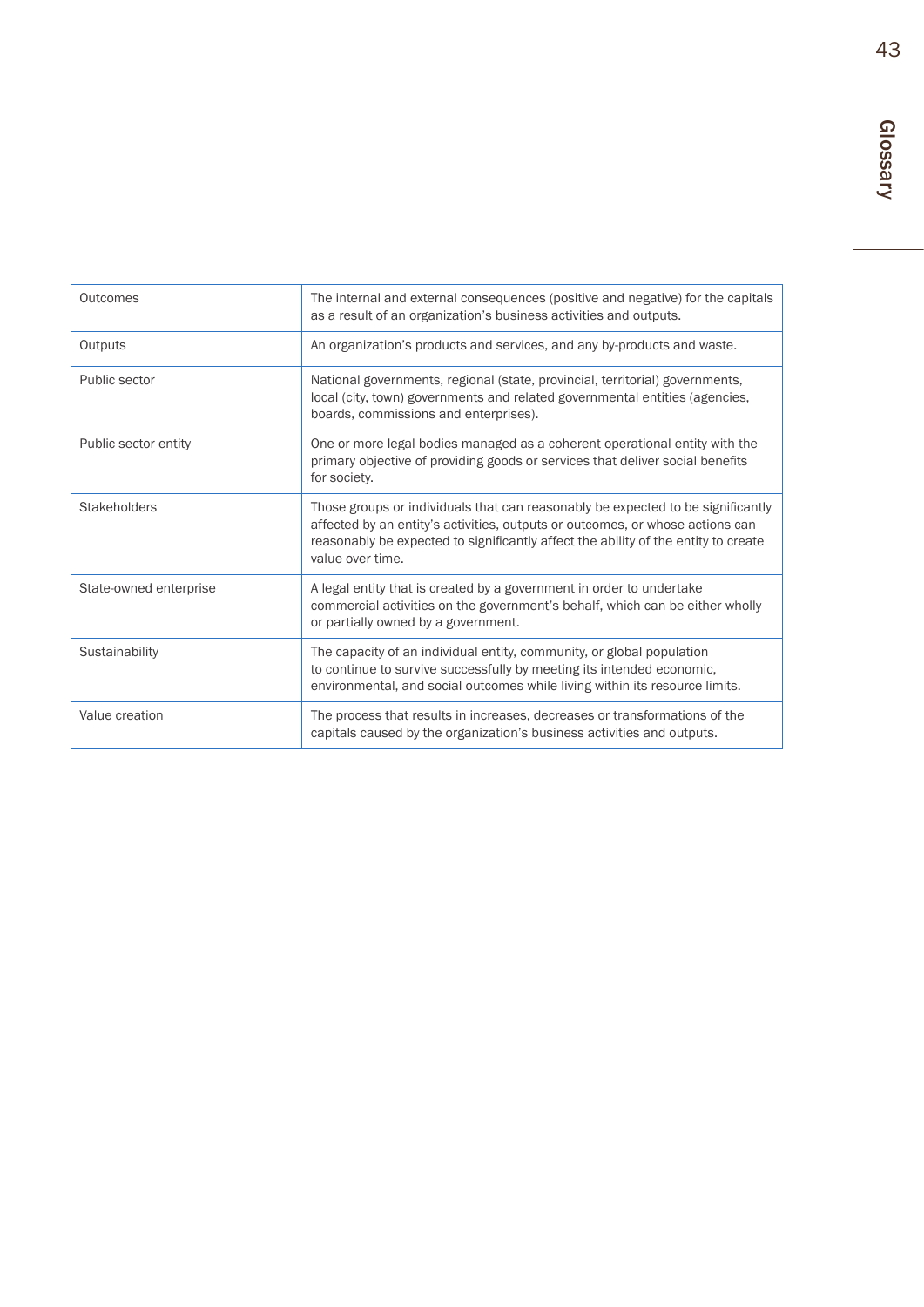# Resources used

The IIRC and CIPFA would like to thank the authors of this paper, Grant Patterson, director at Grant Thornton and former IIRC Public Sector Programme Lead and Ian Carruthers, Chair, CIPFA Standards.

The listing below highlights a selection of resources that public sector organizations and others will find useful in facilitating integrated thinking and reporting. Cited resources, tools, and articles, can be found within the resources section of the IIRC website or via the website of the named organization.

### International Integrated Reporting Council (IIRC)

- International <IR> Framework: www.integratedreporting.org/resource/ international-ir-framework
- IIRC Resources: www.integratedreporting.org/resources
- <IR> Examples Database: www.examples.integratedreporting.org/home
- *Materiality in <IR>: Guidance for the preparation of integrated reports*, produced by the IIRC and the International Federation of Accountants
- Assurance on <IR>: Overview of feedback and call to action summarizes significant matters raised in the debate engendered by the IIRC's Assurance on <IR> publications: *Assurance on <IR>: an introduction to the discussion* and *Assurance on <IR>: an exploration of issues* www.integratedreporting.org/resource/assurance
- *<IR> Creating value* series brings together trends, research, market views, and case studies on integrated reporting as part of an on-going series of publications highlighting the practical outcomes of adopting integrated reporting. www.integratedreporting.org/resource/ creating-value-board
- *Realizing the benefits: The Impact of Integrated Reporting*  provides a comprehensive review of lessons learned from the experiences of organizations implementing <IR>. www.integratedreporting.org/resource/realizing-the-benefits-the-impact-of-integrated-reporting

### International Federation of Accountants (IFAC)

*Creating value with integrated thinking – The role of professional accountants*

### International Auditing and Assurance Standards Board® (IAASB®)

*Exploring assurance on Integrated Reporting and other emerging developments in external reporting* – informs stakeholders about the IAASB's on-going work on this topic.

### Chartered Global Management Accountant (CGMA)

*CGMA Briefing: Integrated thinking* – provides the business case for integrated reporting and thinking.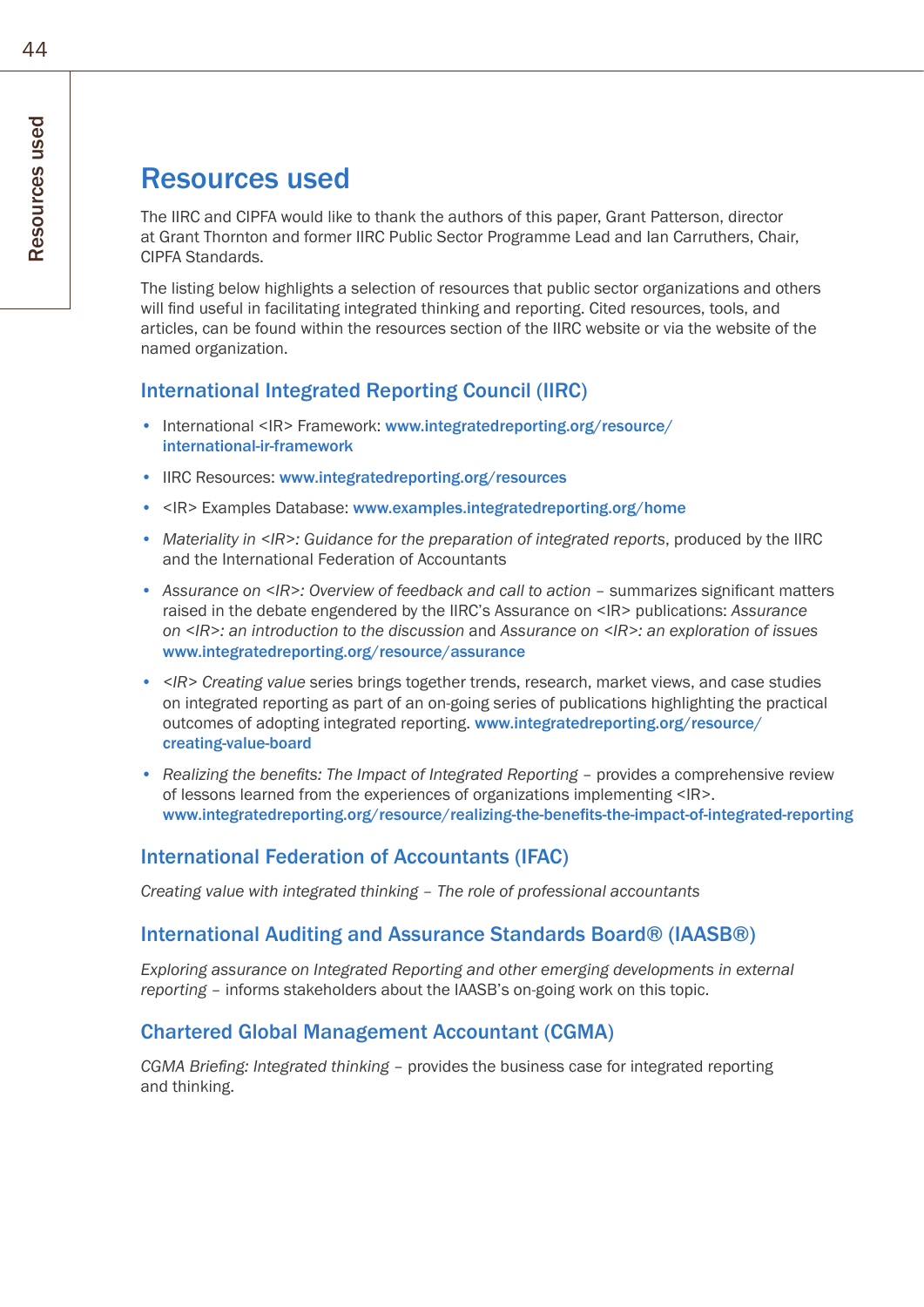## **Deloitte**

- *A directors' guide to Integrated Reporting* provides guidance on how to unleash the real benefits that businesses have seen behind integrated reporting
- *Integrated Reporting as driver for Integrated Thinking Maturity of <IR> in the Netherlands 2015* (MVO Nederland).

## **EY**

*Integrated Reporting, elevating value* – a guide to Integrated Reporting through the lens of a multiple capital approach to value creation.

### Institute of Chartered Accountants of England and Wales (ICAEW)

'Rethinking Capitals' web pages provide resources that explore different forms of capital and their interactions.

### Integrated Reporting Committee of South Africa

*Preparing an integrated report: A starter's guide* – assists new preparers of integrated reports with suggestions for planning and preparing an integrated report drawing on the wisdom of some of South Africa's most experienced reporters.

## KPMG

Integrated reporting collection of publications introducing the benefits of Integrated Reporting and how to implement it.

### PwC

*Implementing Integrated Reporting: PwC's practical guide to a new business language* – provides guidance on implementing a holistic business management system based on integrated reporting.

### South African Institute of Chartered Accountants (SAICA)

*Integrated thinking: An exploratory survey* – examines the benefits that South African companies are experiencing using integrated thinking

### United Kingdom Green Building Council

*How to implement Integrated Reporting in your organization* – records the outputs from a masterclass held in February 2015 to give guidance on how to implement integrated reporting

### UN Environment Programme (UNEP)

Charter of the Group of Friends of Paragraph 47 reaffirms the Group's intention to contribute to the advancement of an international culture of corporate transparency and accountability.